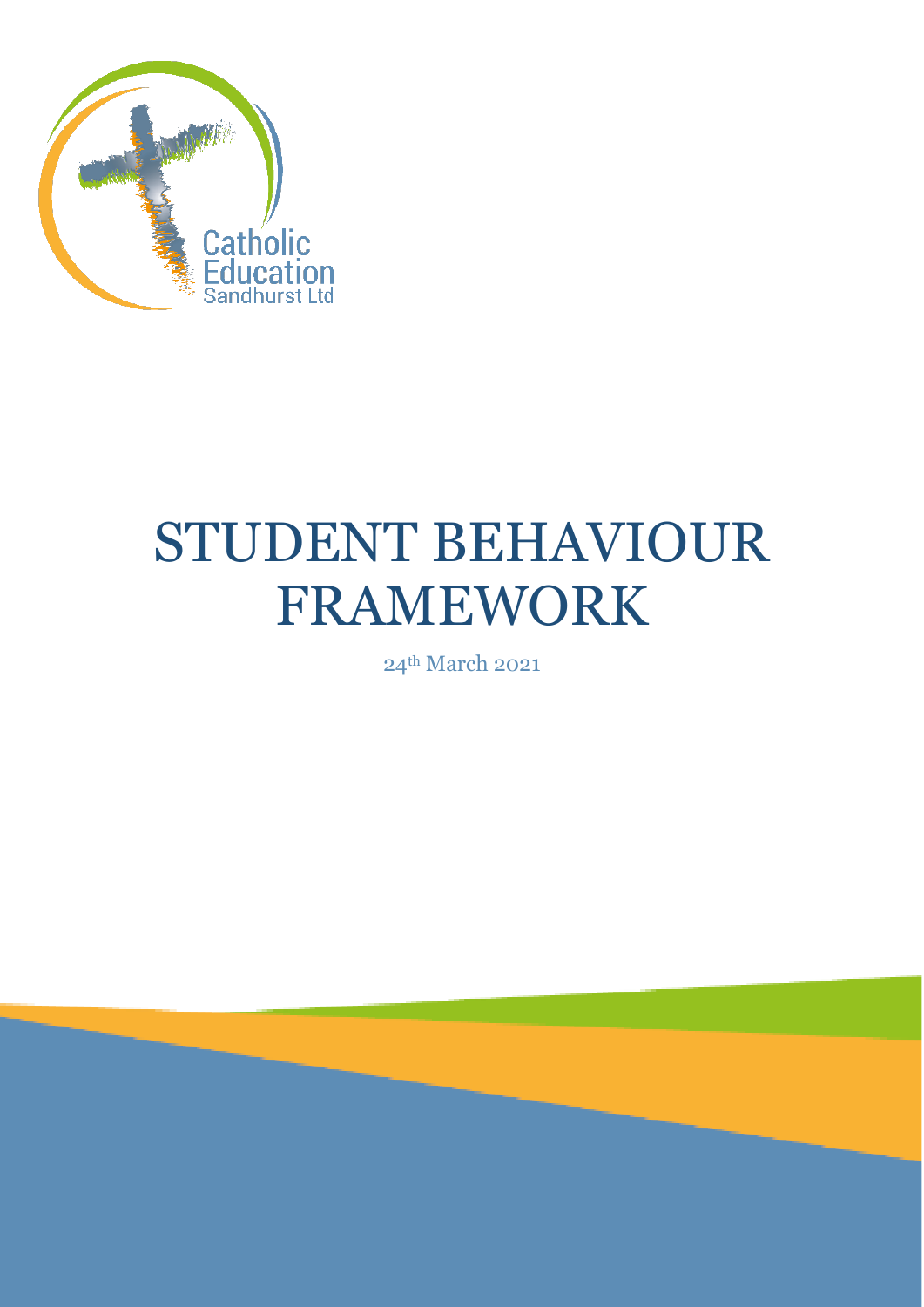

## **Contents**

| APPENDIX 1: Schools Wide Positive Behaviour Positive Support (SWPBS) |  |
|----------------------------------------------------------------------|--|
|                                                                      |  |
|                                                                      |  |
|                                                                      |  |
|                                                                      |  |
|                                                                      |  |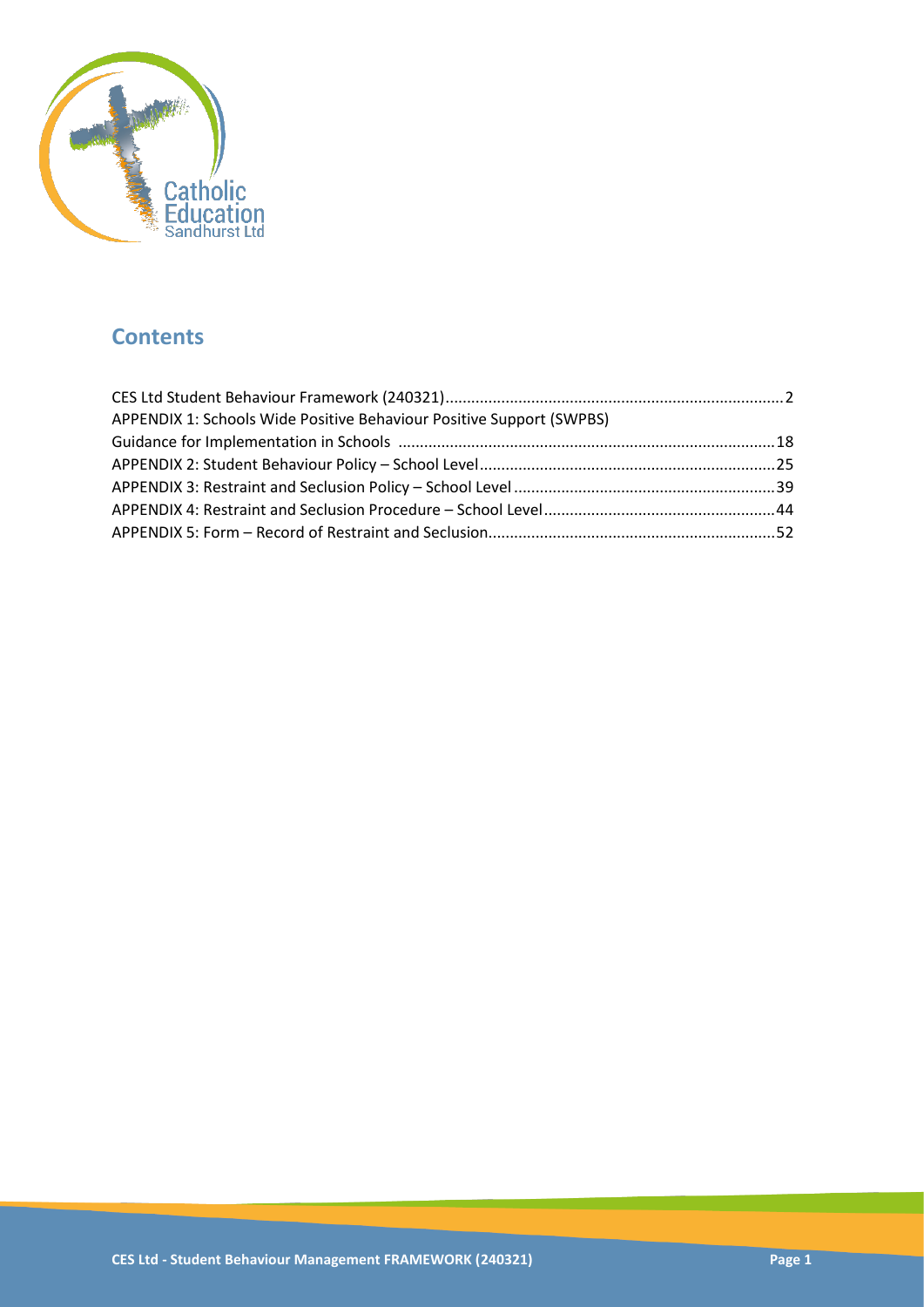

# FRAMEWORK Student Behaviour 24th March 2021

### **1. Vision**

The vision for Catholic Education Sandhurst Limited (**CES Limited**) is to provide, in partnership with our families, stimulating, enriching, liberating and nurturing learning environments in each of the Catholic school communities within the Diocese. At the heart of this vision is our commitment to the ongoing duty of care that we have for the safety, wellbeing, and inclusion of all children and young people.

We believe:

- that the values of the Gospel are central to who we are, what we do, and how we act
- in leadership encompassing vision, innovation and empowerment.

### **2. Introduction**

**Sandhurst Catholic Schools** offer a broad, comprehensive curriculum imbued with an authentic Catholic understanding of Christ and his teaching, as well as a lived appreciation of membership of the Catholic Church.

Parents and guardians, as the first educators of their children, enter into a partnership with CES Limited to promote and support their child's education. Parents and guardians have a responsibility for maintaining this partnership by supporting the school in furthering the spiritual and academic life of their children. As the governing authority of Sandhurst Catholic Schools, CES Limited honours this duty through striving to provide Catholic schooling for all those seeking this for their children and who are willing to support the values and purposes of CES Limited.

All Sandhurst Catholic Schools must ensure the policies and procedures that are implemented at school level are consistent with this CES Limited Student Behaviour Framework.

### **3. Definitions**

| <b>At Risk behaviour</b> | Any behaviour that has the potential to cause harm or injury<br>to self or other. This includes physical, emotional or<br>psychological harm. |
|--------------------------|-----------------------------------------------------------------------------------------------------------------------------------------------|
|                          |                                                                                                                                               |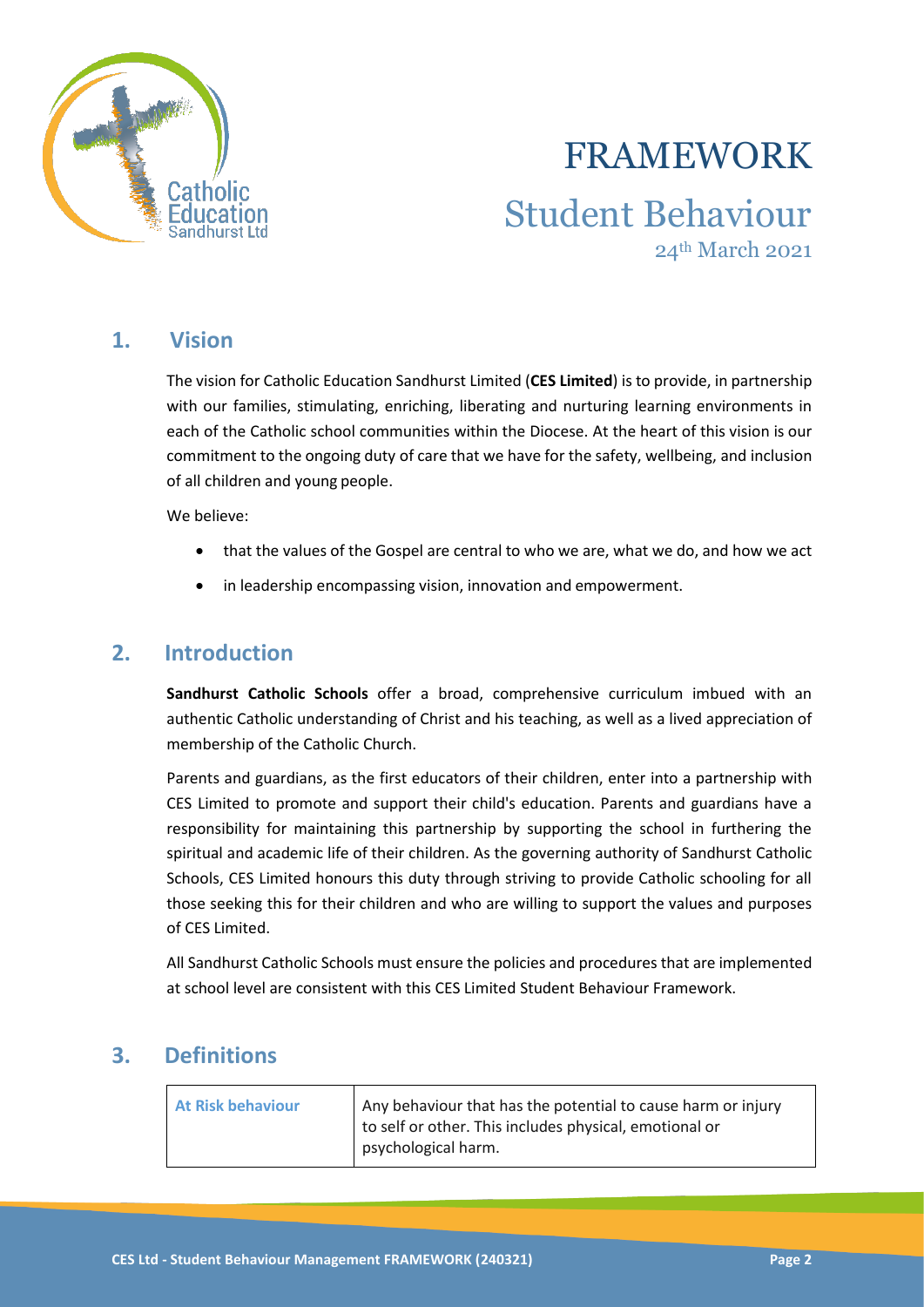| <b>Behaviour</b>                                    | A student's learned actions, identified in a school's expected<br>behaviour that contribute to the student's growth and<br>development.                                                                                                                                                                                                                                                            |
|-----------------------------------------------------|----------------------------------------------------------------------------------------------------------------------------------------------------------------------------------------------------------------------------------------------------------------------------------------------------------------------------------------------------------------------------------------------------|
| <b>Behaviour of concern</b><br>(BOC)                | May include behaviour that could labelled as inappropriate,<br>unacceptable, bullying, harassment and victimisation.                                                                                                                                                                                                                                                                               |
|                                                     | Is anything a person does or says which is likely to limit or deny<br>access to regular school routines and activities.<br>Is anything a person does or says which causes stress, worry,<br>risk, of or actual harm to others.<br>Is anything a person does or says of such intensity, frequency or<br>duration that the physical safety of the person or others is<br>impacted.                   |
|                                                     | Unacceptable or inappropriate behaviour can take place in<br>different environments and mediums e.g., sporting field,<br>school yard, bus, line, classroom online, via social media,<br>writing, drawing, gesture.                                                                                                                                                                                 |
| <b>Behaviour support</b>                            | The educational support a student receives from the schools in<br>order to learning and maintain identified behaviour.                                                                                                                                                                                                                                                                             |
| <b>Bullying</b>                                     | A broad concept which may generally be characterised<br>as offensive, intimidating, malicious or insulting behaviour, an<br>abuse or misuse of power through means that undermine,<br>humiliate, denigrate or injure the recipient. Bullying generally<br>involves a series or pattern of events in which one individual<br>has demonstrated unacceptable behaviour towards another<br>individual. |
| <b>CECV</b>                                         | <b>Catholic Education Commission of Victoria</b>                                                                                                                                                                                                                                                                                                                                                   |
| <b>CES Limited Office</b>                           | Catholic Education Sandhurst Office is the leadership and<br>management arm of CES Limited                                                                                                                                                                                                                                                                                                         |
| <b>CES Limited</b>                                  | Catholic Education Sandhurst Limited, the owner and operator<br>of Sandhurst Catholic schools                                                                                                                                                                                                                                                                                                      |
| <b>CES Limited Board</b>                            | The Board of Catholic Education Sandhurst Limited (CES) Limited                                                                                                                                                                                                                                                                                                                                    |
| <b>Charter of Human</b><br><b>Rights</b>            | Charter of Human Rights and Responsibilities Act 2006 (Vic)                                                                                                                                                                                                                                                                                                                                        |
| <b>Child Wellbeing and</b><br><b>Safety Act</b>     | Child Wellbeing and Safety Act 2005 (Vic.)                                                                                                                                                                                                                                                                                                                                                         |
| <b>Disability</b><br><b>Discrimination Act</b>      | Disability Discrimination Act 1992 (Cth)                                                                                                                                                                                                                                                                                                                                                           |
| <b>Disability Standards for</b><br><b>Education</b> | Disability Standards for Education 2005 (Cth)                                                                                                                                                                                                                                                                                                                                                      |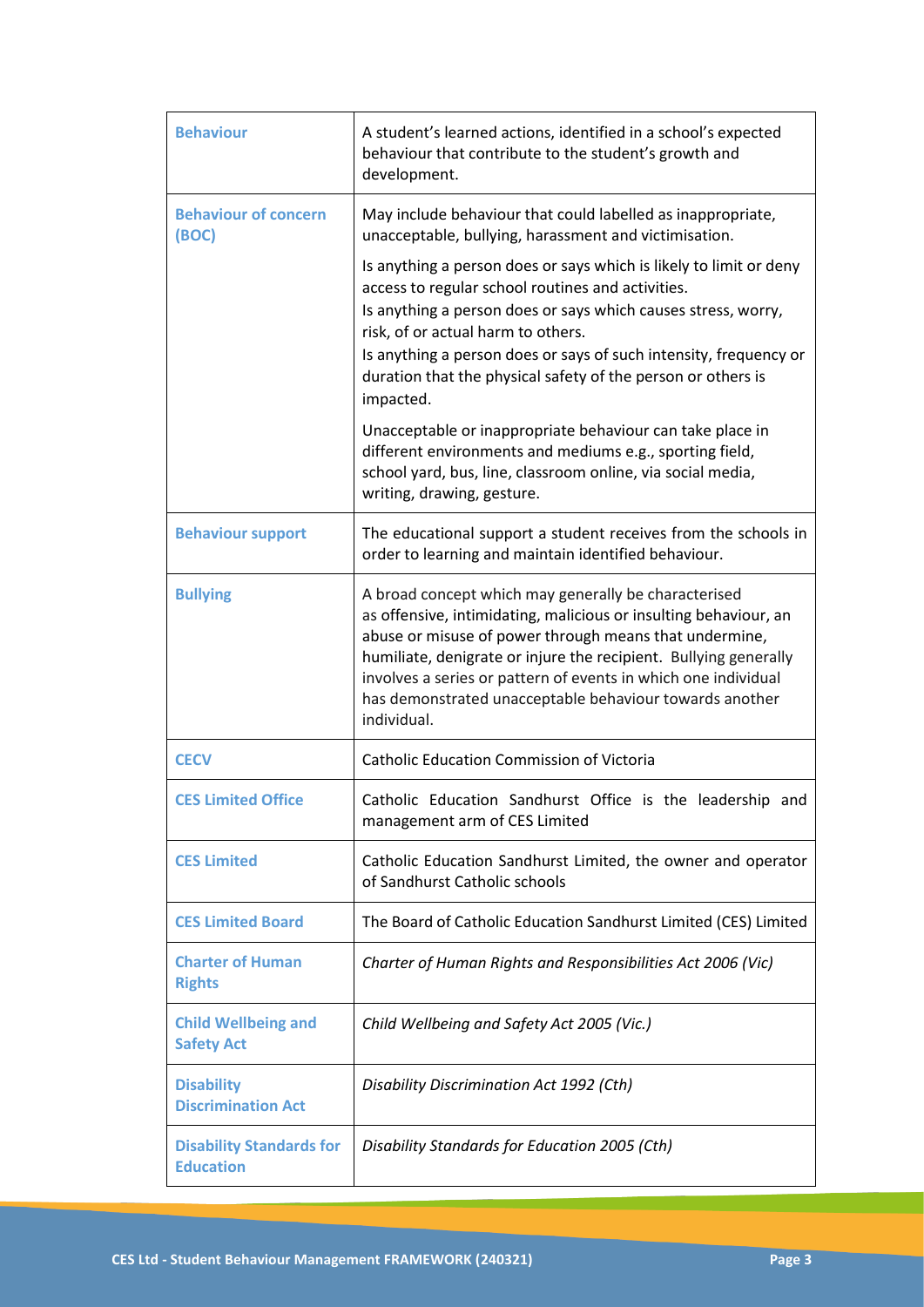| <b>ETR Act</b>                               | Education and Training Reform Act 2007 (Vic)                                                                                                                                                                                                                                                                                                                                              |
|----------------------------------------------|-------------------------------------------------------------------------------------------------------------------------------------------------------------------------------------------------------------------------------------------------------------------------------------------------------------------------------------------------------------------------------------------|
| <b>ETR Regulations</b>                       | Education and Training Reform Regulations 2017 (Vic)                                                                                                                                                                                                                                                                                                                                      |
| <b>Equal Opportunity Act</b>                 | Equal Opportunity Act 2010 (Vic.)                                                                                                                                                                                                                                                                                                                                                         |
| <b>Executive Director</b>                    | The person holding the position of Executive Director of Catholic<br><b>Education in CES</b>                                                                                                                                                                                                                                                                                              |
| <b>Expected behaviour</b>                    | Behaving in a manner that is suitable for a public gathering,<br>respecting the other members of the forum (class, meeting, and<br>assembly, gathering) and treating others as you would wish to be<br>treated. In general, appropriate behaviour is any behaviour that<br>contributes to the positive learning environment and aligns with<br>school rules and behavioural expectations. |
| <b>Guidelines</b>                            | Recommendations and guidance to support the implementation<br>of this Board approved Framework and related Policies, which<br>may be developed and approved by the Principal of a Sandhurst<br>Catholic School for operation in a particular School in accordance<br>with this Framework.                                                                                                 |
| <b>Occupational Health</b><br>and Safety Act | Occupational Health and Safety Act 2004 (Vic.)                                                                                                                                                                                                                                                                                                                                            |
|                                              |                                                                                                                                                                                                                                                                                                                                                                                           |
| <b>Privacy Act</b>                           | Privacy Act 1988 (Cth.)                                                                                                                                                                                                                                                                                                                                                                   |
| <b>Policy</b>                                | A high-level principles-based directive by the Board that must be<br>complied with by each Sandhurst Catholic school as detailed in<br>this Framework.                                                                                                                                                                                                                                    |
| <b>Procedure</b>                             | A step by step instruction for the implementation of a CES<br>Limited Framework and related Policies, developed<br>and<br>approved by the Principal of a Sandhurst Catholic School to fulfil<br>the policy requirements in a particular School in accordance with<br>this Framework.                                                                                                      |
| <b>Sandhurst Catholic</b><br><b>School</b>   | Means a School which operates with the consent of the Bishop<br>of the Catholic Diocese of Sandhurst and is owned and operated<br>by CES, where formation and education are based on the<br>principles of Catholic doctrine, and where the teachers are<br>outstanding in true doctrine and uprightness of life                                                                           |
| <b>SWPBS</b>                                 | School -Wide Positive Behaviour Support is a broad range of<br>systematic and individualise strategies for achieving important<br>social and learning outcomes in schools while preventing<br>problem behaviour.                                                                                                                                                                          |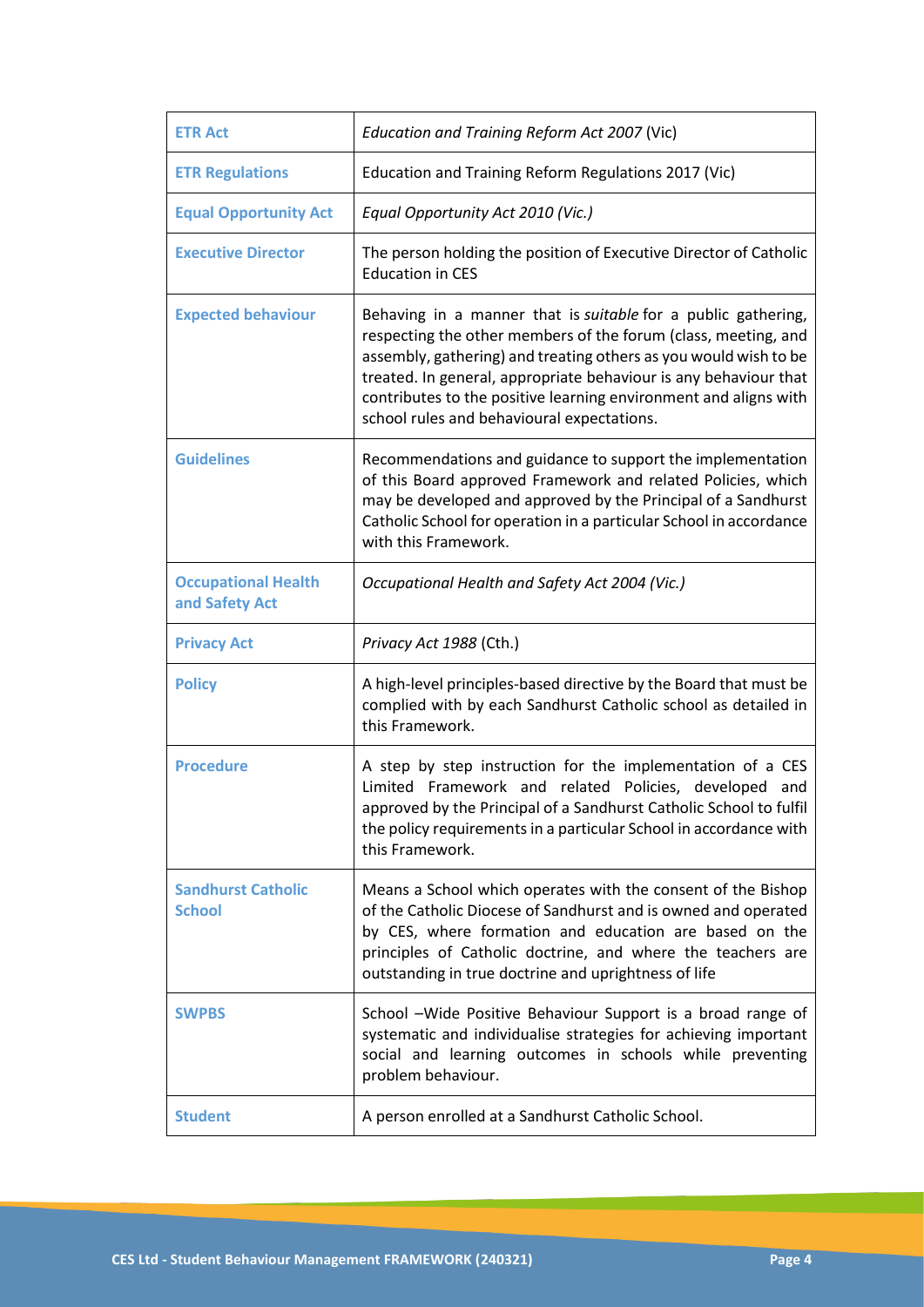| <b>The Order</b> | Ministerial Order No. 870 – Child Safe Standards – Managing the |
|------------------|-----------------------------------------------------------------|
|                  | risk of child abuse in schools                                  |

### **4. Purpose**

The purpose of this overarching Student Behaviour Framework is to outline the Student Behaviour Policy, Principles and Procedures to be applied by Sandhurst Catholic Schools for all enrolled students. It also supports Sandhurst Catholic Schools to achieve compliance with state and federal laws, and the requirements of Catholic Education Commission of Victoria (CECV as a review body for the purposes of the *Education and Training Act 2000 (Vic)* and the associated regulations.

### **5. Principles**

The Guiding Principles for effective student behaviour include:

- Education on standards of behaviour expected for students attending the school, healthy and respectful relationships (including sexuality), resilience and child abuse awareness and prevention as required under *Education and Training Reform Act 2006 (Vic)* and *[Ministerial Order 870, Child Safe Standards](https://www.vrqa.vic.gov.au/childsafe/Pages/documents/Min%20Order%20870%20Child%20Safe%20Standards.pdf) – Managing the Risk of [Child Abuse in Schools](https://www.vrqa.vic.gov.au/childsafe/Pages/documents/Min%20Order%20870%20Child%20Safe%20Standards.pdf)*
- Zero tolerance of child abuse and prohibition of corporal punishment in all Sandhurst Catholic Schools.
- When behaviour does not meet expectations, and an administrative response is deemed necessary, the principles of natural justice and procedural fairness will apply.
- The recognition that all members of the school community are worthy and have a right to work and learn in a safe, positive environment.
- The best interests of the child are the primary consideration.
- All students have a right to be supported to learn positive behaviours, self-manage and self-regulate their behaviours.
- Positive behaviour is best learnt and supported in a whole of school approach that incorporates a multi-tiered continuum of support.
- It is expected that behaviour expectations meet and reflect the needs of each Sandhurst Catholic School community and promote the values of honesty, fairness and respect for others.
- All members of the school and wider community share the responsibility of supporting positive student behaviour by developing and promoting high-quality relationships.
- The community shares the responsibility of fostering life affirming relationships that recognise and support the inherent dignity and safety of each person.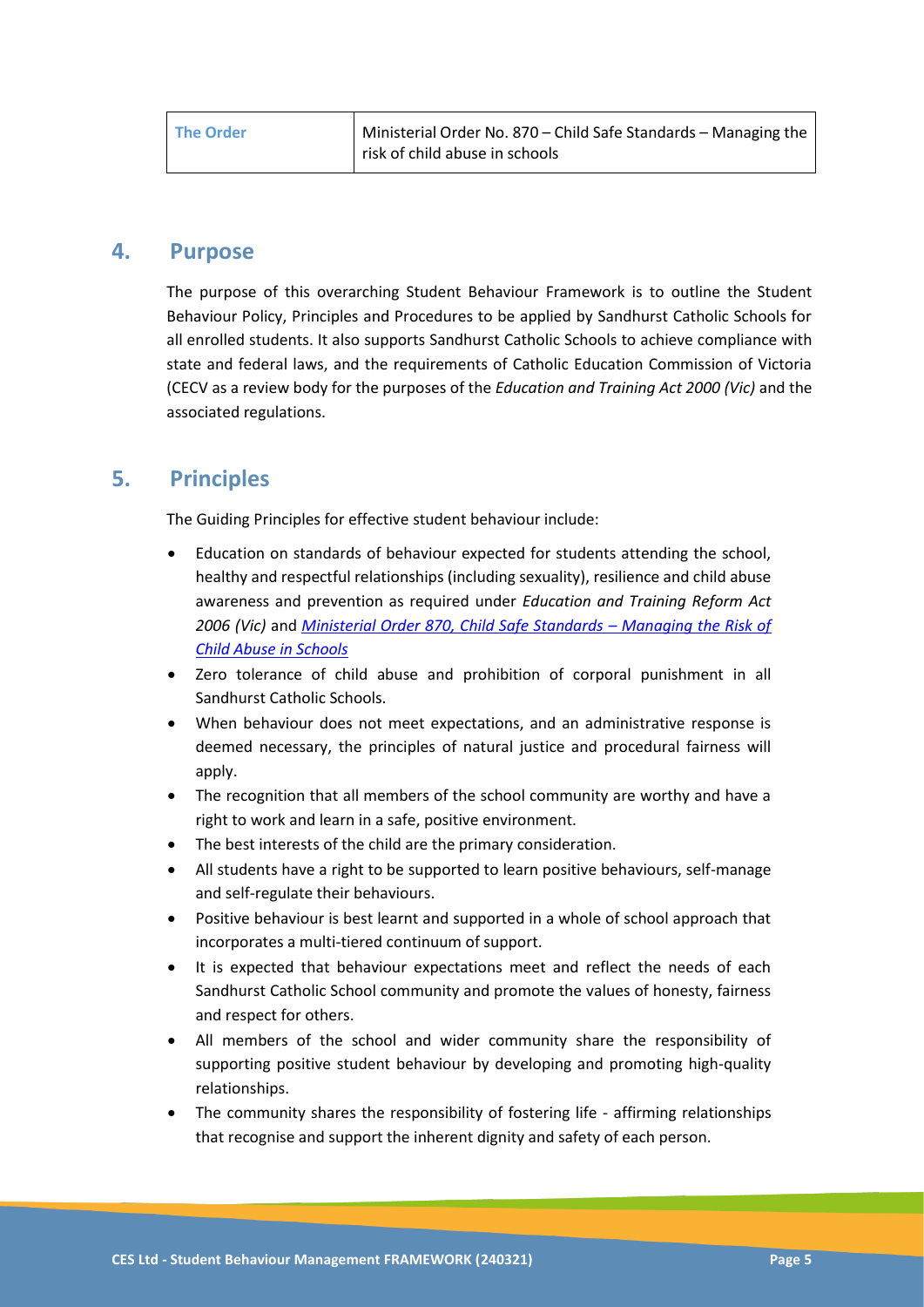### **6. Scope**

This Framework and incorporated Policies apply to all Sandhurst Catholic Schools and are applicable to:

- Principals
- Teachers employed by CES Limited
- Non-teaching staff employed by CES Limited
- Volunteers in Sandhurst Catholic Schools
- Contractors employed in Sandhurst Catholic Schools.

### **7. Policy Statement**

Sandhurst Catholic Schools are required to have policies and procedures consistent with this Framework to promote a consistent and fair approach towards managing student behaviour including:

- a policy that explicitly prohibits corporal punishment
- a student behaviour policy and procedures which include an explanation of the school's approach to behaviour and how it affords procedural fairness to students
- promoting and supporting positive student behaviour
- outlining roles and responsibilities for developing, implementing, reviewing and reporting on matters relating to student behaviour and behaviour management

### **The CES Limited Board will ensure that:**

- each Sandhurst Catholic School meet the minimum standards as they relate to student behaviour (discipline)
- the best interests of the child is a primary consideration in all student behaviour management responses
- student behaviour is integrated in a strategic, whole of school approach to wellbeing, and learning
- all student behaviour is supported through a tiered continuum of care that includes promotion of positive behaviour, prevention, early intervention and targeted support
- all students will be provided with the education support needed to learn positive behaviours, value diversity, self-manage and self-regulate their behaviours
- when behaviour does not meet expectations, and a school response is deemed necessary, the principles of natural justice and procedural fairness will apply
- data are collected and used to screen, monitor, and assess student progress
- the use of corporal punishment in any circumstance is not permitted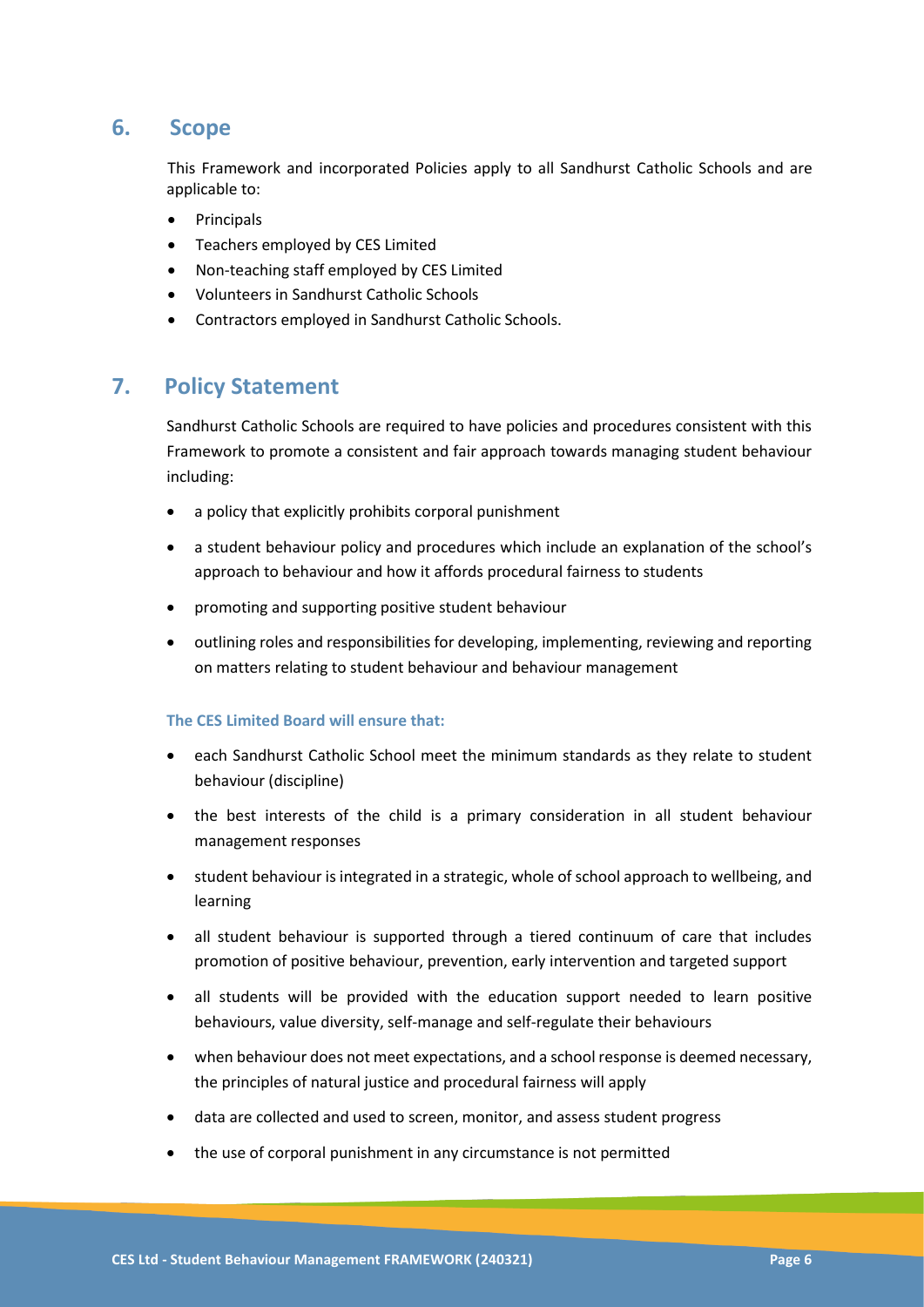- every effort should be made to prevent the need for the use of physical restraint or seclusion
- schools communicate this policy and related procedures to their community
- capacity building is provided for all staff though embedded and continuing professional learning
- implementation is consistent with Occupational Health and Safety obligations for ensuring a safe and healthy working and learning environment for staff, students and visitors at schools.

This Framework must be read in conjunction with **CES Limited Suspension, Negotiated Transfer and Expulsion of Students Framework.**

### **8. Framework**

### **Legislative context**

This Framework and incorporated Policies reflect the mandatory requirements imposed on Sandhurst Catholic Schools under the *Education and Training Reform Act 2006,* the Education and Training Reform Regulations 2017 as reflected in the [Guidelines to the Minimum](https://www.vrqa.vic.gov.au/Documents/schoolstandards.docx)  [Standards and Requirements for School Registration.](https://www.vrqa.vic.gov.au/Documents/schoolstandards.docx)

### **School specific Procedures and Guidelines**

- Each Sandhurst Catholic School may develop Procedures and Guidelines in compliance with this Framework and related Policies.
- Any Procedure or Guideline approved by the Principal of a Sandhurst Catholic School in accordance with this Framework must be consistent with this Framework.
- Any Procedure or Guideline developed under this Framework must be intended to support the application of this Framework and related Policies in a particular Sandhurst Catholic School.

### **Application of Framework**

• All Principals of Sandhurst Catholic Schools are to ensure application of this Framework and related Policies, Procedures and Guidelines, in compliance with, and within the parameters of, this Framework.

# **9. School-wide Positive Behaviour Support (SWPBS) Framework – Overview**

SWPBS is a process that establishes systems and practice for teaching social and behavioural skills which in turn enhance learning and teaching. Schools have a responsibility to provide an education to students in safe and predictable environments. Establishing a positive, proactive, preventative school wide set of behavioural expectations is a necessary first step for enabling schools to achieve their goals and responsibilities.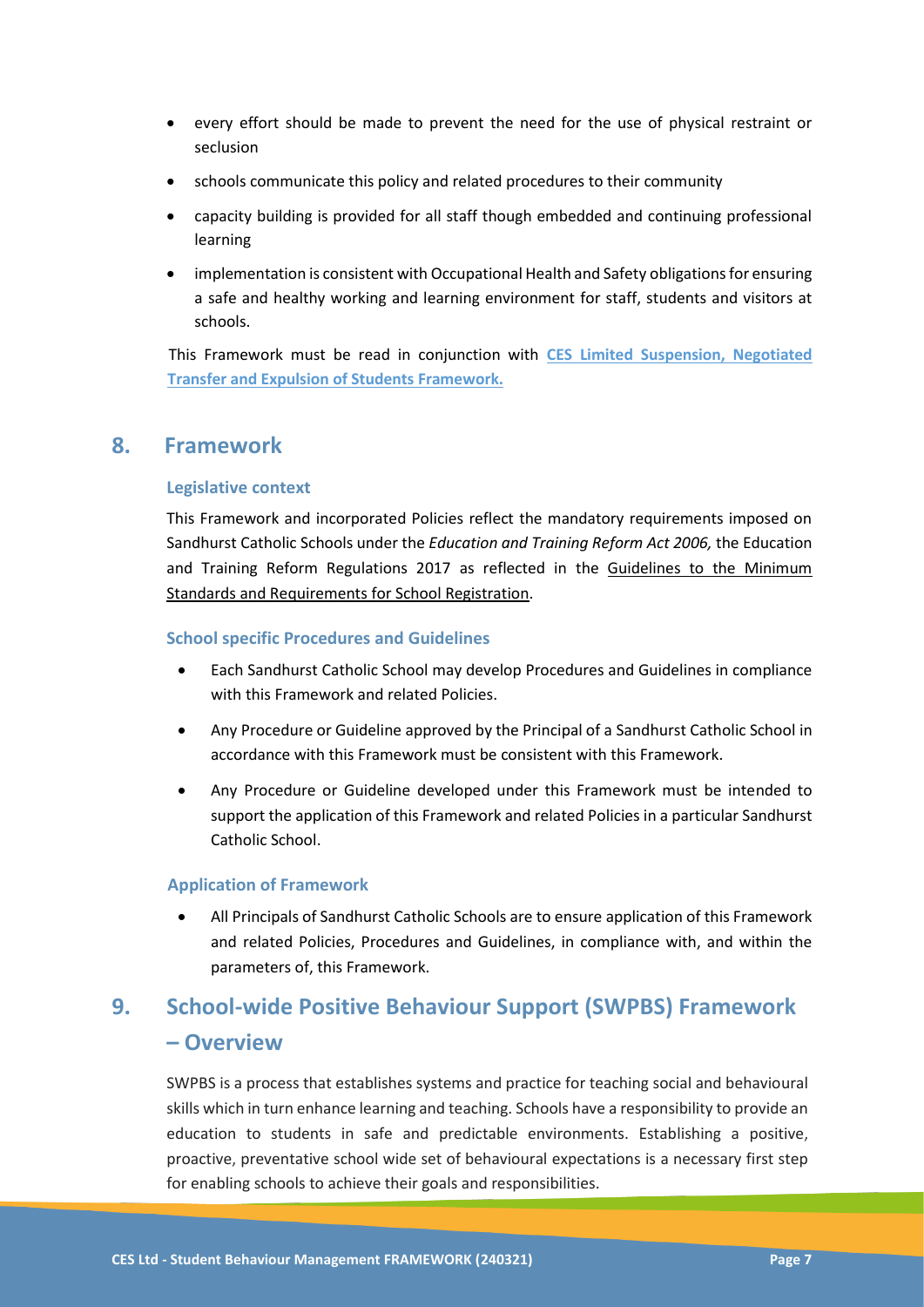SWPBS is an organisational framework, and is not a specific "program", "model", "approach", "tool", or "specific curriculum", but a compilation of research- validated and effective practices, interventions, and systems change strategies.

SWPBS provides a framework for:

- improving the social behavioural climate of schools
- supporting or enhancing the impact of academic instruction on achievement
- increasing proactive, positive, preventive management while decreasing reactive management
- integrating academic and behaviour supports
- improving services for all students, including students at risk and students with identified disabilities or diverse learning needs

#### **Tiered Model of Prevention**

SWPBS is designed to meet the unique behavioural needs of each school and every student through a tiered model of prevention. The tiers, operationalise prevention and emphasise intervention ranging from preventing the development of inappropriate behaviour (primary) to reducing the impact or intensity (secondary or tertiary) of problem behaviour occurrences. This continuum of school wide, instructional and positive behaviour supports is a defining feature of SWPBS (Walker et al, 1996; Sugai & Horner, 1999; Sugai & Horner, 2006).

#### **Three tiers of prevention**

#### **Tier 1:** Universal Prevention (All)

School wide interventions supporting all students. Tier 1 supports provide the foundation for learning and behaviour for all students. For most students, thislevel of support provides what they need to be successful and to prevent future behaviours of concern.

#### **Tier 2:** Targeted prevention (Some)

Secondary, high efficiency, rapid response, targeted interventions, supporting groups of students at risk. School implement supports designed to provide additional practice and feedback opportunities for groups of students with specific skill deficits. The skills developed support students to be successful participation is social and academic programs of the school.

#### **Tier 3:** Intensive, Individualise Prevention (Few)

Tertiary supports are the most intensive support the school offers, they are assessment based, intensive, durable procedures supporting individual students. This level of support will often require plans and goals related to academic and behaviour support.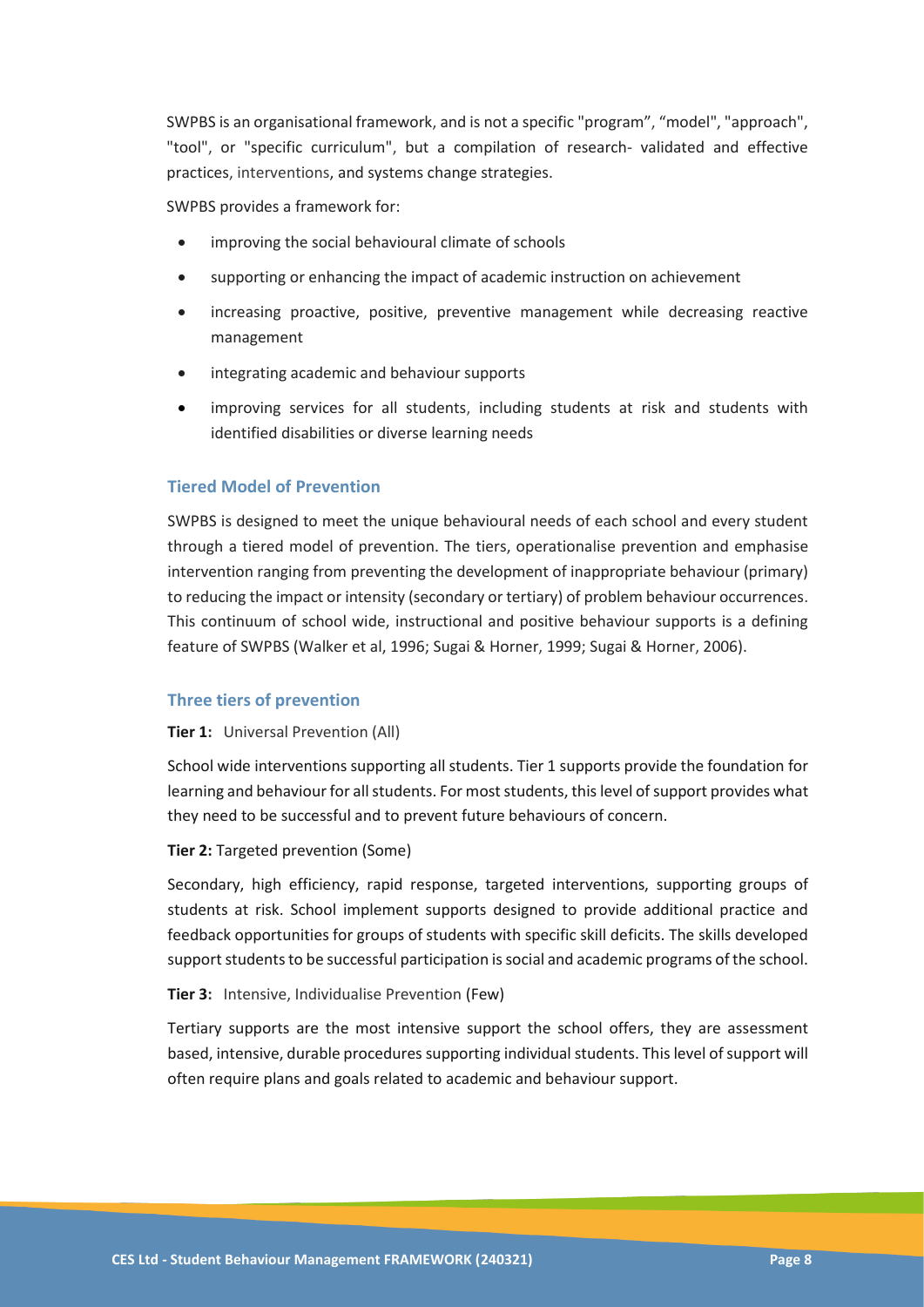### **10. Procedures**

The school level procedures must:

- Explicitly prohibit corporal punishment and make the best interest of the child a primary consideration in its approach to student behaviour
- Support positive student behaviour by developing and promoting a Student Code of Conduct
- Reflect procedural fairness and steps for managing escalations including suspensions and expulsions of students
- Require suspensions and expulsions to be recorded and maintained in a register and outline procedures for maintaining the register
- Identify the roles and responsibilities of staff in implementing whole school plan to support positive behaviour, including suspensions and expulsions
- Outline School's approach to student behaviour, which takes into consideration personalised adjustments based on student needs, and that are culturally, developmentally and psychologically appropriate
- Outline the School's response to:
	- o all forms of bullying
	- o aggression
	- o drug and alcohol misuse
	- o risks of suicidal behaviour
	- o truancy
- Include rules regarding personal use of mobile and other electronic devices and responses to breaches of these rules
- Include School's strategy for communicating with parents on Students' behaviours and how the school communicates these policies and procedures to the school community
- Outline School's strategy for deciding on disciplinary measures, which considers the best interest of the child and safety and wellbeing of all school staff and all other members of the school community
- Address School's approach to coordinating with external agencies and agreed behaviour interventions or therapies provided by external practitioners or agencies
- Address School's approach to Student Behaviour Support where the need is identified (i.e. seeking advice from experts, consulting parents to inform personalised student behaviour support plans etc.)
- Use least restrictive intervention that will prevent or de-escalate student conduct or emotional states that risk harm to self or others and outline circumstances when it may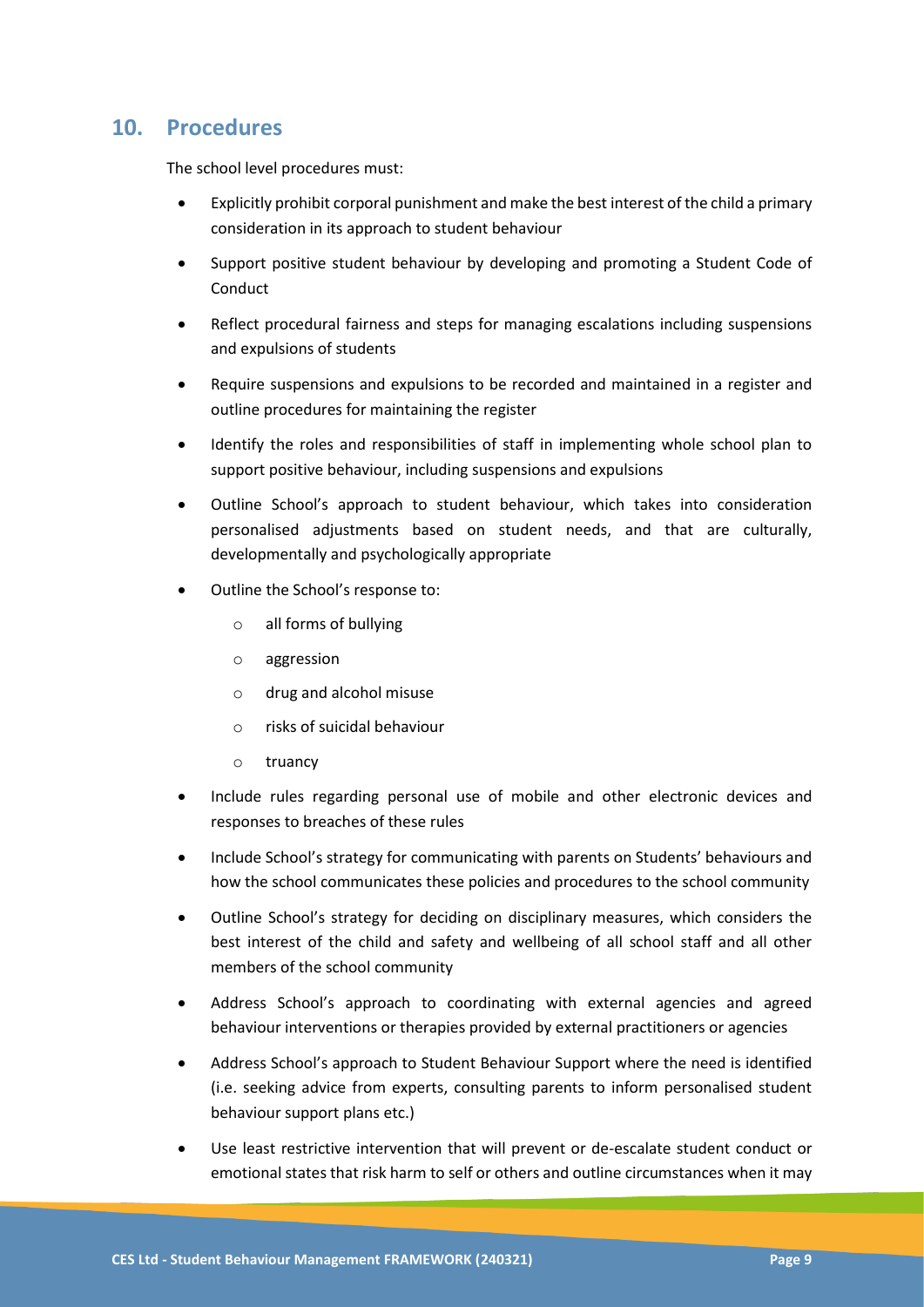be necessary to use restrictive interventionsin accordance with **Restraint and Seclusion Policy**

• Reflect reporting to the CES Limited Board via Executive Director on matters relating to student suspensions and expulsions

### **11. Roles, delegations and authorities**

### **Role of the School Principal**

- Develop, implement and review the school's student behaviour policy.
- Document whole school plan to support positive student behaviour, which includes teaching and classroom management strategies that support positive student behaviour
- Develop strategies to deliver appropriate education about standards of behaviour for students attending the school.
- Ensure staff are provided with training and development opportunities in behaviour management.
- Ensure the policy is communicated to the community and made publicly available.
- Ensuring that all behaviour response actions involving suspension, negotiated transfer or expulsion from school are managed consistent with the **CES Limited Suspension, Negotiated Transfer and Expulsion of Students Framework**.
- Provide reports to the Executive Director on the Policy and its implementation as required.

### **Role of the Executive Director**

- Ensures a Student Behaviour Policy is enacted across all schools
- Provides resources to schools to support review, development, and implementation of Student Behaviour Policy
- Ensures clear expectations and training provided to principals in complying with this policy
- Receive, assess and respond to reports from schools on the Policy and its implementation as required
- Provides regular report to CES Limited Board as required
- Support schools with the development of strategies to implement the Student Behaviour Policy and Procedures.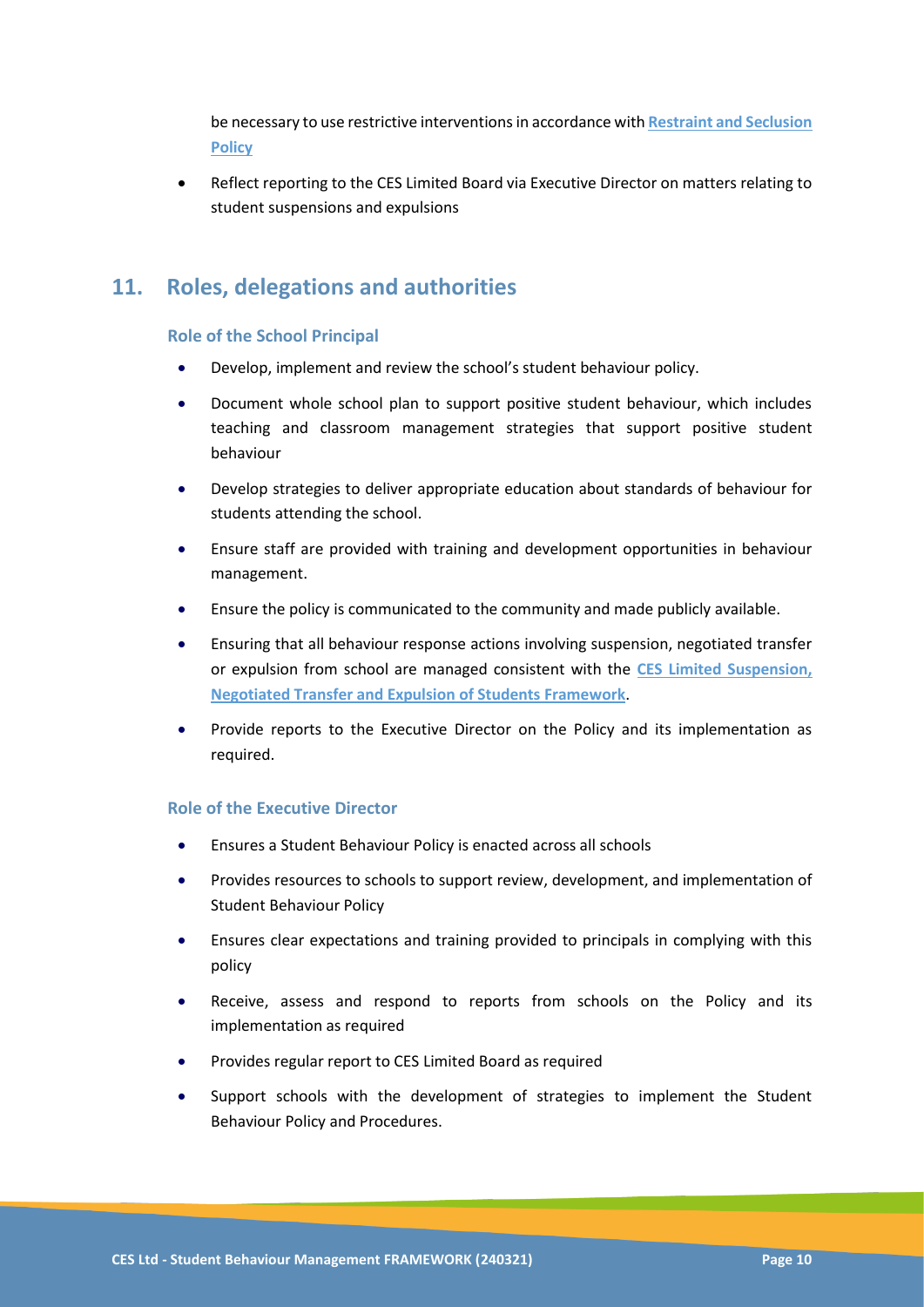### **Role of the CES Limited Board**

- Approve the CES Limited Student Behaviour Framework for implementation in Sandhurst Catholic Schools
- Review this Framework every three years or more frequently if required.
- Communicate any changes made to this Framework to the Principals of Sandhurst Schools as soon as possible.
- Receive reports from the Executive Director on implementation and compliance across all schools
- Review and assess reports from the Executive Director

### **12. Student Behaviour Framework Documents**

- Appendix 1: School Wide Positive Behaviour Support (SWPBS) Guidance for Implementation in Schools
- Appendix 2: Student Behaviour Policy
- Appendix 3: Restraint and Seclusion Policy
- Appendix 4: Restraint and Seclusion Procedure
- Appendix 5: Record of Restraint and Seclusion
- Appendix 6: Restraint and Seclusion Principal Checklist

### **13. Related Documents and Other Resources**

- CES Limited Suspension, Negotiated Transfer and Expulsion of Students Framework
- CES Limited Child Safe Standards Framework
- PROTECT Responding and Reporting Obligations Policy
- CES Limited Enrolment Framework
- CES Limited Complaints Management Framework
- CES Limited Risk Management Framework
- CEVN [Positive Behaviour Guidelines](https://www.cecv.catholic.edu.au/getmedia/bc1d235d-9a98-4bb4-b3ac-84b50fa7c639/CECV-Positive-Behaviour-Guidelines_FINAL2.aspx?ext=.pdf)
- CEVN [Safe and Sound Practice Guidelines](https://www.cecv.catholic.edu.au/getmedia/bad5e328-b5f9-4742-a66c-0c7f20ae21ff/Safe-and-Sound-Practice-Guidelines.aspx)
- [CECV Guidelines to the Minimum Standards](https://www.vrqa.vic.gov.au/schools/Pages/standards-guidelines-requirements-for-schools.aspx) and Requirements for School Registration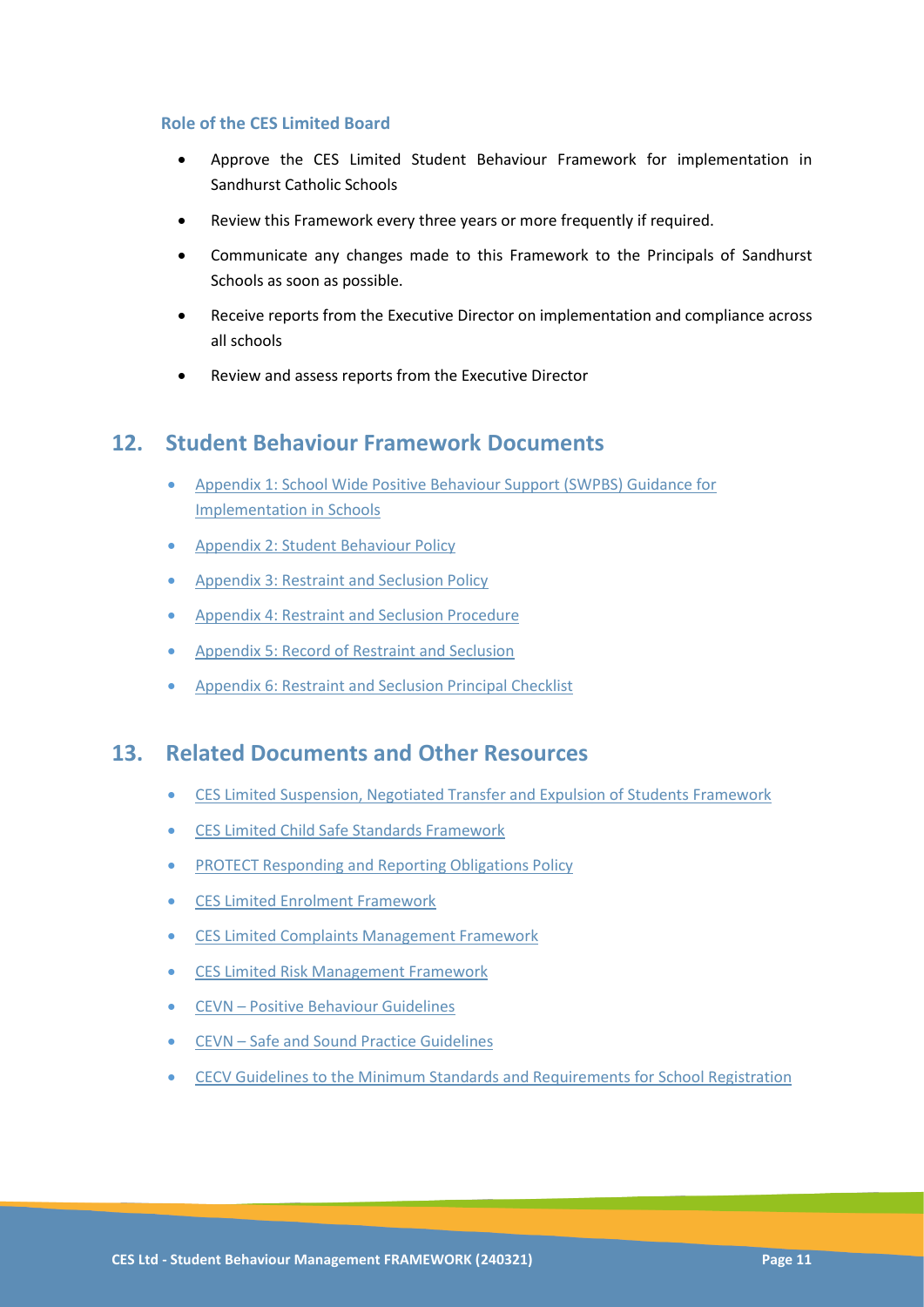*This Guidance provides additional information to support the implementation of the three levels of implementation in schools.*

*This Guidance has been approved by the CES Limited Board for application in each Sandhurst Catholic School and must be customised for use in each particular School in accordance with the instructions outlined in this Framework.*

*[School name]* is a School which operates with the consent of the Bishop of Sandhurst and is owned and operated by Catholic Education Sandhurst Limited (CES). This Guidance forms part of the **CES Limited Student Behaviour Framework***.*

SWPBS is a process that establishes systems and practice for teaching social and behavioural skills which in turn enhance learning and teaching. Schools have a responsibility to provide education in safe and predictable environments. Establishing a positive, proactive, preventative school wide set of behavioural expectations is a necessary first step enabling schools to achieve their goals and responsibilities.

SWPBS is an organisational framework, not a specific 'program', 'model', 'approach', 'tool', or 'specific curriculum', rather a compilation of research validated effective practices, interventions, and systems.

SWPBS provides a framework for:

- improving the social behavioural climate of schools
- supporting the impact of academic instruction on achievement
- increasing proactive, positive, preventive management while decreasing reactive management
- integrating academic and behaviour supports
- improving services for all students, including students at risk and students with identified disabilities or diverse learning needs

### **Tiered Model of Prevention**

SWPBS is designed to meet the unique behavioural needs of each school and every student through a tiered model of prevention. The tiers, operationalise prevention and emphasise intervention ranging from preventing the development of inappropriate behaviour (primary) to reducing the impact or intensity (secondary or tertiary) of problem behaviour occurrences. This continuum of school wide, instructional and positive behaviour supports is a defining feature of SWPBS (Walker et al, 1996; Sugai & Horner, 1999; Sugai & Horner, 2006).

### **Three tiers of prevention**

#### **Tier 1: Universal Prevention (All)**

School wide interventions supporting all students. Tier 1 supports provide the foundation for learning and behaviour for all students. For most students, this level of support provides what they need to be successful and to prevent future behaviours of concern.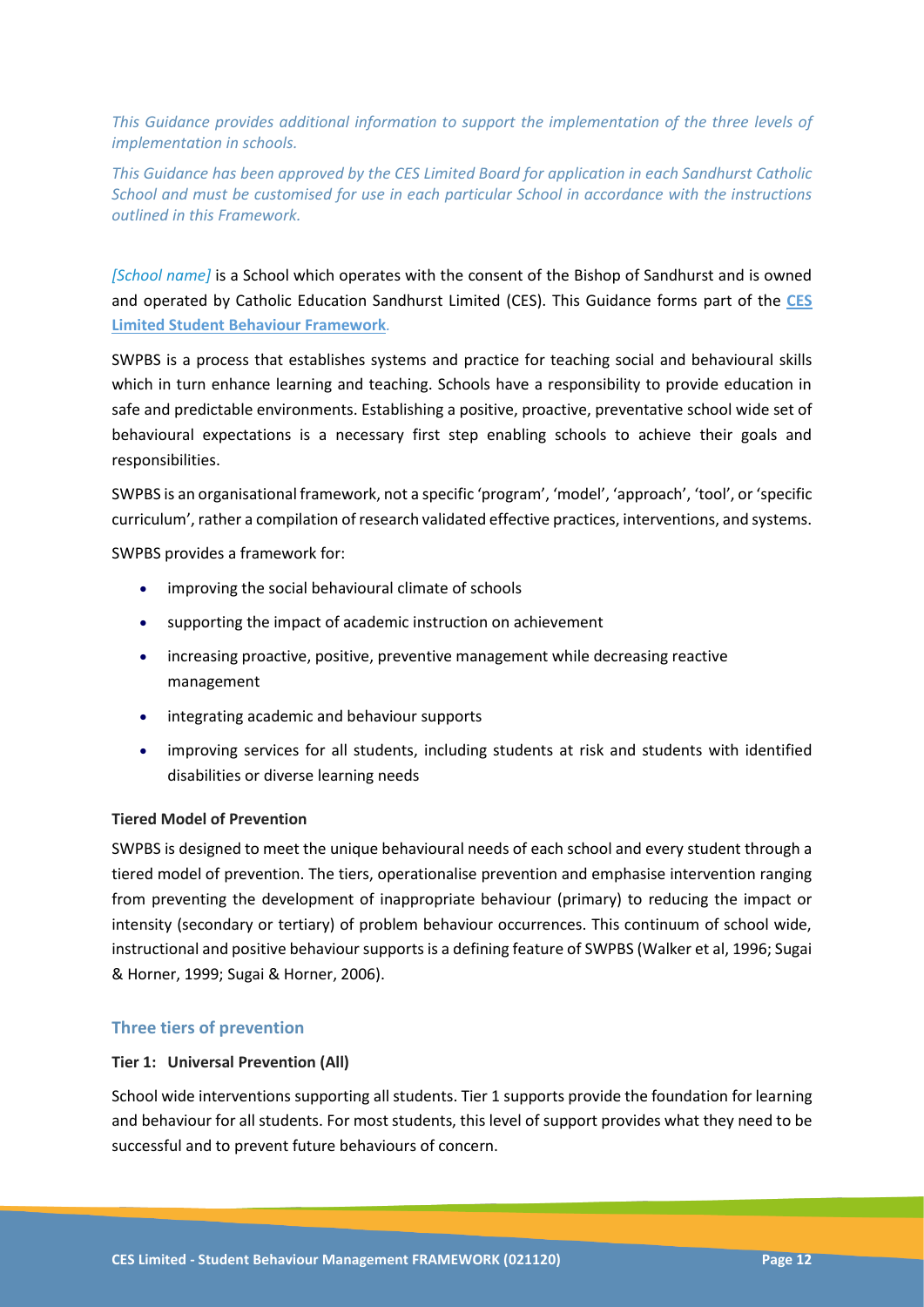### **Tier 2: Targeted prevention (Some)**

Secondary, high efficiency, rapid response, targeted interventions, supporting groups of students at risk. School implement supports designed to provide additional practice and feedback opportunities for groups of students with specific skill deficits. The skills developed support students to be successful participation is social and academic programs of the school.

### **Tier 3: Intensive, Individualise Prevention (Few)**

Tertiary supports are the most intensive support the school offers, they are assessment based, intensive, durable procedures supporting individual students. This level of support will often require plans and goals related to academic and behaviour support.

### **Positive Behaviour Education and Support**

Sandhurst Catholic Schools will:

- Develop 3 5 school wide behaviour expectations
- Define school wide behaviour in specific school settings
- Develop routines that align with school wide expectations
- Explicitly teach expectations and routines as social skills
- Encourage expected behaviour through evidence-based practices
- Discourage expected behaviour through evidence-based practices
- Use data systems to monitor behaviour for decision making
- Establish a Behaviour Support Team to coordinate evidence-based practices at a school wide level
- Implement an approach to Positive Behaviour Intervention and Support which:
	- Explicitly prohibits corporal punishment
	- Explains the school's approach to behaviour management and how it affords procedural fairness
	- Details steps for managing suspensions and expulsions
	- Includes procedures for maintain a register of suspensions and expulsions
	- Outlines how the school communicates behaviour support policies to the school community

### **Develop School wide Expectations**

Schools have curricula to guide the teaching of each and every subject. The curriculum ensures that teachers are working in harmony toward the same goals. Nevertheless, for social behavioural development of our students, much as been left up to individual teachers and staff to determine social behaviour will be encouraged, allowed or disallowed. Across school staff, many variations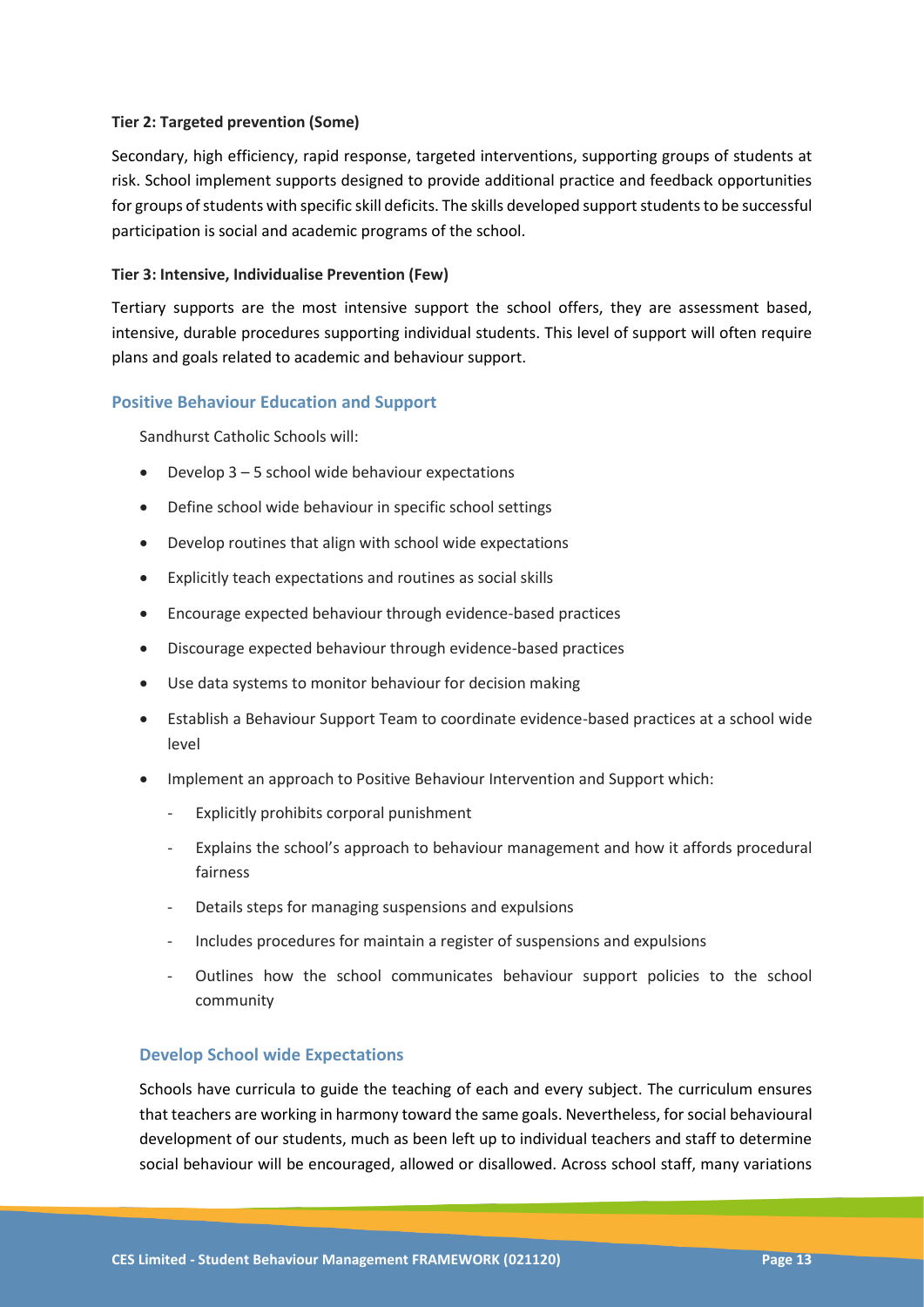of acceptable behaviour exist. Without curriculum to guide what we want our students to achieve socially, little consistent teaching and monitoring can occur. A social behavioural curriculum is a proactive and instructional approach to expected behaviours.

Our expectations are direct outgrowth of our beliefs and our vision and mission. They, in essence, operationalise our vision and mission. First, three to give overarching school wide social behavioural expectations are defined and agreed by all staff. These are valued social skills and behaviours for success at school and eventually in life.

### **Define school wide behaviour in specific school settings**

The school wide expectations are further clarified by identifying specific behaviours for each expectation. Expected behaviours are then identified for specific non-classroom setting (e.g. hallways, football oval, toilets etc.) and classroom (learning spaces) across the school and augmented by procedures developed to guide daily operations. The expected behaviours can be presented on a teaching matrix to illustrate the specific desired behaviours in the specific settings.

#### **Develop routines that align with school wide expectations**

Classroom and non-classroom procedures or routines are the method or steps to follow to accomplish a desired activity. They are patterns of behaviour to accomplish a task. They are broken down into teachable steps. When procedures are taught and reinforced over time routines are established that help students meet classroom and non-classroom expectations. Procedures need to be taught along with the social behaviour curriculum. Defining school wide expectations, non-classroom and classroom expectations. Procedures need to be taught along with the social behaviour curriculum. Defining school wide expectations, non-classroom and classroom behaviours and procedures creates a full curriculum to allow schools to proactively teach success, and to also address any problem behaviour that may occur across any school setting.

### **Explicitly teach expectations and routines as social skills**

Social Skills are the observable behaviours for events that can be internally/emotionally complex. Effective instruction requires more than providing the rules. It requires instruction, practice, feedback, re-teaching, and encouragement. Instruction has three skill-set components: Verbal skills, Observer skills, Performer skills. The verbal component teaches how to communicate about the procedure. The observer component teaches to notice when the procedure is (or is not) being used. The performer component teaches how to actually perform the procedure. Procedures, including social skills, are best taught in brief increments throughout the day.

CES Limited Teaching Social Skills document [LINK]:

#### **Encourage expected behaviour through evidence-based practices**

The use of behaviour-specific praise is one of the most effective ways of reinforcing desired behaviour. Every opportunity should be taken to praise students when they are exhibiting desired behaviour. A ratio of 4 positive interactions to each correction/reprimand has been suggested to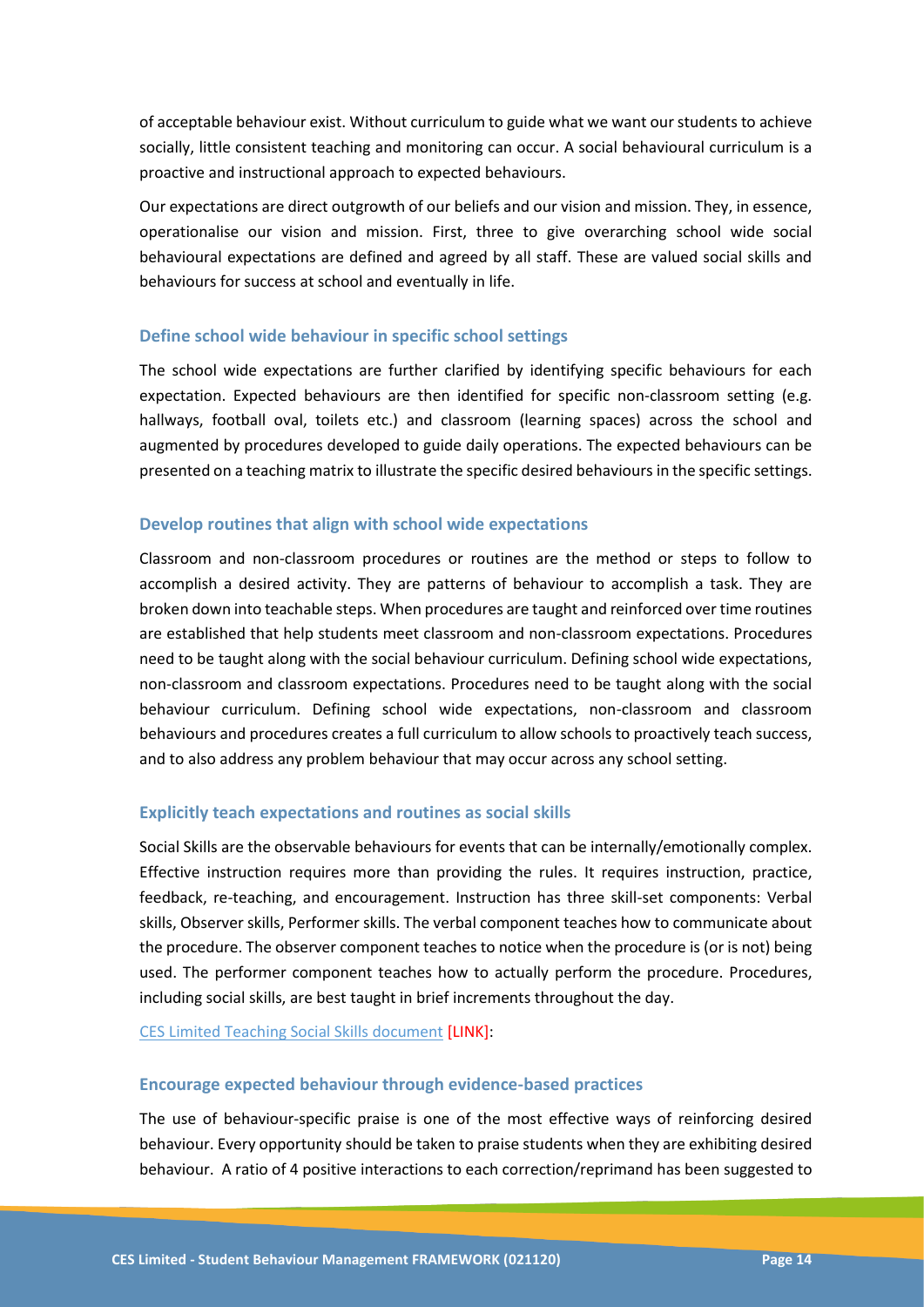be effective. Two-part praise involves naming both the desired behaviour that has occurred and the behavioural expectation that has been met. It has the added advantage of emphasising the behavioural expectations for all the students and increases positive interactions with specific student.

#### CES Limited Two-Part Praise [LINK]:

#### **Discourage behaviours of concern through evidence-based practices**

Even with the full menu of strategies to encourage expected behaviour, some students will still make social behavioural learning errors. Generally, learners fail to use expected behaviours because they do not know what behaviour is expected in a specific context or they are not motivated to perform the expected behaviour at acceptable levels in that context. The principle of procedural fairness means that the student must be given ample opportunity to know what is expected and teaching, support and guidance to help adjust their behaviour. All responses to behaviours of concern (BOC) need to be procedurally fair and instructional in their purpose, and to be specifically focused on promoting expected behaviour. It is for this reason that the first approach to discouraging behaviours of concern (BOC) is to explicitly reteach the expected behaviour. If the student continues to display BOC a continuum of responses ranging from planned ignoring to an office referral may be enacted.

### **Use data systems to monitor behaviour for decision making**

Behavioural Data can be used to problem solve at the school wide, classroom or individual student levels of analysis. It can provide effective and efficient means to identify problems and possible solutions, monitor and evaluate the effectiveness of plans, and assess the impact of PBS implementation overtime. Furthermore, behavioural data can be an invaluable source of information for teams using a response to intervention (multi-tiered support and intervention) logic for identifying individual students who are not responding to Tier 1 or Tier 2 interventions, and who therefore may require more intensive Tier 2 or Tier 3 supports, respectively. Finally, behavioural data can provide the contextual information necessary to provide teams with a more comprehensive understanding of the causes of behaviours of concern. Such an understanding can help teams to develop interventions that support students to be more successful, and therefore, are more likely to improve student behaviour.

#### **Implement an approach to Positive Behaviour Intervention and Support** which:

- explicitly prohibits corporal punishment
- explains the school's approach to behaviour management and how it affords procedural fairness
- details steps for managing suspensions and expulsions
- includes procedures for maintaining a register of suspensions and exclusions
- outlines how the school communicates behaviour support policies to the school community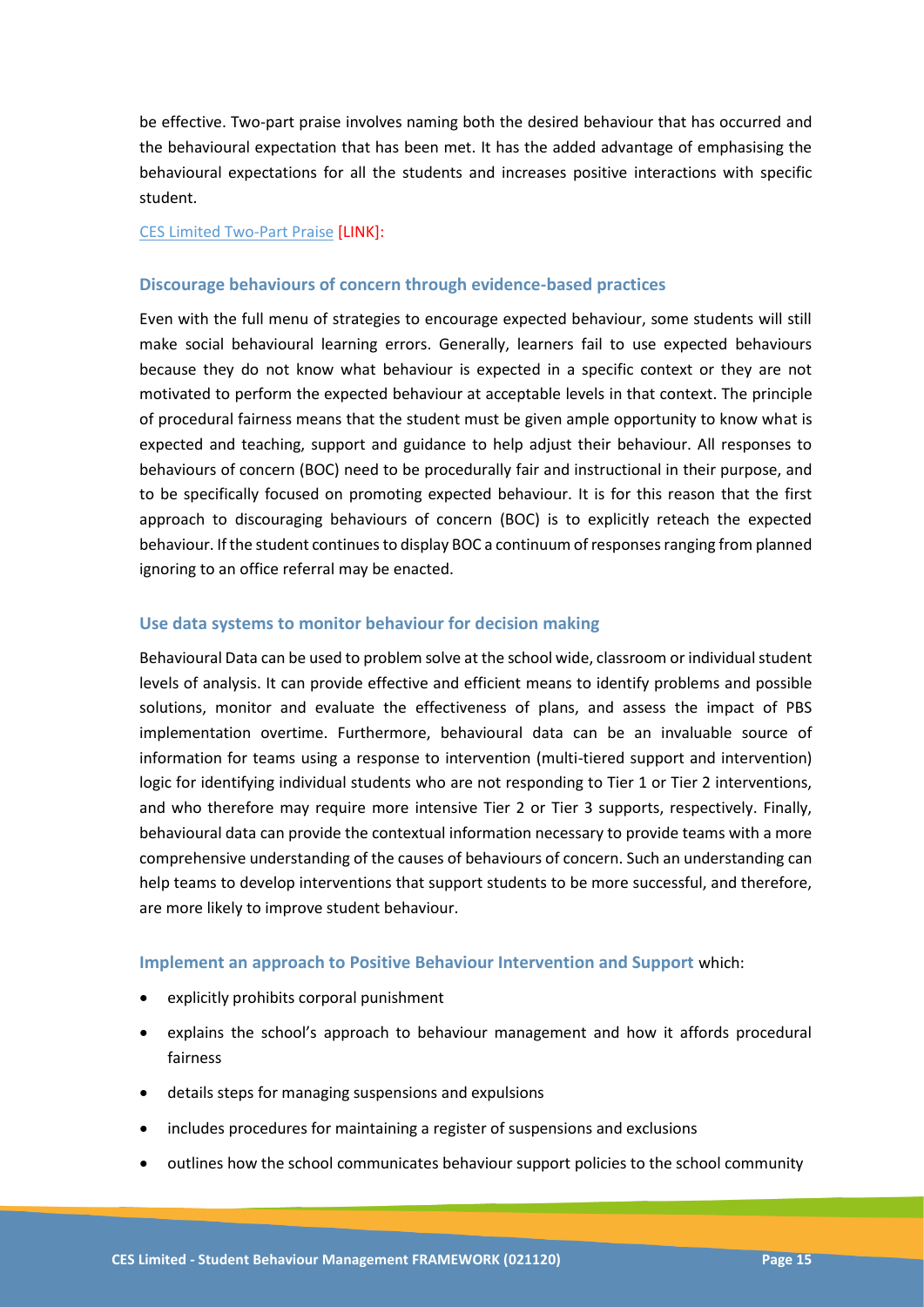Students displaying challenging behaviour is not new. The complexity of the concerning behaviour tends to increase if responses used are not coordinated at a school wide level and grounded in evidence-based practices.

### **Behaviour Support Team**

The establishment of a Behaviour Support Team (BST) aims to embed a Positive Behaviour Intervention & Support framework into school practices. The BST increases the school's capacity to respond to and prevent behaviours of concern by increasing capacity in those situations. Interventions and practices are also designed to increase teaching effectiveness to benefit all students.

The team is designed to be representative of staff and have the opportunity to play a key role in shaping the school environment. The school's leadership (principal and deputy-principal) are an essential part of the team along with selected staff. BSTs can range from three to nine people, depending on the size of the school and identified needs.

Effective BSTs problem-solve with peers regarding a student's use of behaviours of concern. Support will range from targeted observations of the student, plan development and response to incidents of concern. These practices contribute to student safety and staff wellbeing.

Behaviour Support Team Assessment Tool [LINK]

### **Behaviour Support Plans**

A behaviour support plan documented to clearly outline the adjustments that will be implemented in support of the student's engagement at school. The BSP is developed through a collaborative problem-solving process involving significant people in the student's life, including parents/carers, classroom teachers, learning support personnel and school leadership.

Sandhurst Catholic Schools will have:

- A process in place for identifying the need for a Behaviour Support Plan
- A process in place to facilitate the development of Behaviour Support Plan
- A process in place to train staff in development and implementation of Behaviour Support Plan
- A documented process for naming, storing, reviewing, updating and/or altering and distributing Behaviour Support Plans

Behaviour Support Plan template [LINK]

### **One Page Safety Plan**

When schools have developed an effective framework such as PBIS, they can still find themselves at a loss when trying to develop effective responses to demanding behaviours of concern (BOC). Staff often try a wide range of uncoordinated interventions having short-lived value or in some cases actually increasing the frequency, duration or intensity of the BOC. After these types of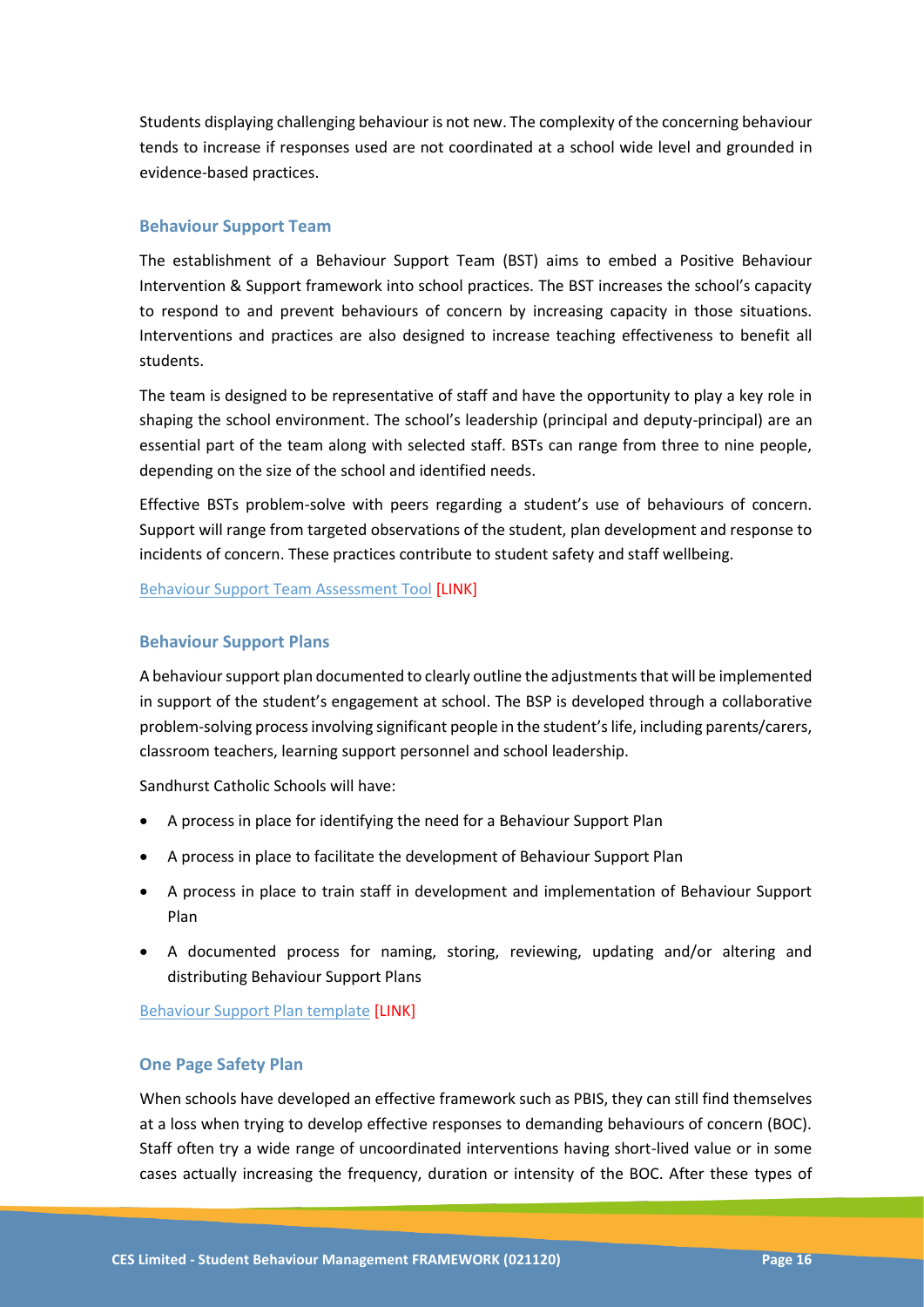incidents time is often spent reviewing the incident rather than developing a plan. For staff members responsible for preventing or responding to these types of incidents utilization of a previously developed safety plan has shown to be effective. This type of plan allows everyone to be on the same page and respond by design not default.

Sandhurst Catholic Schools will have:

- A process in place for identifying the need for a One Page Safety Plan
- A process in place to facilitate the development of One Page Safety Plans
- A process in place to train staff in development and implementation of One Page Safety Plans
- A documented process for naming, storing, reviewing, updating and/or altering and distributing One Page Safety Plans
- One Page Safety Plans that are accessible during an escalation

One Page Safety Plan procedure [LINK]

Guidelines for Completing Student Safety Plan / Escalation Cycle Management Plan [LINK]

One Page Safety Plan template [LINK]

One Page Safety Plan - Sample 1 [LINK]

One Page Safety Plan - Sample 2 [LINK]

One Page Safety Plan - Combined [LINK]

Break Procedure [LINK]

Teaching Take a Break [LINK]

### **Functional Based Interventions**

Sandhurst Catholic Schools will have:

- A process in place for identifying the need for a Functional Based Intervention design
- A process in place to facilitate the development of Functional Based Interventions
- A process in place to train staff in development and implementation of Functional Based Interventions
- A documented process for naming, storing, reviewing, updating and/or altering and distributing Functional Based Interventions

Guidelines for Developing Functional Based Interventions [LINK]

Functional Based Interventions template [LINK]

Functional Based Intervention - Classroom Presentation [LINK]

Functional Based Intervention - Attendance Data [LINK]

Functional Based Intervention - Survey Task [LINK]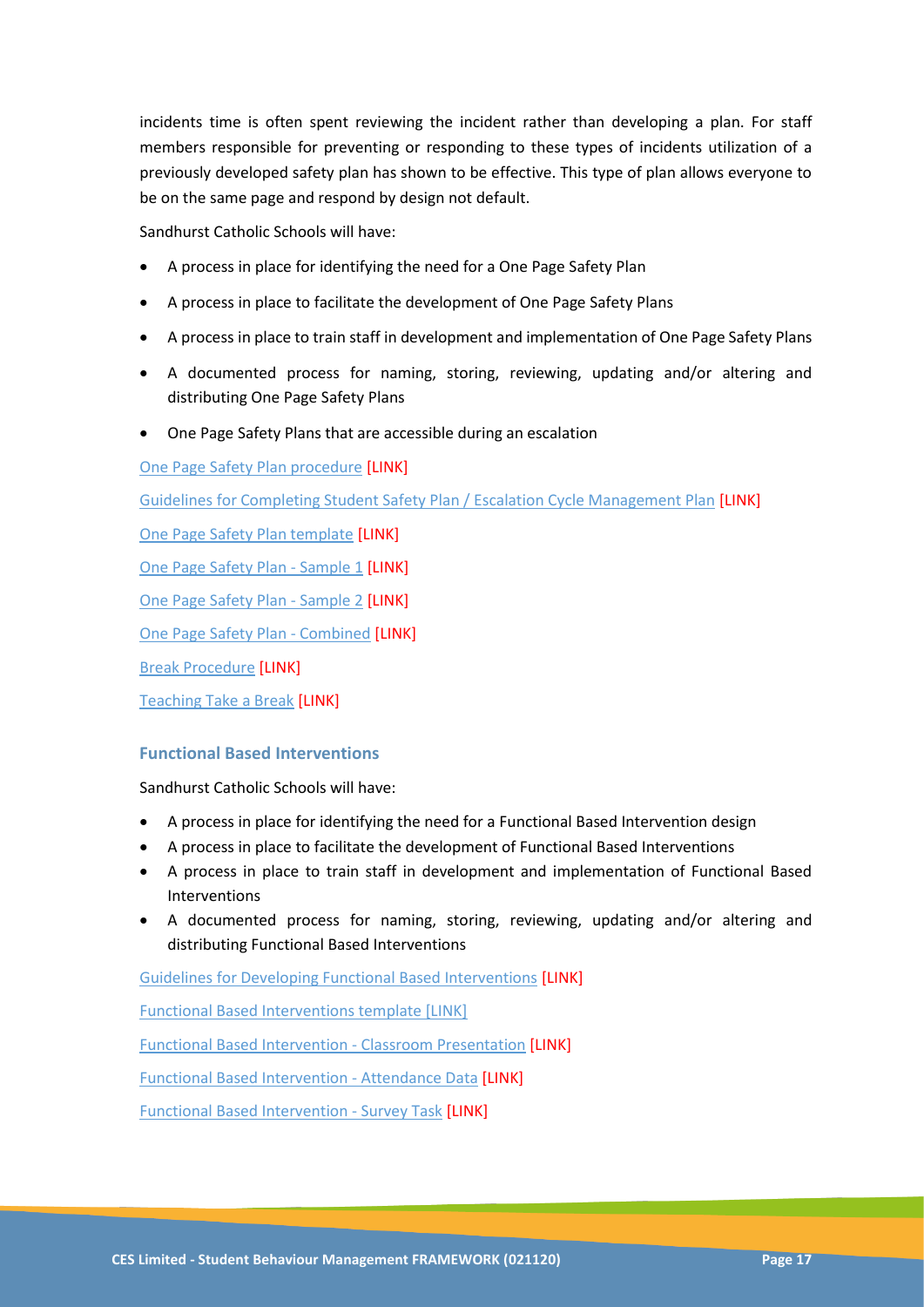

**Appendix 1**

**Insert School Logo**

# **Schools Wide Positive Behaviour Support (SWPBS) Guidance for Implementation in Schools**

*This Guidance provides additional information to support the implementation of the three levels of implementation in schools.*

*This Guidance has been approved by the CES Limited Board for application in each Sandhurst Catholic School and must be customised for use in each particular School in accordance with the instructions outlined in this Framework.*

*[School name]* is a School which operates with the consent of the Bishop of Sandhurst and is owned and operated by Catholic Education Sandhurst Limited (CES). This Guidance forms part of the **CES Limited Student Behaviour Framework***.*

SWPBS is a process that establishes systems and practice for teaching social and behavioural skills which in turn enhance learning and teaching. Schools have a responsibility to provide education in safe and predictable environments. Establishing a positive, proactive, preventative school wide set of behavioural expectations is a necessary first step enabling schools to achieve their goals and responsibilities.

SWPBS is an organisational framework, not a specific "program", "model", "approach", "tool", or "specific curriculum", rather a compilation of research validated effective practices, interventions, and systems.

SWPBS provides a framework for:

- improving the social behavioural climate of schools
- supporting the impact of academic instruction on achievement
- increasing proactive, positive, preventive management while decreasing reactive management
- integrating academic and behaviour supports
- improving services for all students, including students at risk and students with identified disabilities or diverse learning needs

### **Tiered Model of Prevention**

SWPBS is designed to meet the unique behavioural needs of each school and every student through a tiered model of prevention. The tiers, operationalise prevention and emphasise intervention ranging from preventing the development of inappropriate behaviour (primary) to reducing the impact or intensity (secondary or tertiary) of problem behaviour occurrences. This continuum of school wide, instructional and positive behaviour supports is a defining feature of SWPBS (Walker et al, 1996; Sugai & Horner, 1999; Sugai & Horner, 2006).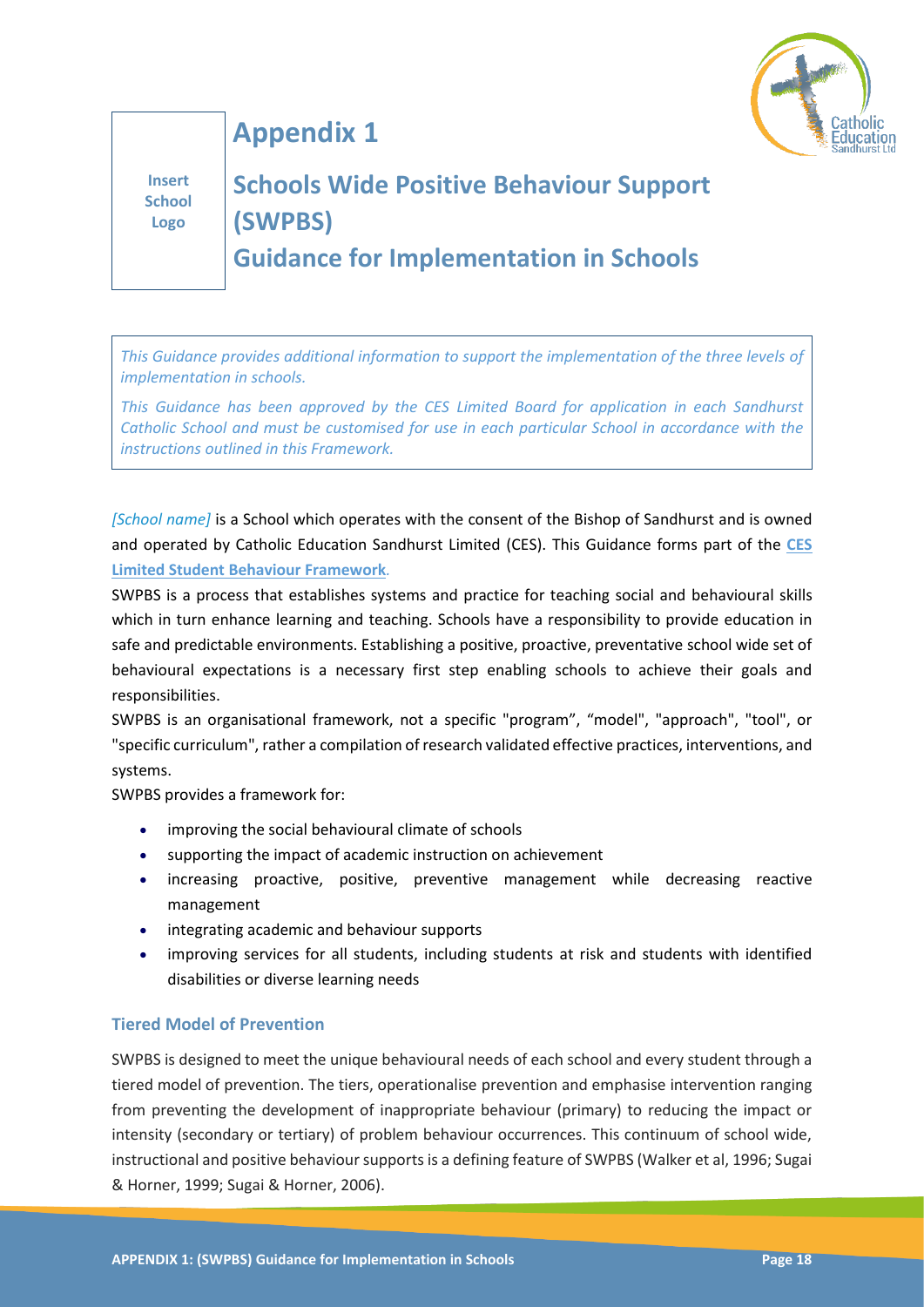### **Three tiers of prevention**

### **Tier 1: Universal Prevention (All)**

School wide interventions supporting all students. Tier 1 supports provide the foundation for learning and behaviour for all students. For most students, this level of support provides what they need to be successful and to prevent future behaviours of concern.

### **Tier 2: Targeted prevention (Some)**

Secondary, high efficiency, rapid response, targeted interventions, supporting groups of students at risk. School implement supports designed to provide additional practice and feedback opportunities for groups of students with specific skill deficits. The skills developed support students to be successful participation is social and academic programs of the school.

### **Tier 3: Intensive, Individualise Prevention (Few)**

Tertiary supports are the most intensive support the school offers, they are assessment based, intensive, durable procedures supporting individual students. This level of support will often require plans and goals related to academic and behaviour support.

### **Positive Behaviour Education and Support**

### **Sandhurst Catholic Schools will:**

- Develop  $3 5$  school wide behaviour expectations
- Define school wide behaviour in specific school settings
- Develop routines that align with school wide expectations
- Explicitly teach expectations and routines as social skills
- Encourage expected behaviour through evidence-based practices
- Discourage expected behaviour through evidence-based practices
- Use data systems to monitor behaviour for decision making
- Establish a Behaviour Support Team to coordinate evidence-based practices at a school wide level
- Implement an approach to Positive Behaviour Intervention and Support which:
	- Explicitly prohibits corporal punishment
	- Explains the school's approach to behaviour management and how it affords procedural fairness
	- Details steps for managing suspensions and expulsions
	- Includes procedures for maintain a register of suspensions and expulsions
	- Outlines how the school communicates behaviour support policies to the school community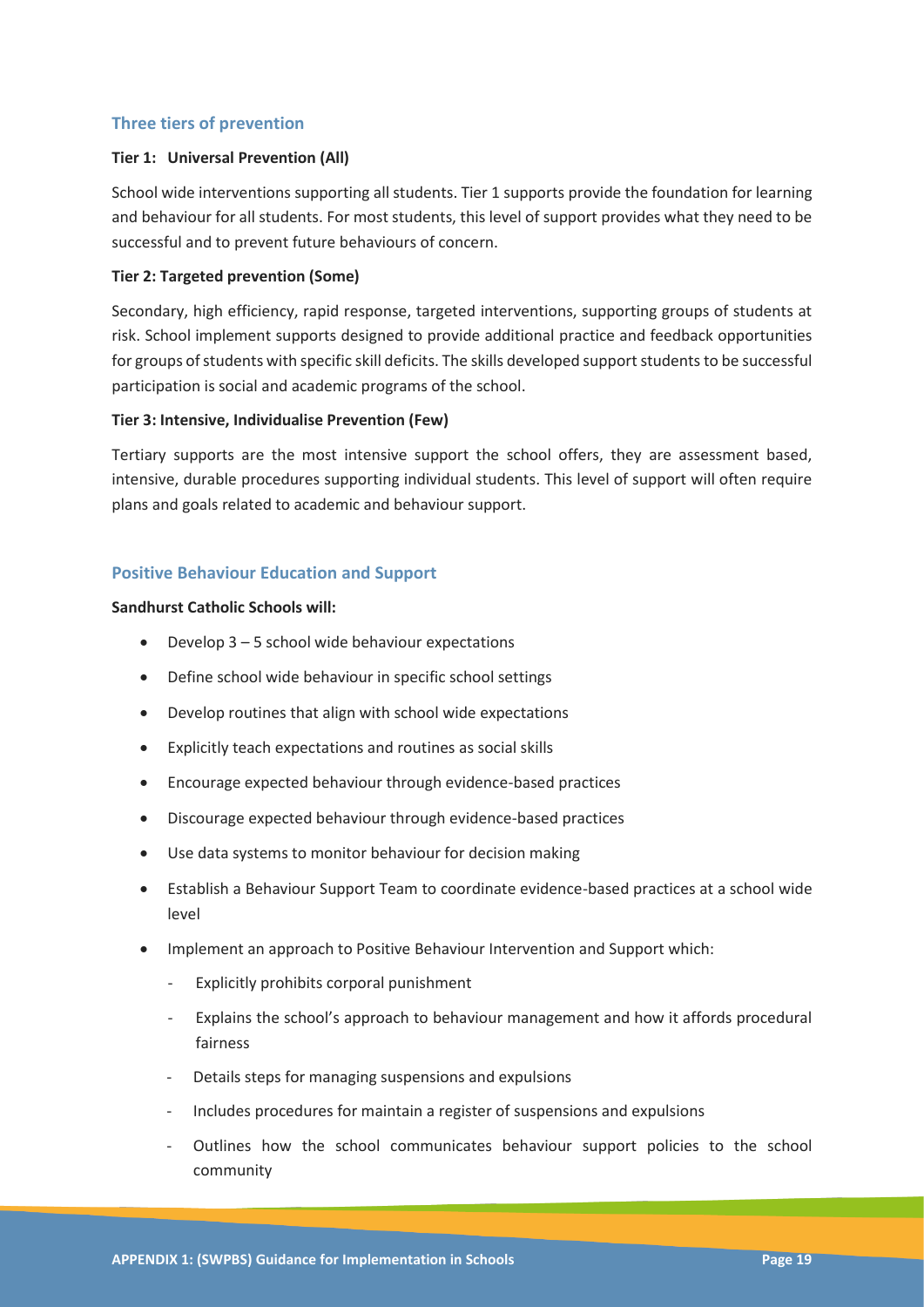### **Develop School wide Expectations**

Schools have curricula to guide the teaching of each and every subject. The curriculum ensures that teachers are working in harmony toward the same goals. Nevertheless, for social behavioural development of our students, much as been left up to individual teachers and staff to determine social behaviour will be encouraged, allowed or disallowed. Across school staff, many variations of acceptable behaviour exist. Without curriculum to guide what we want our students to achieve socially, little consistent teaching and monitoring can occur. A social behavioural curriculum is a proactive and instructional approach to expected behaviours.

Our expectations are direct outgrowth of our beliefs and our vision and mission. They, in essence, operationalise our vision and mission. First, three to give overarching school wide social behavioural expectations are defined and agreed by all staff. These are valued social skills and behaviours for success at school and eventually in life.

### **Define school wide behaviour in specific school settings**

The school wide expectations are further clarified by identifying specific behaviours for each expectation. Expected behaviours are then identified for specific non-classroom setting (e.g. hallways, football oval, toilets etc.) and classroom (learning spaces) across the school and augmented by procedures developed to guide daily operations. The expected behaviours can be presented on a teaching matrix to illustrate the specific desired behaviours in the specific settings.

### **Develop routines that align with school wide expectations**

Classroom and non-classroom procedures or routines are the method or steps to follow to accomplish a desired activity. They are patterns of behaviour to accomplish a task. They are broken down into teachable steps. When procedures are taught and reinforced over time routines are established that help students meet classroom and non-classroom expectations. Procedures need to be taught along with the social behaviour curriculum. Defining school wide expectations, non-classroom and classroom expectations. Procedures need to be taught along with the social behaviour curriculum. Defining school wide expectations, non-classroom and classroom behaviours and procedures creates a full curriculum to allow schools to proactively teach success, and to also address any problem behaviour that may occur across any school setting.

### **Explicitly teach expectations and routines as social skills**

Social Skills are the observable behaviours for events that can be internally/emotionally complex. Effective instruction requires more than providing the rules. It requires instruction, practice, feedback, re-teaching, and encouragement. Instruction has three skill-set components: Verbal skills, Observer skills, Performer skills. The verbal component teaches how to communicate about the procedure. The observer component teaches to notice when the procedure is (or is not) being used. The performer component teaches how to actually perform the procedure. Procedures, including social skills, are best taught in brief increments throughout the day.

CES Limited Teaching Social Skills document [LINK]: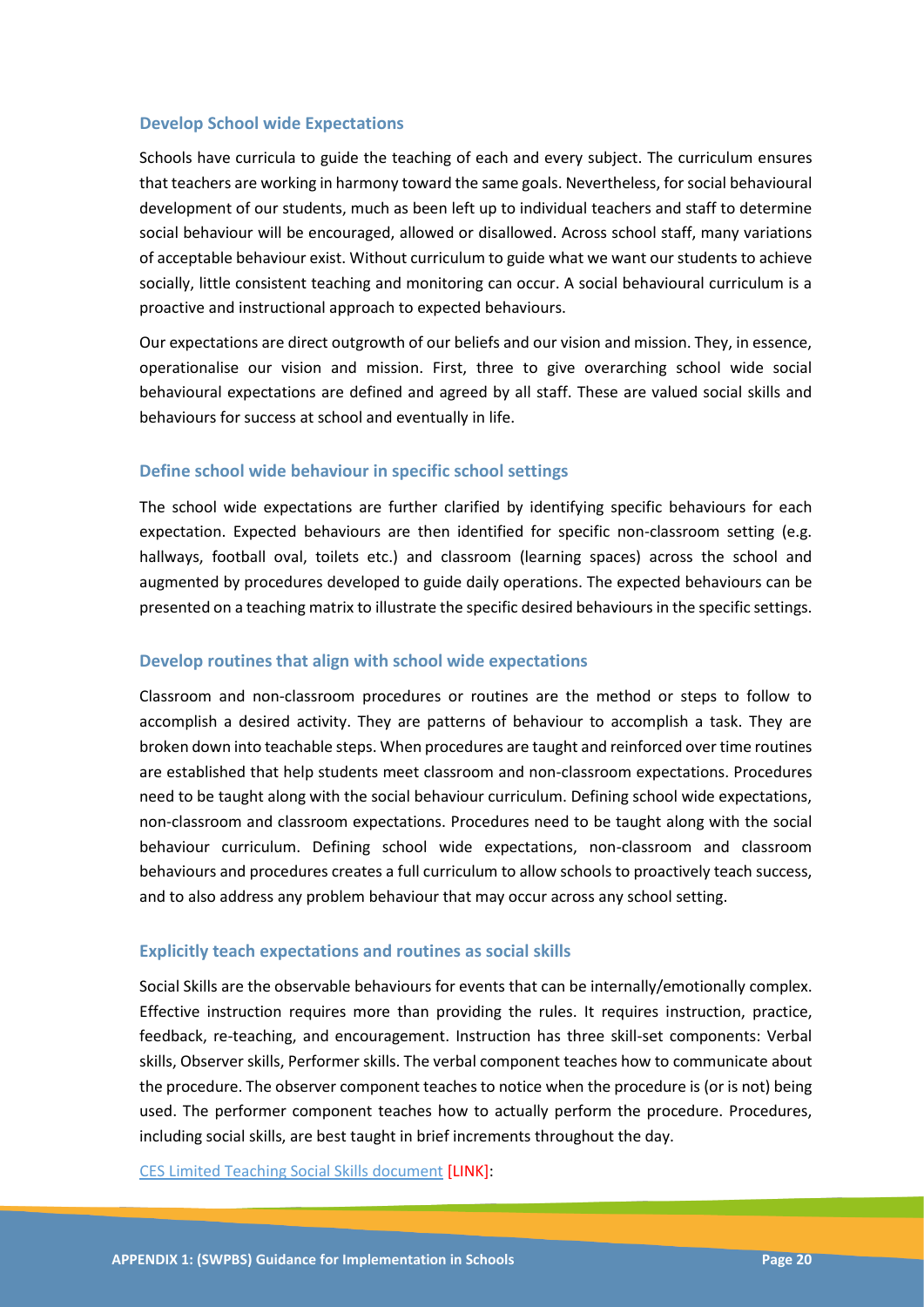### **Encourage expected behaviour through evidence-based practices**

The use of behaviour-specific praise is one of the most effective ways of reinforcing desired behaviour. Every opportunity should be taken to praise students when they are exhibiting desired behaviour. A ratio of 4 positive interactions to each correction/reprimand has been suggested to be effective. Two-part praise involves naming both the desired behaviour that has occurred and the behavioural expectation that has been met. It has the added advantage of emphasising the behavioural expectations for all the students and increases positive interactions with specific student.

### CES Limited Two-Part Praise [LINK]:

#### **Discourage behaviours of concern through evidence-based practices**

Even with the full menu of strategies to encourage expected behaviour, some students will still make social behavioural learning errors. Generally, learners fail to use expected behaviours because they do not know what behaviour is expected in a specific context or they are not motivated to perform the expected behaviour at acceptable levels in that context. The principle of procedural fairness means that the student must be given ample opportunity to know what is expected and teaching, support and guidance to help adjust their behaviour. All responses to behaviours of concern (BOC) need to be procedurally fair and instructional in their purpose, and to be specifically focused on promoting expected behaviour. It is for this reason that the first approach to discouraging behaviours of concern (BOC) is to explicitly reteach the expected behaviour. If the student continues to display BOC a continuum of responses ranging from planned ignoring to an office referral may be enacted.

#### **Use data systems to monitor behaviour for decision making**

Behavioural Data can be used to problem solve at the school wide, classroom or individual student levels of analysis. It can provide effective and efficient means to identify problems and possible solutions, monitor and evaluate the effectiveness of plans, and assess the impact of PBS implementation overtime. Furthermore, behavioural data can be an invaluable source of information for teams using a response to intervention (multi-tiered support and intervention) logic for identifying individual students who are not responding to Tier 1 or Tier 2 interventions, and who therefore may require more intensive Tier 2 or Tier 3 supports, respectively. Finally, behavioural data can provide the contextual information necessary to provide teams with a more comprehensive understanding of the causes of behaviours of concern. Such an understanding can help teams to develop interventions that support students to be more successful, and therefore, are more likely to improve student behaviour.

**Implement an approach to Positive Behaviour Intervention and Support which:**

- explicitly prohibits corporal punishment
- explains the school's approach to behaviour management and how it affords procedural fairness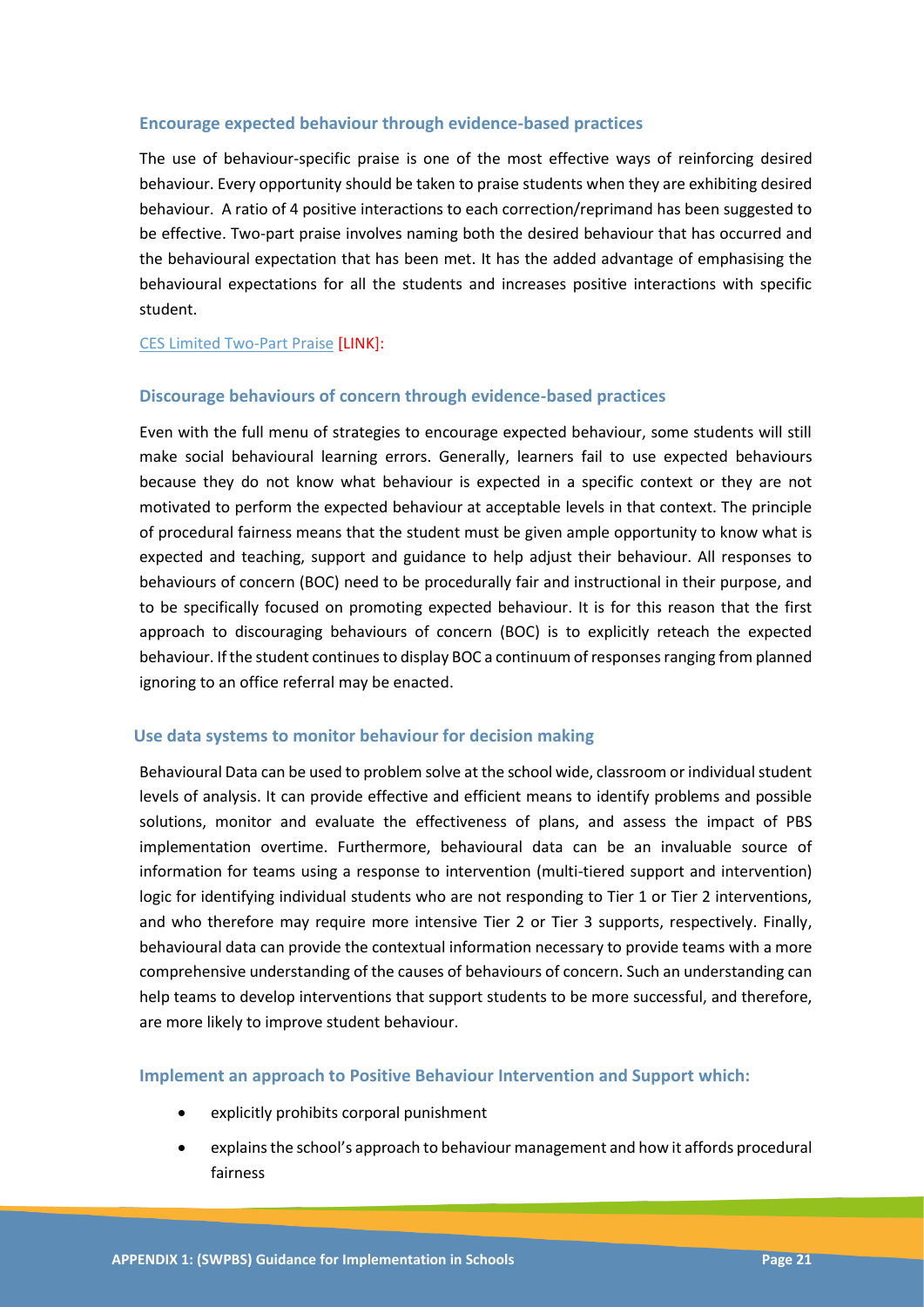- details steps for managing suspensions and expulsions
- includes procedures for maintaining a register of suspensions and exclusions
- outlines how the school communicates behaviour support policies to the school community

Students displaying challenging behaviour is not new. The complexity of the concerning behaviour tends to increase if responses used are not coordinated at a school wide level and grounded in evidence-based practices.

### **Behaviour Support Team**

The establishment of a Behaviour Support Team (BST) aims to embed a Positive Behaviour Intervention & Support framework into school practices. The BST increases the school's capacity to respond to and prevent behaviours of concern by increasing capacity in those situations. Interventions and practices are also designed to increase teaching effectiveness to benefit all students.

The team is designed to be representative of staff and have the opportunity to play a key role in shaping the school environment. The school's leadership (principal and deputy-principal) are an essential part of the team along with selected staff. BSTs can range from three to nine people, depending on the size of the school and identified needs.

Effective BSTs problem-solve with peers regarding a student's use of behaviours of concern. Support will range from targeted observations of the student, plan development and response to incidents of concern. These practices contribute to student safety and staff wellbeing.

Behaviour Support Team Assessment Tool [LINK]

### **Behaviour Support Plans**

A behaviour support plan documented to clearly outline the adjustments that will be implemented in support of the student's engagement at school. The BSP is developed through a collaborative problem-solving process involving significant people in the student's life, including parents/carers, classroom teachers, learning support personnel and school leadership. Sandhurst Catholic Schools will have:

- A process in place for identifying the need for a Behaviour Support Plan
- A process in place to facilitate the development of Behaviour Support Plan
- A process in place to train staff in development and implementation of Behaviour Support Plan
- A documented process for naming, storing, reviewing, updating and/or altering and distributing Behaviour Support Plans

Behaviour Support Plan template [LINK]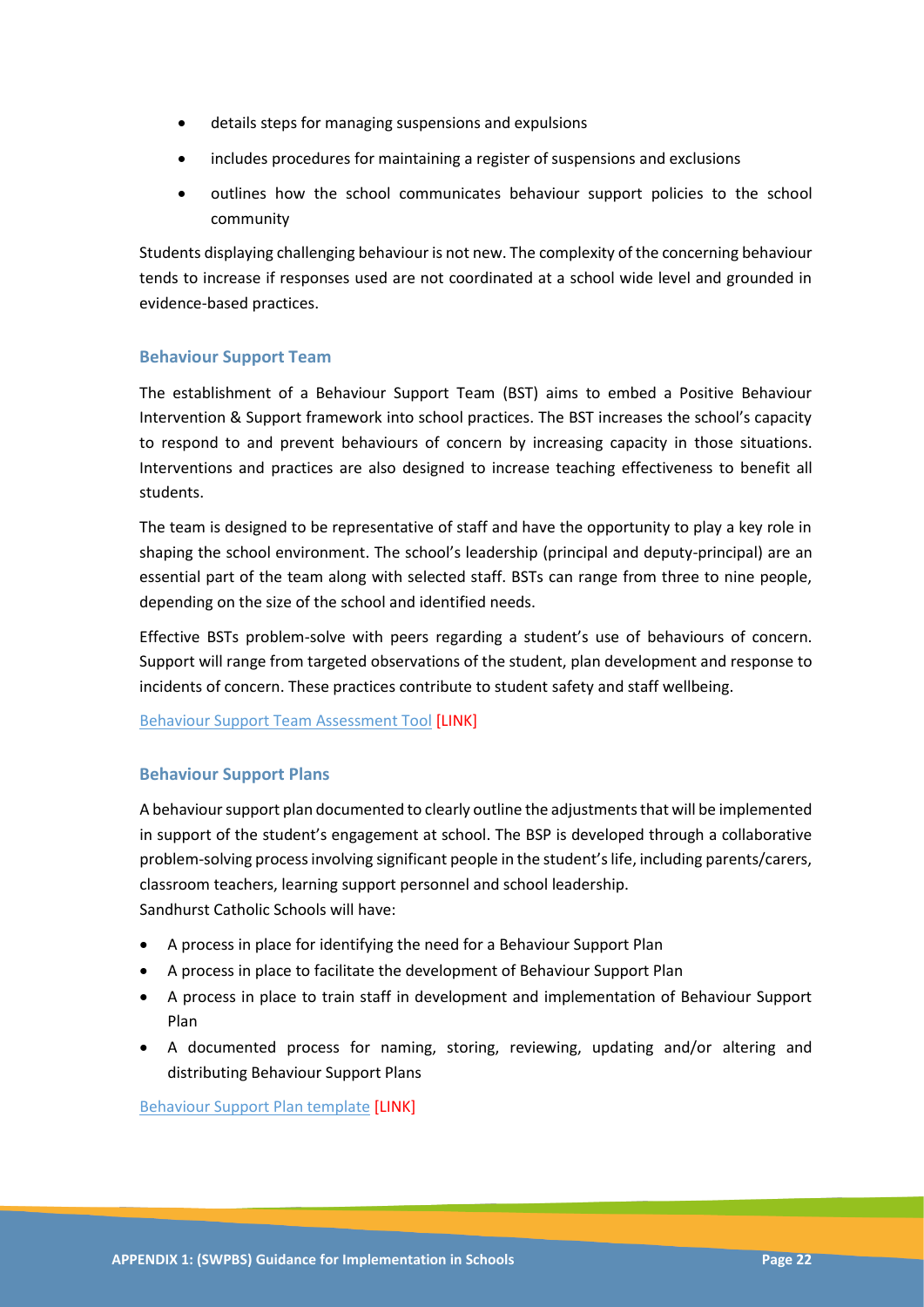### **One Pag**e **Safety Plan**

When schools have developed an effective framework such as PBIS, they can still find themselves at a loss when trying to develop effective responses to demanding behaviours of concern (BOC). Staff often try a wide range of uncoordinated interventions having short-lived value or in some cases actually increasing the frequency, duration or intensity of the BOC. After these types of incidents time is often spent reviewing the incident rather than developing a plan. For staff members responsible for preventing or responding to these types of incidents utilization of a previously developed safety plan has shown to be effective. This type of plan allows everyone to be on the same page and respond by design not default.

Sandhurst Catholic Schools will have:

- A process in place for identifying the need for a One Page Safety Plan
- A process in place to facilitate the development of One Page Safety Plans
- A process in place to train staff in development and implementation of One Page Safety Plans
- A documented process for naming, storing, reviewing, updating and/or altering and distributing One Page Safety Plans
- One Page Safety Plans that are accessible during an escalation

One Page Safety Plan procedure [LINK]

Guidelines for Completing Student Safety Plan / Escalation Cycle Management Plan [LINK]

One Page Safety Plan template [LINK]

One Page Safety Plan - Sample 1 [LINK]

One Page Safety Plan - Sample 2 [LINK]

One Page Safety Plan - Combined [LINK]

Break Procedure [LINK]

Teaching Take a Break [LINK]

#### **Functional Based Interventions**

Sandhurst Catholic Schools will have:

- A process in place for identifying the need for a Functional Based Intervention design
- A process in place to facilitate the development of Functional Based Interventions
- A process in place to train staff in development and implementation of Functional Based Interventions
- A documented process for naming, storing, reviewing, updating and/or altering and distributing Functional Based Interventions

Guidelines for Developing Functional Based Interventions [LINK]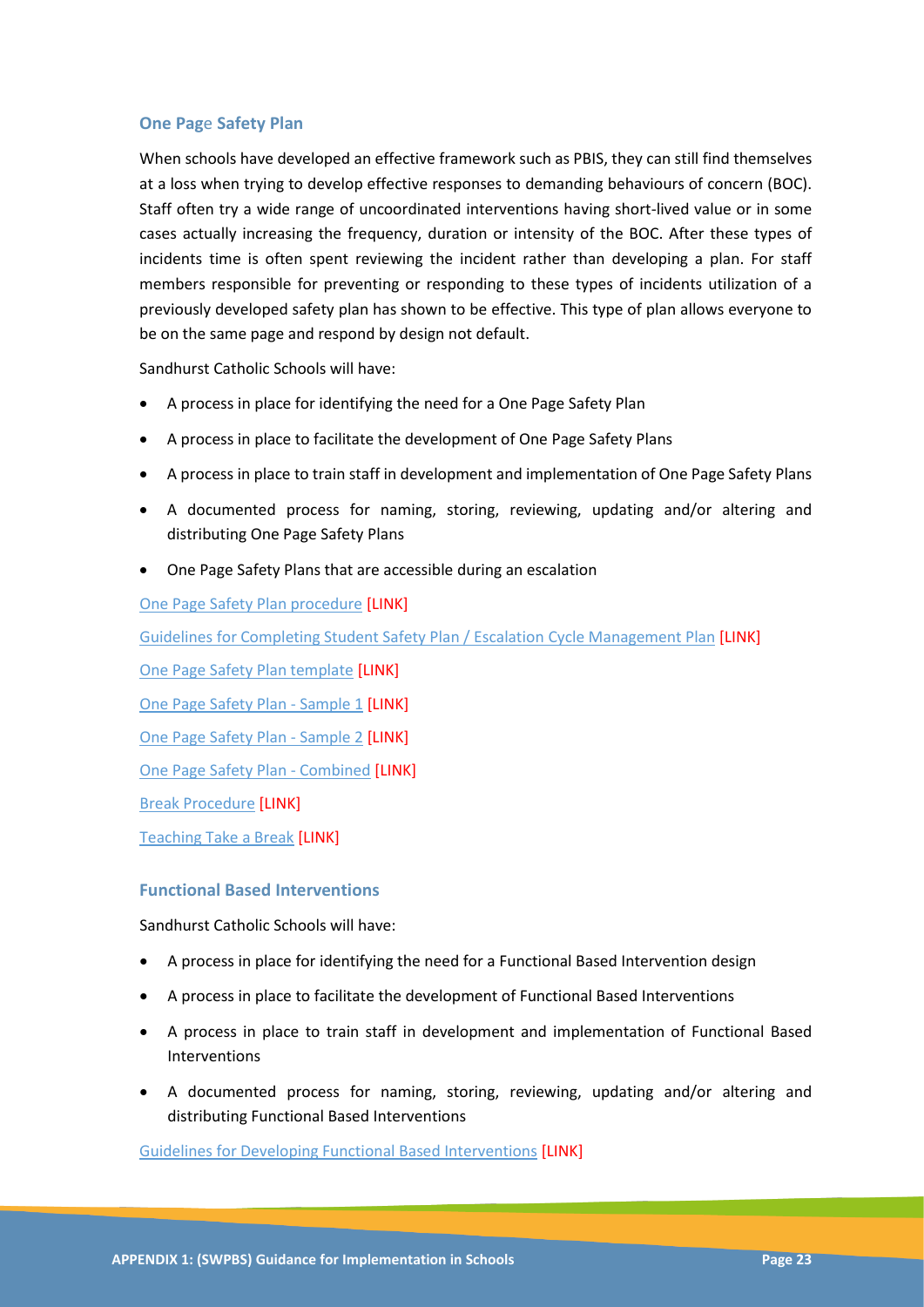Functional Based Interventions template [LINK] Functional Based Intervention - Classroom Presentation [LINK] Functional Based Intervention - Attendance Data [LINK] Functional Based Intervention - Survey Task [LINK]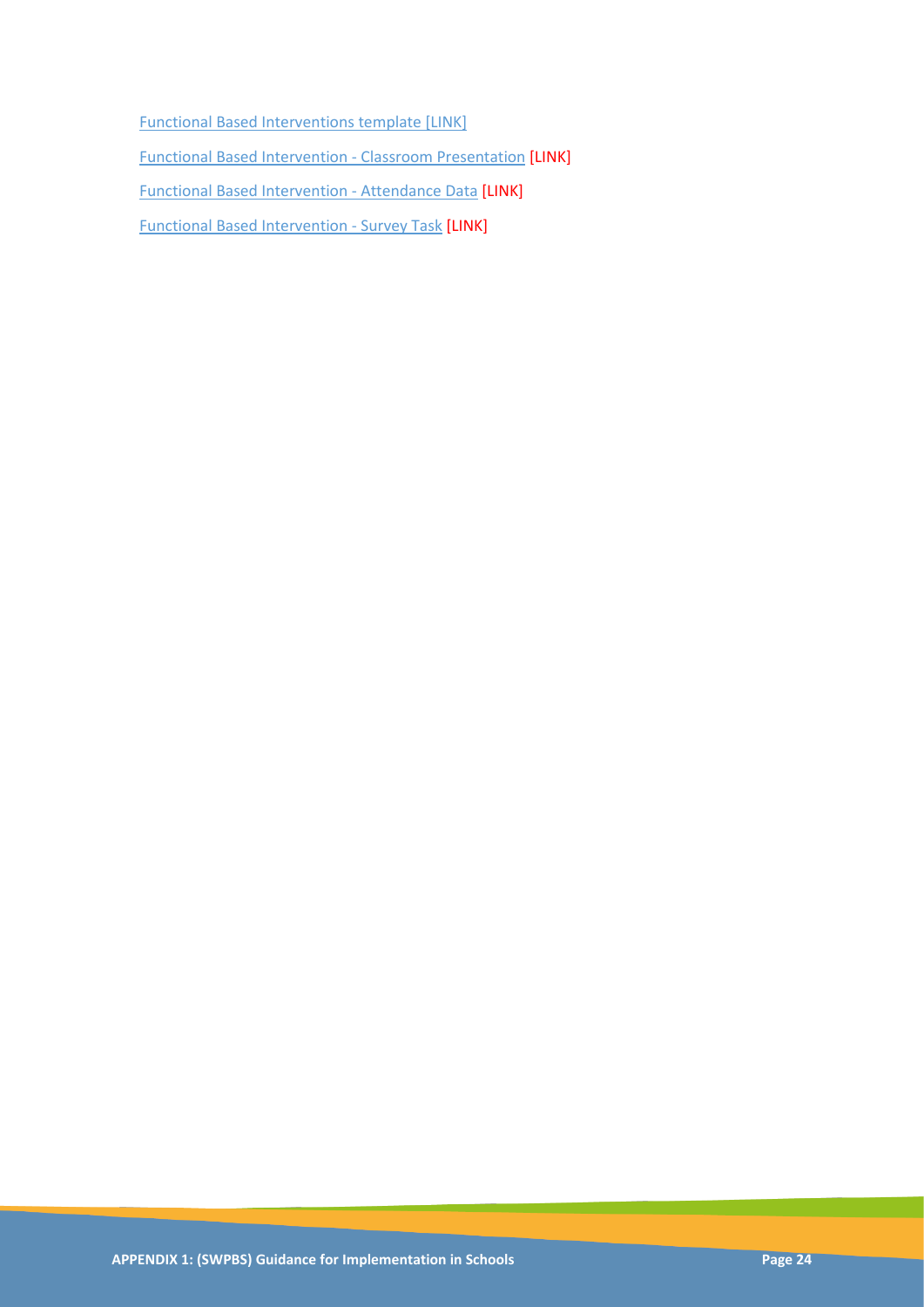

**Insert School Logo**

# **[insert School Name]**

**Appendix 2**

**Student Behaviour Policy [Template] - School Level**

*This Policy has been approved by the CES Limited Board for application in each Sandhurst Catholic School and must be customised for use in each particular School in accordance with the instructions outlined in this Framework.*

*[School name]* is a School which operates with the consent of the Bishop of Sandhurst and is owned and operated by Catholic Education Sandhurst Limited (CES Limited). This Guidance forms part of the **CES Limited Student Behaviour Framework** which is available at *[insert website]*.

### **Contents**

Purpose School Profile Definitions Legislative Context Shared Behaviour Expectations Shared Attendance Expectations School Action and Consequences Assessing and Mitigating Risk Policy Evaluation and Review

Appendix 1 – General Information relating to disciplinary measures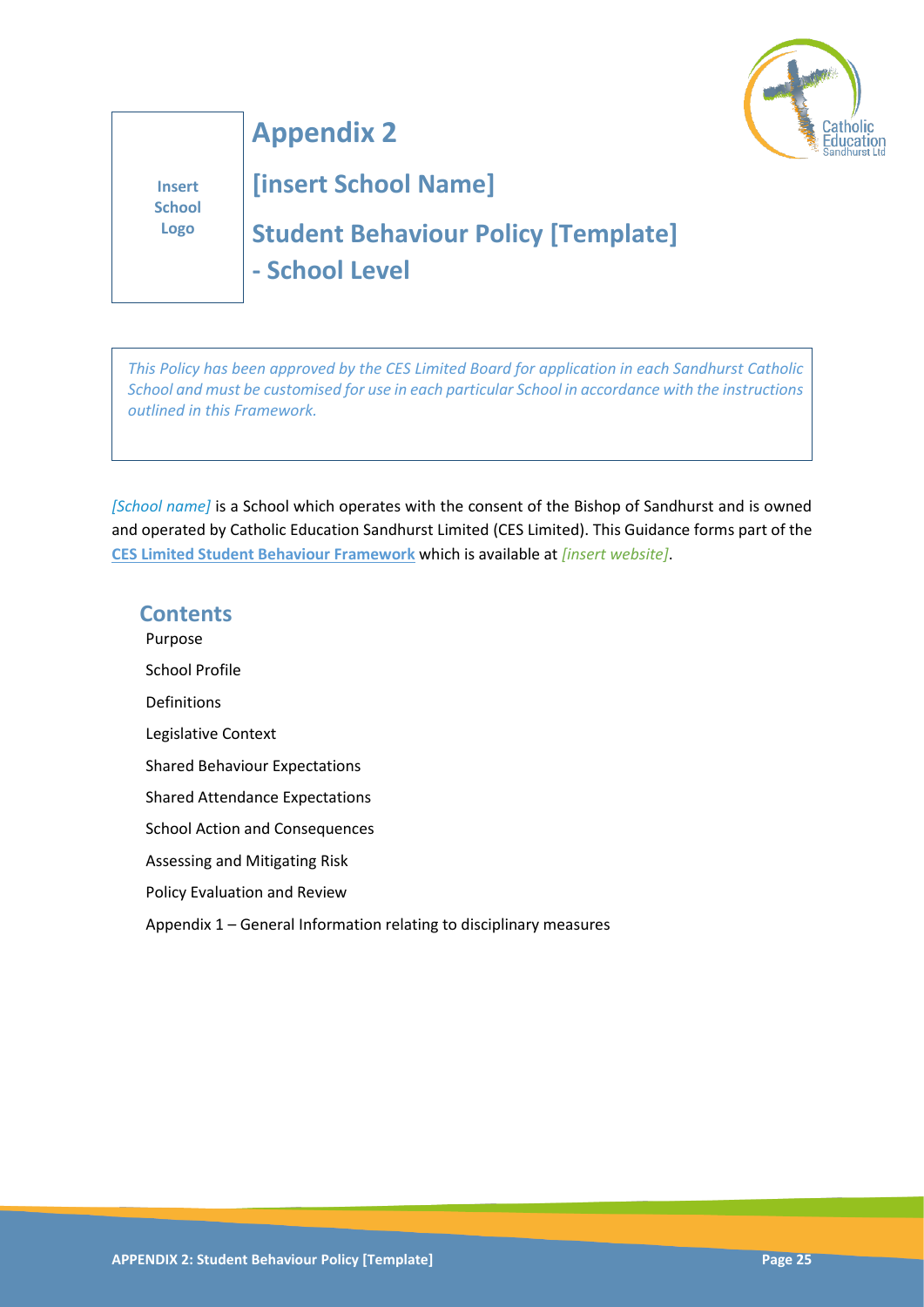### **1. Purpose**

The **[insert school name here]** Student Behaviour Policy reflects the school community's shared expectations in relation to student engagement, attendance and behaviour. This Policy sets out the clear processes to be followed in order to support students' behavioural, educational and emotional engagement.

This Policy provides an overview of how **[insert school name here]** will:

- promote positive behaviour in the school community;
- seek to prevent behavioural issues; and
- respond to challenging student behaviour occurring at school, at a school activity away from the school grounds or while travelling to or from school or a school activity.

This Policy should be read in conjunction with all School policies, including Attendance Monitoring Policy and the CECV Positive Behaviour Guidelines 2018.

### **2. School Profile**

#### About [insert school name here]

*[Drafting note for schools: It is recommended that each school include a school profile statement at the beginning of the Student Behaviour Policy which details the diversity of the student population and school community. This can include, for example, the school's history and a summary of relevant school data as well as the community aspirations for the school].* 

[insert school name here] is committed to providing equitable access and opportunity for all. The School considers that awareness of, recognition of, and responsiveness to the needs and rights of all individuals are essential to human dignity. Inclusive practices embrace and celebrate diversity, invite belonging and provide opportunities for participation and achievement of appropriate learning outcomes.

Foundational to our work with students, families and the school community is the building of genuine, authentic relationships. The development and promotion of high-quality relationships are responsibilities shared by all members of the school community. All teachers, students, families, parishes and the wider community contribute to fostering lifeaffirming relationships that recognise and support the inherent dignity of each person.

*[Drafting note for schools: You may wish to also include a global statement that all schools are to include in the Student Behaviour Policy which affirms the uniform commitments of a Catholic school education, as applicable to all Catholic schools. The above statements from the CECV Positive Behaviour Guidelines provide an example].*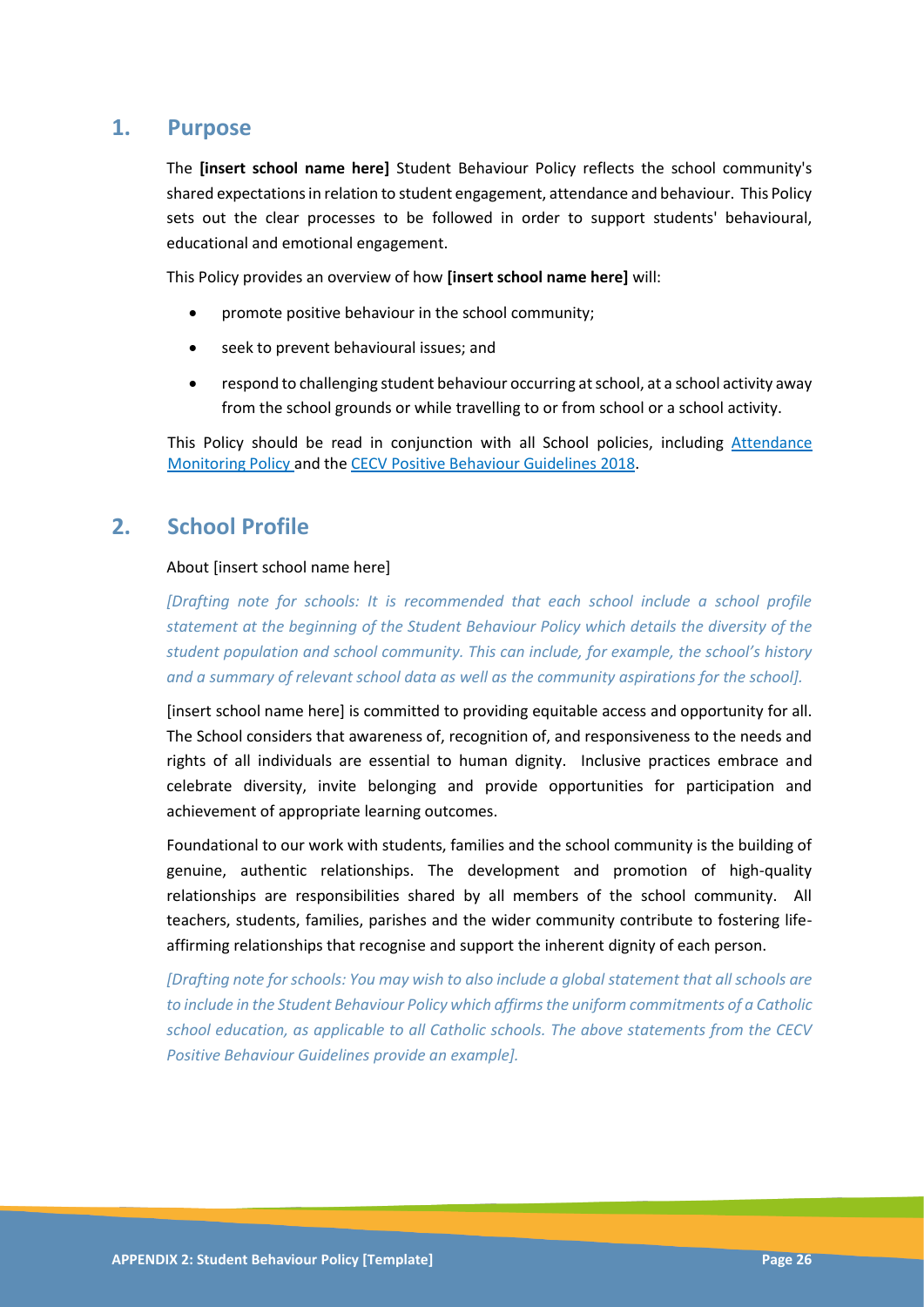### **3. Rationale**

*[Drafting note for schools: The Student Behaviour Policy should be tailored to the unique characteristics of your school and the school community. This includes your school's statement of principles, its values and mission. We recommend that you adopt the suggested headings below and amend the content accordingly].* 

At **[insert school name here]** we strive to provide an inclusive education which values diversity and celebrates difference. Diversity is enacted through a pedagogy of inclusion and a commitment to uphold the rights of all to be welcomed, valued, acknowledged and actively engaged in education. Our learning community is committed to processes that support all students to make optimal progress and respect the rights of all students to learn in a positive and supportive environment. We seek to provide successful participation and to intervene as early as possible when students are not actively engaged in learning. Student behaviour is linked to the quality of the learning experiences. Purposeful, authentic, and relevant learning experiences that are of a sufficiently challenging yet achievable standard maximise positive behaviour.

### **4. Vision**

*[Drafting note for schools: please adapt for your school based on CES Limited's Philosophy Statement].*

Christ-centred Catholic education providing excellent, inclusive and contemporary schooling.

### **5. Mission**

*[Drafting note for schools: please adapt for your school based on CES Limited's Philosophy Statement].*

**[insert school name here]** is committed to providing educational opportunities that actively welcome, engage, inspire and challenge all students to learn in a safe and enlivening Catholic environment.

### **6. Aims**

### *[Drafting note for schools: please adapt for your school based on CES Limited's Philosophy Statement].*

Our school is a community that exemplifies the gospel values of love, forgiveness, justice and truth. Our school community recognises that everyone has the right to be respected, to feel safe and be safe and, in turn, our school community acknowledges each member's own obligation to behave responsibly. This Policy is intended to guide our school's actions. It has been developed in consultation with the school community and seeks to prioritise respectful relationships and safety in response to the rights and needs of all members of the school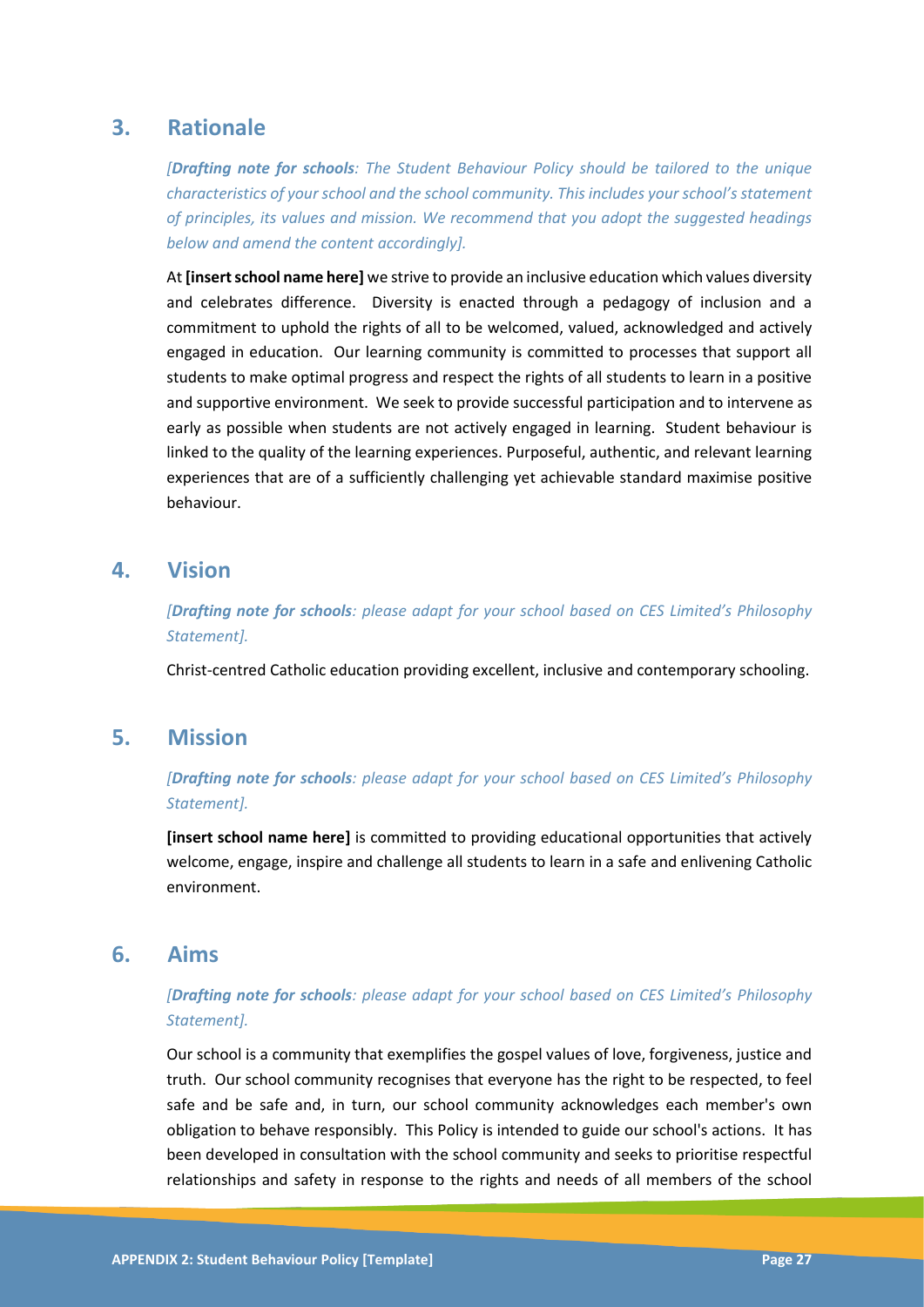community. A safe and supportive environment respects the rights of all students to learn, the rights of all teachers to teach and the rights of all members of the school community to be safe. Every person at the school has a right to feel safe, to be happy and to learn. Therefore, our school aims:

- to promote the values of honesty, fairness and respect for others;
- to acknowledge the worth of all members of the community and their right to work and learn in a positive environment;
- to maintain good order and harmony;
- to affirm cooperation as well as responsible independence in learning; and
- to foster self-discipline and to develop responsibility for one's own behaviour.

### **7. Principles**

### *[Drafting note for schools: please adapt for your school].*

**[insert school name here]** strives to build a safe and positive school environment that is guided by Gospel values and honours the dignity of the individual, the family and the school.

The development and promotion of high-quality relationships are responsibilities shared by all members of the school community. Teachers, students, families, parish members and the wider community contribute to and share in the responsibility to foster life-affirming relationships that recognise and support the inherent dignity and safety of each person. Members of the school community are expected to contribute to the mission and vision of the school and to understand their rights and acknowledge their obligation to behave responsibly.

As a provider of Catholic education, the school Principal will take into account the need for the school community to represent and conform with the doctrines, beliefs and principles of the Catholic faith when making decisions regarding matters of school administration, including enrolment. Pupils and families who are members of other faiths are warmly welcomed at our school. However, the school reserves its right to exercise its administrative discretion in appropriate circumstances, where it is necessary to do so to avoid injury to the religious sensitivities of the Catholic school community.

It is vitally important that the school is made aware of each child's individual circumstances insofar as these may impact upon his or her physical, functional, emotional or educational needs, particularly where the school is required to provide additional support to the child.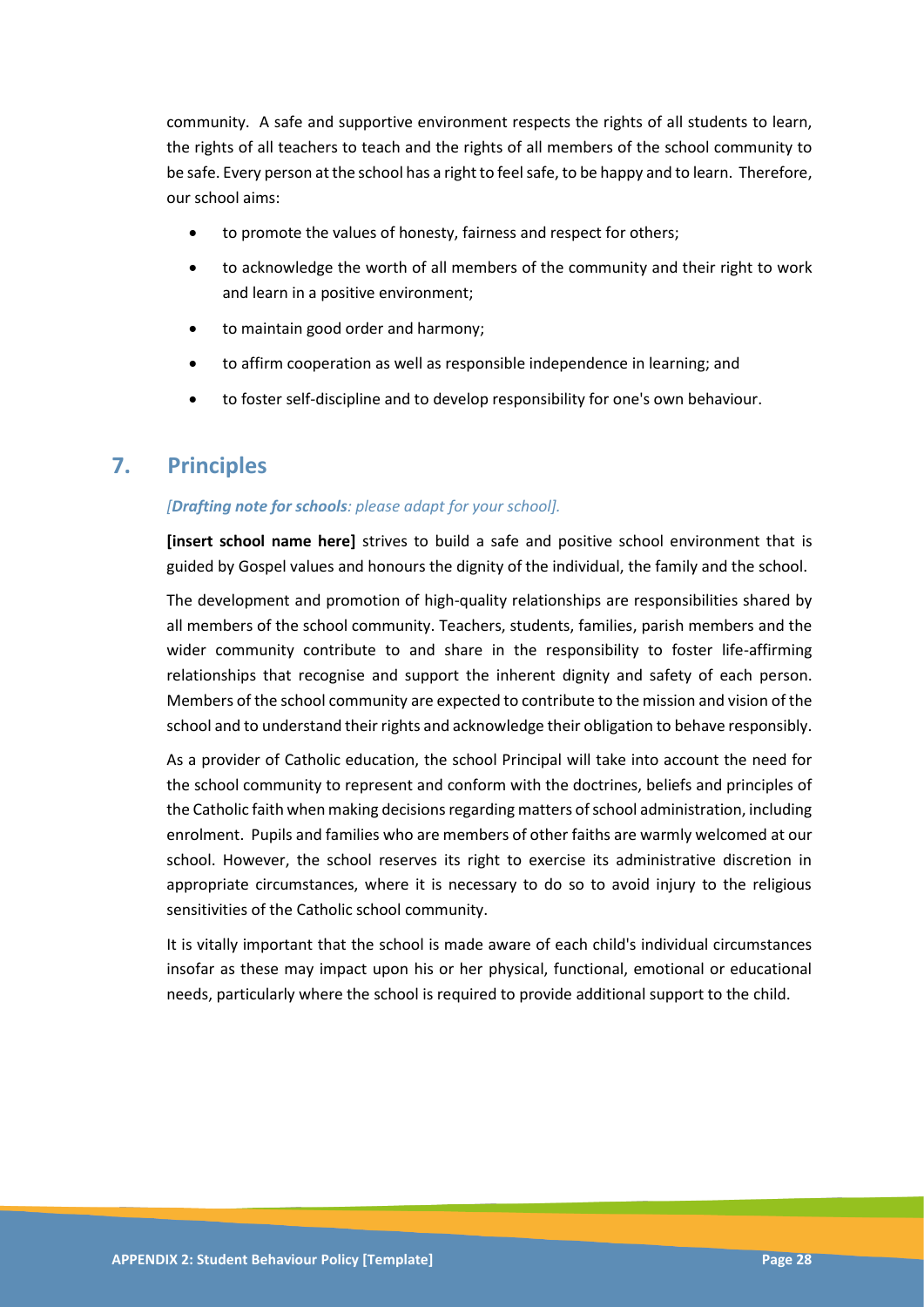### **8. Definitions**

*[Drafting note for schools: Schools should ensure that any definitions used in this section are consistent with definitions in the school's policies and amend as required]*

| <b>At Risk behaviour</b>      | Any behaviour that has the potential to cause harm or injury<br>to self or other. This includes physical, emotional or<br>psychological harm.                                                                                                                                                                                                                                                      |
|-------------------------------|----------------------------------------------------------------------------------------------------------------------------------------------------------------------------------------------------------------------------------------------------------------------------------------------------------------------------------------------------------------------------------------------------|
| <b>Behaviour</b>              | The way in which one acts or conducts oneself, especially<br>towards others. In general terms, it can be considered to be<br>anything we say or do.                                                                                                                                                                                                                                                |
| <b>Behaviour of concern</b>   | May include behaviour that could labelled as inappropriate,<br>unacceptable, bullying, harassment and victimisation.                                                                                                                                                                                                                                                                               |
|                               | Is anything a person does or says which is likely to limit or deny<br>access to regular school routines and activities.<br>Is anything a person does or says which causes stress, worry, risk,                                                                                                                                                                                                     |
|                               | of or actual harm to others.<br>Is anything a person does or says of such intensity, frequency or<br>duration that the physical safety of the person or others is<br>impacted.                                                                                                                                                                                                                     |
|                               | Unacceptable or inappropriate behaviour can take place in<br>different environments and mediums e.g., sporting field, school<br>yard, bus, line, classroom online, via social media, writing,<br>drawing, gesture.                                                                                                                                                                                 |
| <b>Behaviour support</b>      | The educational support a student receives from the schools in<br>order to learning and maintain identified behaviour.                                                                                                                                                                                                                                                                             |
| <b>Bullying</b>               | A broad concept which may generally be characterised<br>as offensive, intimidating, malicious or insulting behaviour, an<br>abuse or misuse of power through means that undermine,<br>humiliate, denigrate or injure the recipient. Bullying generally<br>involves a series or pattern of events in which one individual<br>has demonstrated unacceptable behaviour towards another<br>individual. |
| <b>Criminal offences</b>      | Behaviour that may be serious enough to constitute a criminal<br>offence. If an offence has been or may have been committed,<br>these concerns will be reported to the police or other<br>authorities, as appropriate.                                                                                                                                                                             |
| <b>Discriminatory conduct</b> | Conduct whereby an individual is treated less favourably on the<br>basis of a relevant attribute, including their sex, race, sexual<br>orientation, age, disability, religion or belief or gender<br>reassignment. Such action may constitute discriminatory<br>conduct that is contrary to Commonwealth and Victorian anti-<br>discrimination legislation.                                        |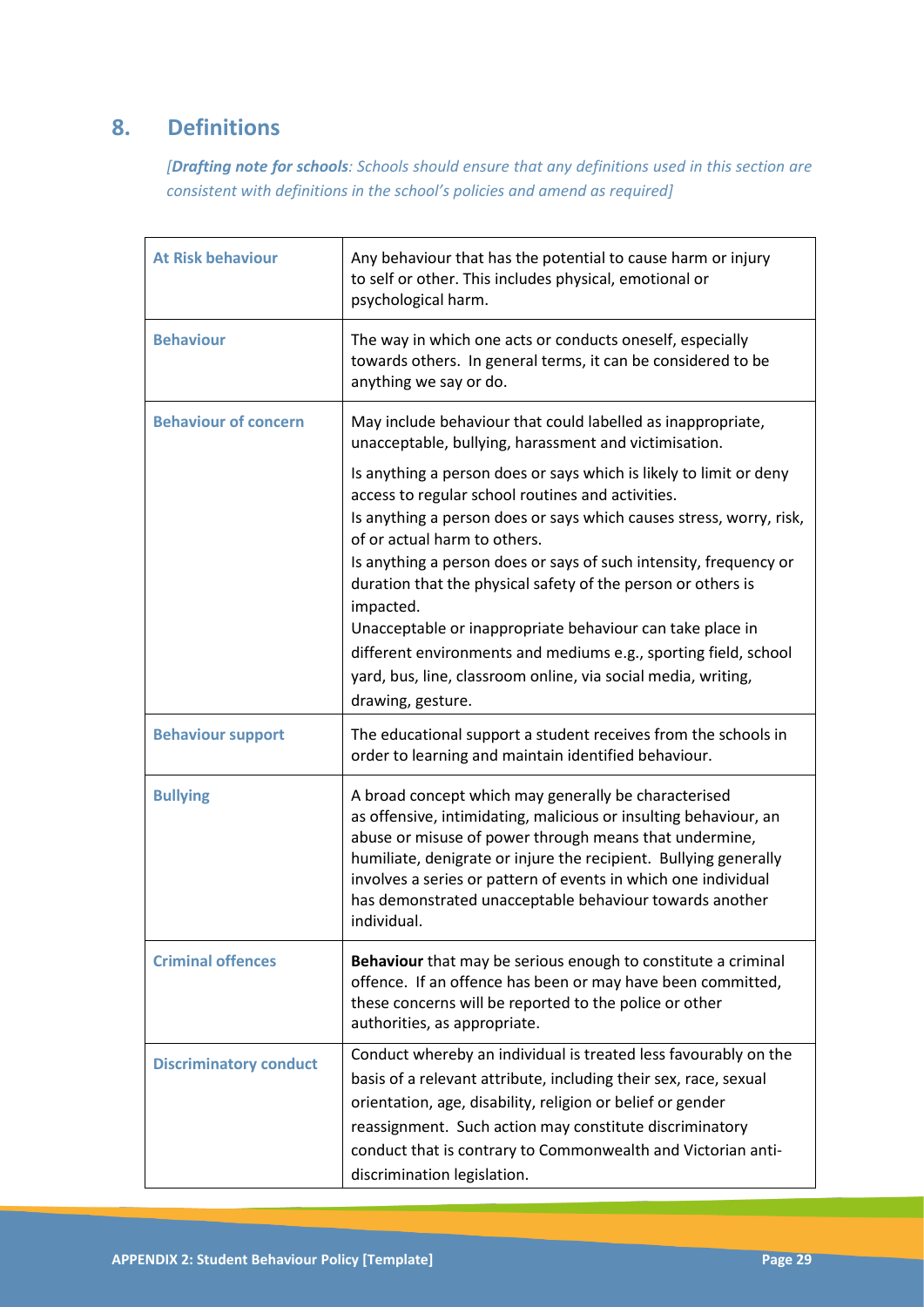| <b>Expected behaviour</b> | Behaving in a manner that is <i>suitable</i> for a public gathering,<br>respecting the other members of the forum (class, meeting, and<br>assembly, gathering) and treating others as you would wish to be<br>treated. In general, appropriate behaviour is any behaviour that<br>contributes to the positive learning environment and aligns with<br>school rules and behavioural expectations. |
|---------------------------|--------------------------------------------------------------------------------------------------------------------------------------------------------------------------------------------------------------------------------------------------------------------------------------------------------------------------------------------------------------------------------------------------|
| <b>Student</b>            | A person enrolled at a Sandhurst Catholic School.                                                                                                                                                                                                                                                                                                                                                |
| <b>SWPBS</b>              | School-Wide Positive Behaviour Support is a broad range of<br>systematic and individualise strategies for achieving important<br>social and learning outcomes in schools while preventing<br>problem behaviour.                                                                                                                                                                                  |

### **9. Legislative Context**

The *Education Training and Reform Regulations 2017* (Vic.) (sch 4 cl 12) outlines the School's obligations to ensure that the care, safety and welfare of all students attending the School. In discharging duty of care responsibilities, the School and teaching staff must exercise professional judgment to achieve a balance between ensuring that students do not face an unreasonable risk of harm and encouraging students' independence and maximising learning opportunities. Non-teaching staff, volunteers and external providers must exercise judgment appropriate in the circumstances. The school must also comply with legislation related to Occupational Health and Safety for staff.

This document is informed by relevant Australian and Victorian legislation including:

- *Education and Training Reform Act 2006* (Vic.)
- *Education and Training Reform Regulations 2017* (Vic.)
- *Disability Discrimination Act 1992* (Cth)
- *Disability Standards for Education 2005* (Cth)
- *Equal Opportunity Act 2010* (Vic.)
- *Occupational Health and Safety Act 2004* (Vic.)

This document is also informed by the following resources:

- [Guidelines to the Minimum Standards and Requirements for School Registration](https://www.vrqa.vic.gov.au/Documents/schoolstandards.docx)
- Australian Student Wellbeing Framework <https://studentwellbeinghub.edu.au/educators/framework/>
- CECV Intervention Framework 2015 [www.cecv.catholic.edu.au/publications/CECV-](http://www.cecv.catholic.edu.au/publications/CECV-Intervention-Framework.pdf)[Intervention-Framework.pdf](http://www.cecv.catholic.edu.au/publications/CECV-Intervention-Framework.pdf)
- CECV Positive Behaviour Guidelines 2018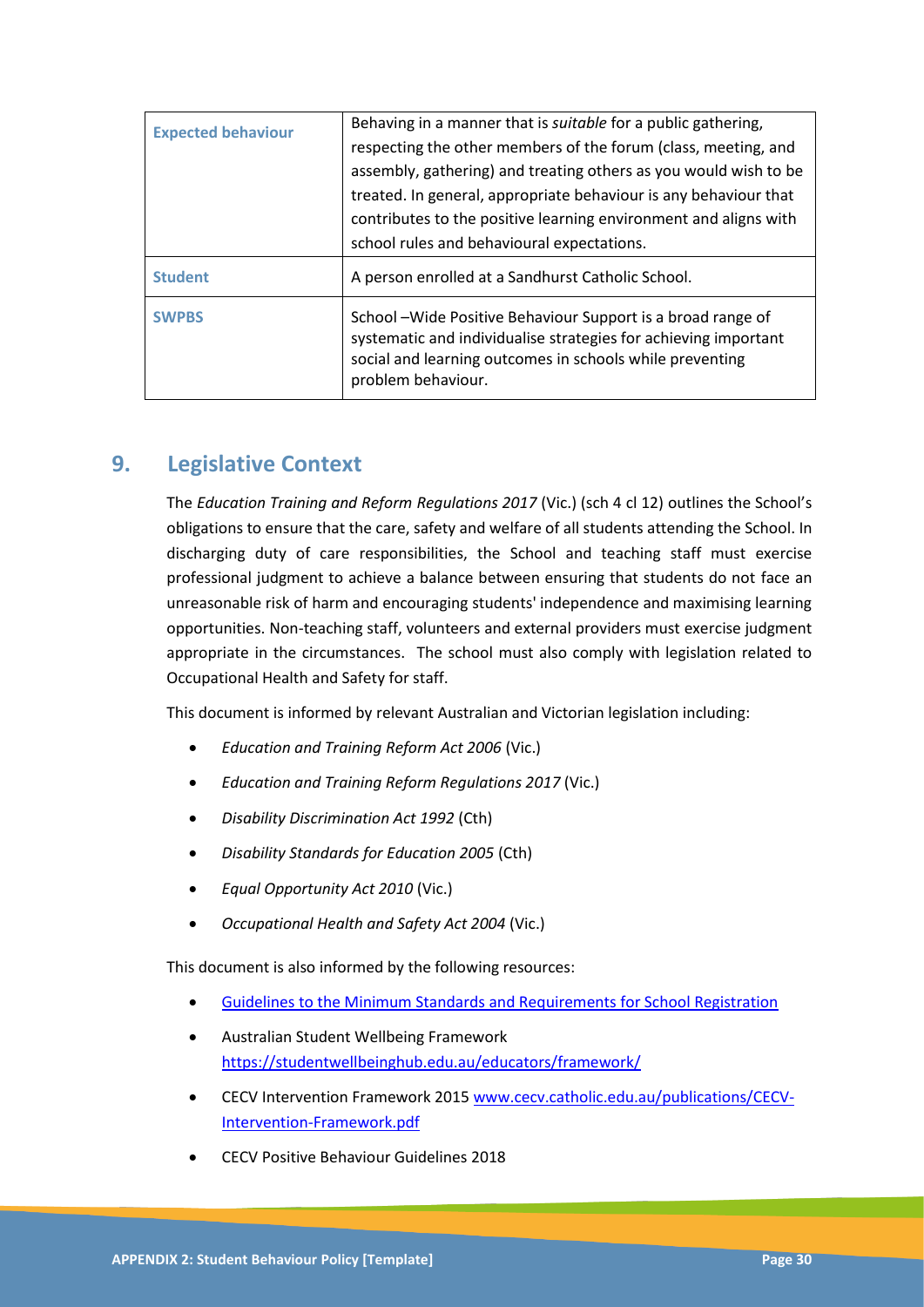### **10. Shared Behaviour Expectations/Code of Conduct**

*[Drafting note for schools: the shared expectations of students, parents and the School should be tailored to your school. Generally speaking, shared expectations should be jointly negotiated and implemented by all member of the school community, be clear and specific, focus on positive and pro-social behaviours, focused on prevention and early intervention and be consistently, fairly and reasonably applied].* 

The School recognises the importance of providing clear guidance and expectations which are all applicable to all members of the school community.

|    | <b>Students are expected to:</b>                                                                                                                                                                                                                                        | <b>Parents/Carers are</b><br>expected to:                                                                                                                                                                                                                                                                                                                                                                      | <b>Principals/Teachers &amp; Staff</b><br>will:                                                                                                                                                                                                                                         |
|----|-------------------------------------------------------------------------------------------------------------------------------------------------------------------------------------------------------------------------------------------------------------------------|----------------------------------------------------------------------------------------------------------------------------------------------------------------------------------------------------------------------------------------------------------------------------------------------------------------------------------------------------------------------------------------------------------------|-----------------------------------------------------------------------------------------------------------------------------------------------------------------------------------------------------------------------------------------------------------------------------------------|
| 1. | take responsibility for their<br>learning and have high<br>expectations in themselves<br>that they can learn                                                                                                                                                            | have high expectations of<br>their child's behaviour and<br>have an understanding of the<br>School's behavioural<br>expectations                                                                                                                                                                                                                                                                               | promote positive reinforcement<br>and enhance student self-esteem<br>by having a planned approach for<br>recognising and responding to<br>appropriate behaviour                                                                                                                         |
| 2. | model the School's core<br>values of respect, endeavor,<br>communication, trust and<br>teamwork                                                                                                                                                                         | communicate with the School<br>in regards to their child's<br>circumstances                                                                                                                                                                                                                                                                                                                                    | deliver an inclusive and<br>comprehensive curriculum which<br>promotes positive behaviours and<br>emphasises the well-being of<br>every child focusing on pro-social<br>behaviours                                                                                                      |
| 3. | take responsibility for their<br>own behaviour and the<br>impact of their behaviour on<br>others                                                                                                                                                                        | cooperate with the School by<br>assisting in the development<br>and enforcement of strategies<br>to address individual needs                                                                                                                                                                                                                                                                                   | employ whole school and<br>classroom practices to establish a<br>climate in which appropriate<br>behaviour is the norm for all<br>students and focus on the<br>implementation of preventative<br>and early intervention strategies<br>to deal with attendance and<br>behavioural issues |
| 4. | comply with this Policy and<br>work with teachers and<br>parents in developing<br>strategies to improve<br>outcomes to:<br>obey all reasonable requests<br>of staff;<br>respect the rights of others to<br>be safe and learn; and<br>respect the property of<br>others. | provide complete, accurate<br>and up to date information<br>when completing an<br>enrolment form and supply<br>the School, prior to<br>enrolment, with any<br>additional information as may<br>be requested, including<br>copies of documents such as<br>medical/specialist reports<br>(where relevant to the child's<br>schooling), reports from<br>previous schools, court orders<br>or parenting agreements | intervention strategies to deal<br>with attendance and behavioural<br>issues                                                                                                                                                                                                            |

The table below sets out the School's expectations for its students, parents and staff.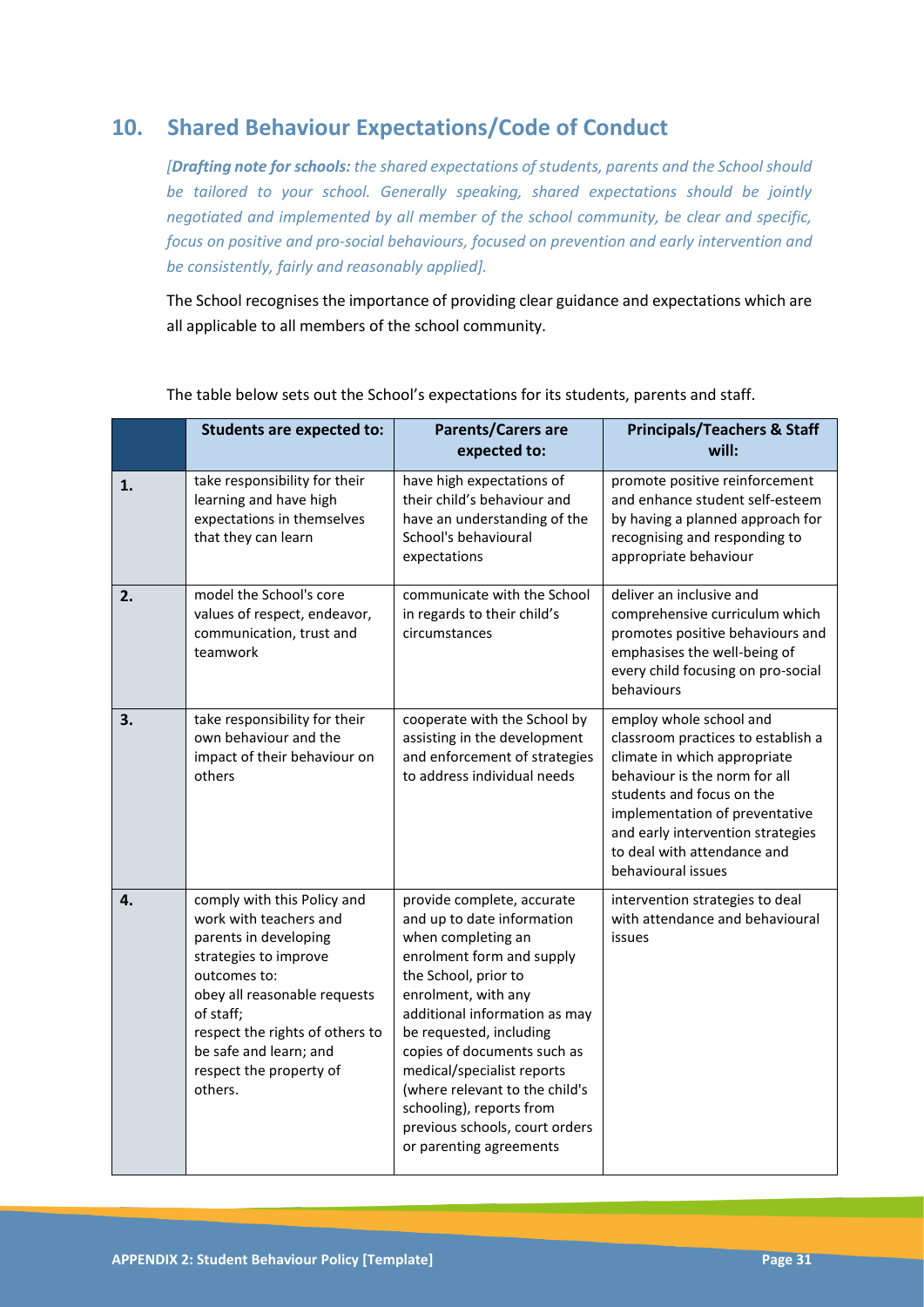| 5. | comply with the school's<br>behaviour aims and the<br>school's Code of Conduct and<br>to support the school in<br>upholding prescribed<br>standards of dress,<br>appearance and behaviour, in<br>accordance with the terms of<br>your child's enrolment at the<br>School.                                                        | consistently apply this Policy<br>through a shared collegiate<br>understanding and only exclude<br>students in extreme<br>circumstances                                                                                                |
|----|----------------------------------------------------------------------------------------------------------------------------------------------------------------------------------------------------------------------------------------------------------------------------------------------------------------------------------|----------------------------------------------------------------------------------------------------------------------------------------------------------------------------------------------------------------------------------------|
| 6. | acknowledge and understand<br>that unacceptable behaviour<br>by a child, or repeated<br>behaviour by a parent or<br>guardian that, in the school's<br>view, is unacceptable and<br>damaging to the partnership<br>between parent/guardian and<br>school, may result in<br>suspension or termination of<br>the child's enrolment. | plan for the professional<br>development needs of all staff to<br>enable them to develop and<br>maintain positive relationships<br>with their students                                                                                 |
| 7. |                                                                                                                                                                                                                                                                                                                                  | recognise that for some students<br>additional support may be needed<br>in the form of staged responses<br>and staff are committed to<br>working with families to<br>reintegrate students in an<br>educational setting after exclusion |

### **11. Shared Attendance Expectations**

*[Drafting note for schools: the shared expectations of students, parents and the School should be tailored to your school. Generally speaking, shared expectations should be jointly negotiated and implemented by all member of the school community, be clear and specific, focus on positive and pro-social behaviours, focused on prevention and early intervention and be consistently, fairly and reasonably applied]. The following shared attendance expectations adopts the shared expectations set out in the DET's 'Effective Schools are Engaging Schools: Student Engagement Policy Guidelines'].* 

Ensuring that students attend school each day is a shared expectation of all students, parents and the wider school community. See school's Attendance Monitoring Policy.

The table below sets out the School's shared attendance expectations for its students, parents and staff.

|                | <b>Students are expected to:</b> | <b>Parents/Carers are expected</b><br>to: | <b>Principals/Teachers &amp; Staff</b><br>will: |
|----------------|----------------------------------|-------------------------------------------|-------------------------------------------------|
| $\mathbf{1}$ . | attend and be punctual for all   | ensure that their child's                 | proactively promote regular                     |
|                | timetabled classes every day     | enrolment details are correct             | attendance                                      |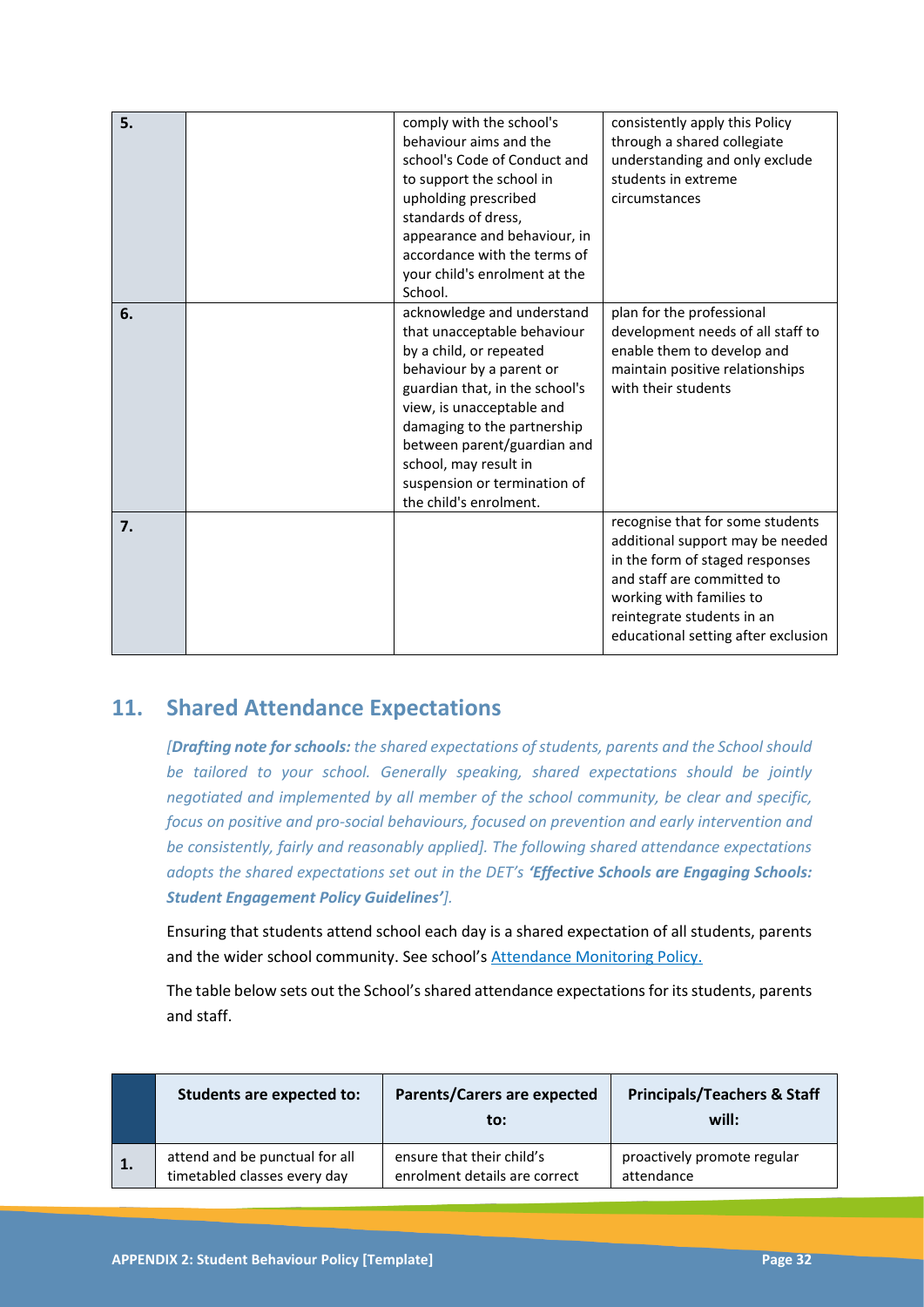|     | that the school is open to<br>students                                                                                                                                                |                                                                                                                                                                                                                      |                                                                                                                                                                                                                                          |
|-----|---------------------------------------------------------------------------------------------------------------------------------------------------------------------------------------|----------------------------------------------------------------------------------------------------------------------------------------------------------------------------------------------------------------------|------------------------------------------------------------------------------------------------------------------------------------------------------------------------------------------------------------------------------------------|
| 2.  | be prepared to participate fully<br>in lessons                                                                                                                                        | ensure their child attends school<br>regularly and punctually                                                                                                                                                        | mark rolls accurately each<br>learning session                                                                                                                                                                                           |
| 3.  | bring a note from their<br>parents/carers explaining an<br>absence/lateness if not advised<br>by parents through the<br>established school processes                                  | advise the school as soon as<br>possible when a child is absent                                                                                                                                                      | follow up on any unexplained<br>absences promptly and<br>consistently                                                                                                                                                                    |
| 4.  | remain on the school premises<br>during school time unless they<br>have permission to leave from<br>the School and parents                                                            | account for all student absences                                                                                                                                                                                     | identify trends via data analysis                                                                                                                                                                                                        |
| 5.  | work with their teachers to<br>develop learning activities to be<br>included in any Student Absence<br>Learning Plan and to be<br>completed during a prolonged<br>absence from school | keep family holidays within<br>scheduled school holidays                                                                                                                                                             | report attendance data in the<br>student report and school's<br><b>Annual Report</b>                                                                                                                                                     |
| 6.  | work cooperatively with the<br>School to develop personal<br>attendance improvement goals<br>and strategies when their<br>attendance has been<br>inconsistent                         | support their child's learning<br>during absences and work with<br>the school to reintegrate<br>students or arrange distance<br>education after prolonged<br>absences                                                | support students whose<br>attendance is problematic by<br>developing 'Return to School'<br>plans and working with families<br>to implement individualised<br>strategies                                                                  |
| 7.  |                                                                                                                                                                                       | work cooperatively and<br>collaboratively with the School<br>to develop and implement<br>improvement strategies when<br>attendance has been<br>inconsistent due to reasons<br>deemed unsatisfactory by the<br>school | report lengthy or unexplained<br>absences to the Regional<br>Manager                                                                                                                                                                     |
|     |                                                                                                                                                                                       |                                                                                                                                                                                                                      | work collaboratively with<br>parents and students to develop<br>an agreed Student Absence<br>Learning Plan when a student<br>will be absent from school for an<br>extended period of time                                                |
| 9.  |                                                                                                                                                                                       |                                                                                                                                                                                                                      | convene a Program Support<br>Group meeting which is<br>attendance focused with<br>parents and students when a<br>student's attendance pattern is<br>of concern to the school                                                             |
| 10. |                                                                                                                                                                                       |                                                                                                                                                                                                                      | provide ongoing intensive<br>support for students if<br>communication with parents has<br>not been possible or if the<br>student's attendance pattern<br>continues to be irregular after<br>the initial Program Support<br>Group meeting |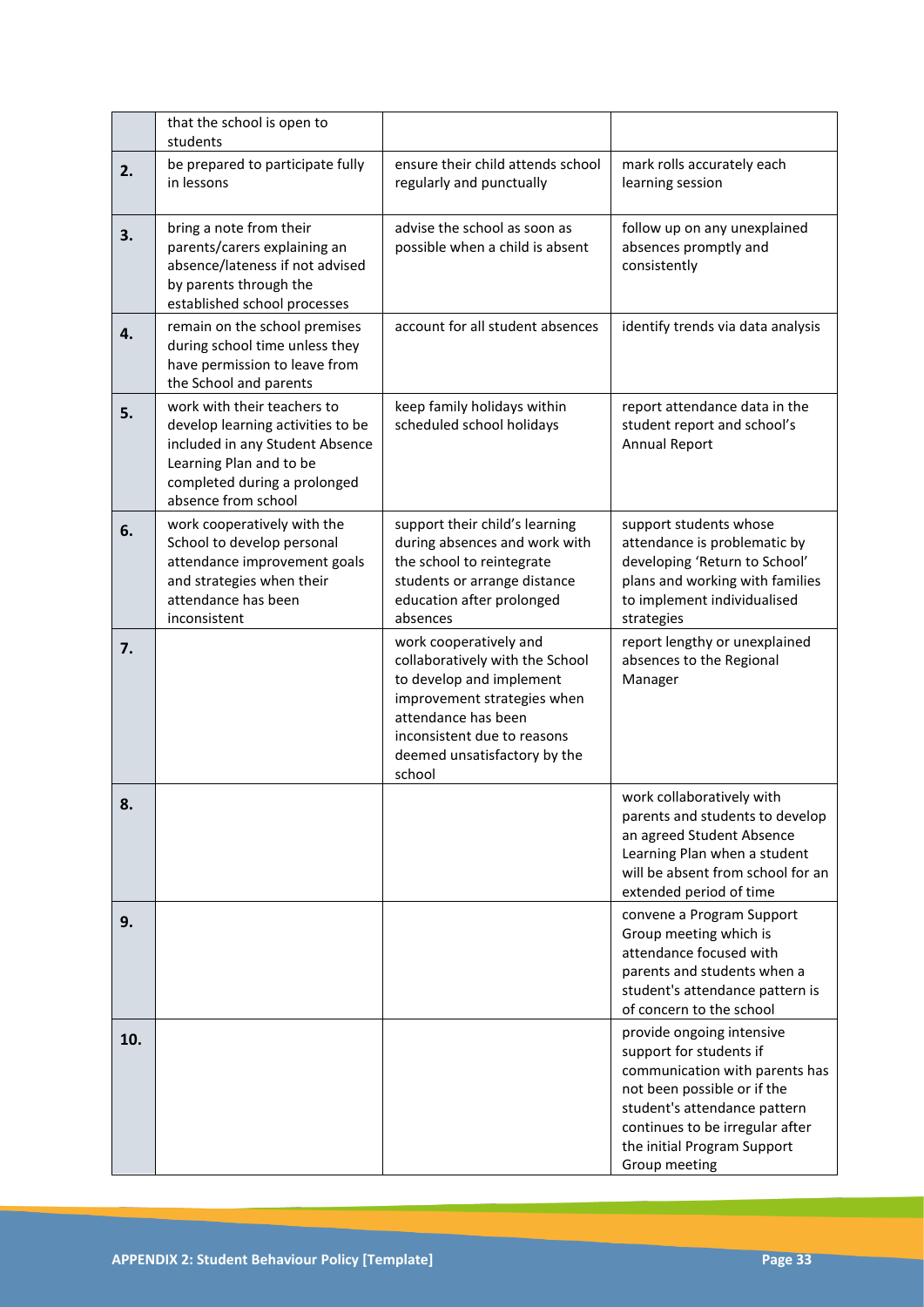### **12. School Action and Consequences**

Student engagement, regular attendance and positive behaviours will be supported through relationship based whole-school practices, as well as targeted and individualised support when required. Effective student behaviour change and student behaviour support is enhanced through internally-based school support structures, and externally-based family, education, community and interagency partnerships. The School will apply a range of supports and measures to address inappropriate student behaviour. Where a student acts in breach of the behaviour standards of our school community, the School will institute a staged response, in accordance with the CECV Positive Support Guidelines, 2018. Where applicable, an incident report must be completed and provided to the Principal or relevant staff member.

### Positive reinforcement of appropriate behaviour

*[Drafting note for schools: Schools to consider the strategies it applies to reinforce appropriate behaviour, including verbal recognition, individual or class rewards, communication with parents/wider school community, as appropriate. Please provide details of these strategies below, prior to consideration of preventative or early intervention strategies.]*

#### **Tier 1: School-wide supports**

The School implements school-wide preventative and early intervention strategies and practices for all its students to support positive behaviours, including**:** 

- Establishing predictable, fair and democratic classrooms and school environments
- Providing physical environments that are conducive to positive behaviours and effective engagement in learning
- Ensuring student participation in the development and implementation of whole school expectations
- Empowering students by creating opportunities to take responsibility and be involved in decision making
- Monitoring attendance and academic progress of students with the view to recognising students at risk
- Developing Personalised Learning Plans (PLP) in consultation with the Program Support Group (PSG) where appropriate for individual students

#### **Tier 2: Targeted supports**

In addition to Tier 1 supports, some students may require targeted interventions to meet behavioural standards, including irregular attendance. These students will be supported through a staged response, including:

- Understanding the student's background and needs
- Ensuring a clear understanding of expectations by both students and teachers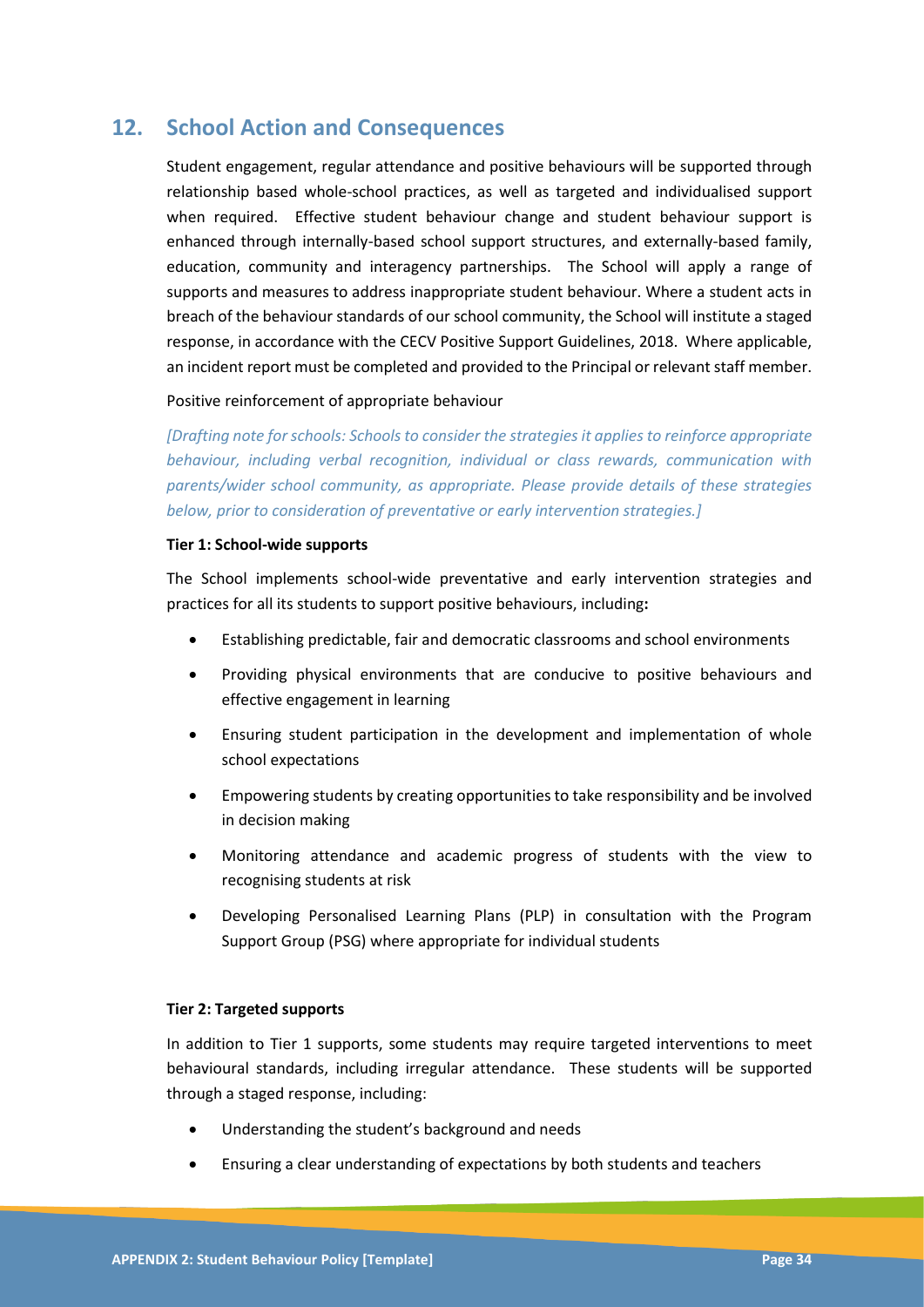- Providing consistent school and classroom environments
- Scaffolding the student's learning program
- Documentation of incidents relating to the management of student behaviours to inform decision making.
- Revision of the Personalised Learning Plan (PLP)
- Parent consultation via phone or interview
- Support strategies that might assist the student to self-calm such a quiet space or designated alternative area that they can go to if they are feeling overwhelmed
- Case conference

### **Tier 3: Intensive intervention**

*[Drafting note for schools: Schools to consider the strategies it applies to reinforce appropriate behaviour, including verbal recognition, individual or class rewards, communication with parents/wider school community, as appropriate. Please provide details of these strategies below, prior to consideration of preventative or early intervention strategies.]*

### **Reducing unwanted behaviour and consequences for inappropriate student behaviour**

The School adopts a staged response to inappropriate behaviour and appropriate responses may take the form of:

- Non-verbal warning  $-e.g.,$  eye contact / hand movement / shake of head
- Verbal warning which identifies the misbehaviour followed by a 'do over' prompt providing student the opportunity to use expected behaviours
- Changing student access to learning activity e.g., work on own, change groups, change location
- Removing student access to learning activity e.g., take a break at your desk
- Moving student from the room e.g., finish your work next door
- Student required to stay back at end of class
- Student required to complete work during recess / lunchtime
- When concerns arise about a student's on-going behaviour or when a student is displaying consistent behaviour of concern, **[insert school name here]** will implement a targeted response to identify and address the behaviour and teach replacement behaviour. This may involve the following support strategies:
- Convening a Program Support Group (PSG) meeting involving parents/carers/Learning Diversity/Pastoral Wellbeing coordinator and the student where appropriate.
- Developing/Revising a Personalised Learning Plan (PLP) or attendance plan
- Development of a Behaviour Support Plan (BSP) and/or Safety Plan where appropriate for individual students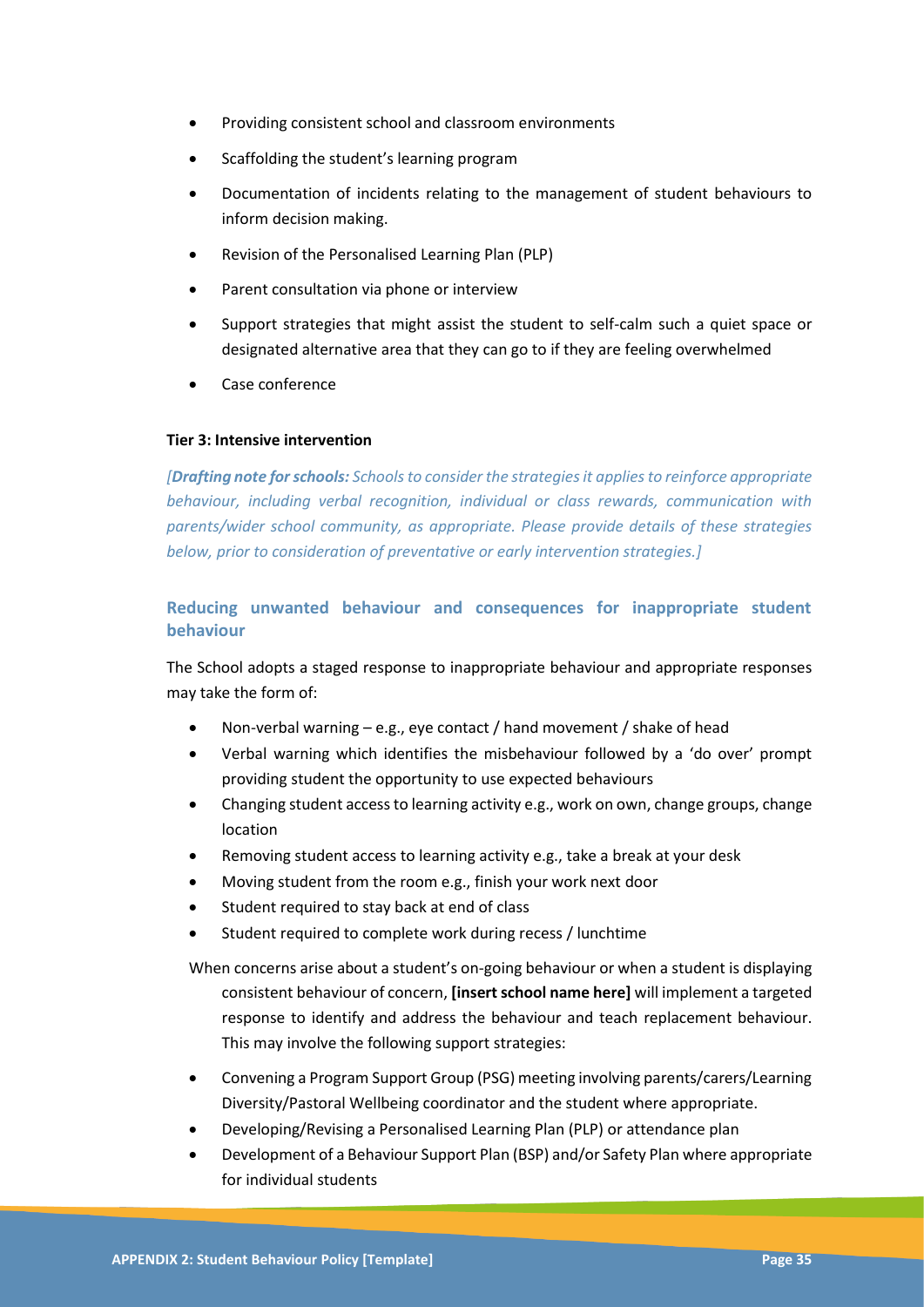- Referral to Catholic Education or external Health or Allied Health providers
- Contact with the Diocesan Office

Disciplinary measures may be used as part of a staged response to behaviours of concern in combination with other engagement and support strategies to address the range of factors that may have contributed to the student's behaviour. Measures should always be proportionate to the nature of the behaviour, and are best used with support measures to identify and address causes of the behaviour. Disciplinary measures will be implemented in accordance with the CECV Positive Support Guidelines and may include:

- Restorative practice
- Withdrawal of privileges
- Withdrawal from class activities for a specified period. Where appropriate, parents/carers will be informed of such withdrawals
- **Detention**
- Withdrawal from class if a student's behaviour significantly interferes with the rights of other students to learn or the capacity of a teacher to teach a class. In situations where the student is not able to comply with the instruction to relocate, the class (all other students) will be re-located/evacuated. The student may be temporarily isolated from regular classroom activities to provide an opportunity to de-escalate or for a specified period of time. Parents/carers should be informed of such withdrawals.
- Suspension (in-school and out of school)
- Negotiated transfer
- **Expulsion**

A student may be excluded from school in situations where all other measures have been implemented without success, or where an immediate suspension is the only appropriate course of action in response to the student's behaviour which may put the health, safety and well-being of other students, staff or themselves at significant risk.

If other strategies are unsuccessful in modifying student behaviour, the School will follow the CES Limited Student Behaviour Framework and CES Limited Suspension, Negotiated Transfer and Expulsion Policy.

See *Appendix 1* for further information on these measures.

### **Corporal punishment**

*[Drafting note for schools: It is a requirement of the VRQA that all student engagement policies must contain an express statement that the use of corporal punishment is prohibited.]*

The use of corporal punishment is expressly prohibited at the School and under the *Education and Training Reform Act 2006* (Vic).

### **Consultation**

As every child's educational needs can change over time, it will often be necessary for the school to review any additional assistance that is being provided to the child, in consultation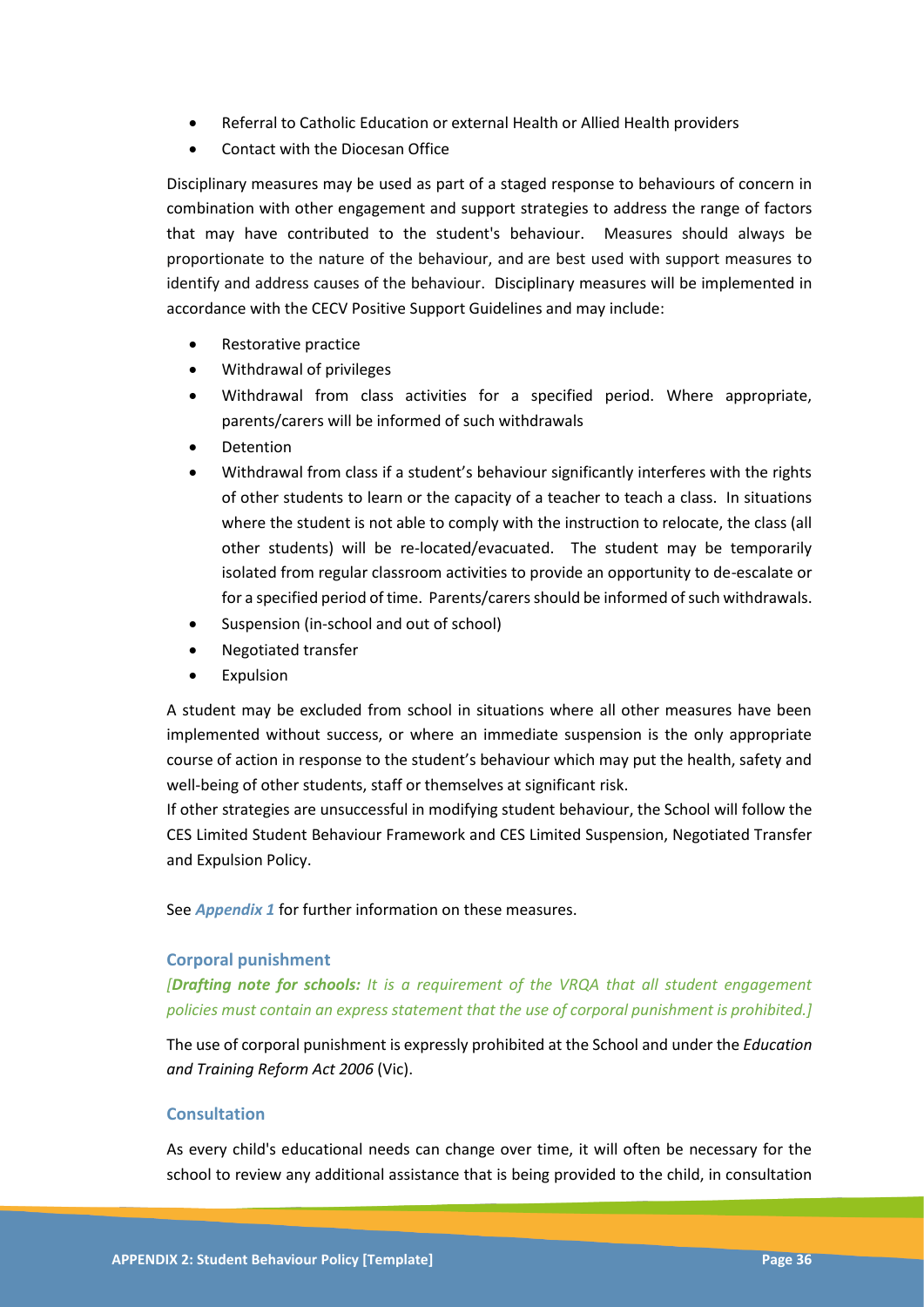with parents/guardians and the child's treating medical/allied health professionals, in order to assess:

- whether the additional assistance remains necessary and/or appropriate to the child's needs;
- whether the additional assistance is having the anticipated positive effect on the child's individual physical, functional, emotional or educational goals; and
- whether it remains within the school's ability to continue to provide the additional assistance, given any limitations that may exist.

### **13. Assessing and Mitigating Risk**

To assist the school to discharge its safety responsibilities, **[insert school name here]** will adhere to an Occupational Health & Safety Program through which potential safety hazards are identified and analysed in terms of the likelihood of an event occurring, and the potential consequences if the event was to occur. A similar risk-based approach is taken with respect to Student Duty of Care, with the definitions of likelihood and consequences. **[insert school name here]** may engage the services of the CES Limited for the purpose of assessing student safety risks and determining how best to support the needs of the students, staff and broader community.

It is important that all staff consistently enforce school rules and safety policies, and actively engage in ensuring the physical and emotional wellbeing of students.

### **14. Policy Evaluation and Review**

*[Drafting note for schools: The Policy is an evolving document that should be adapted and updated regularly, in consultation with the school community. It is important to ensure that the Policy and its application are regularly monitored and evaluated for effectiveness and, where required, adjustments are made. This process also ensures that the Policy is reflective of emerging issues and takes into account new data about a school's performance. It is recommended that the Policy is reviewed annually in conjunction with the school's annual selfevaluation that is undertaken as part of the school's accountability framework.]*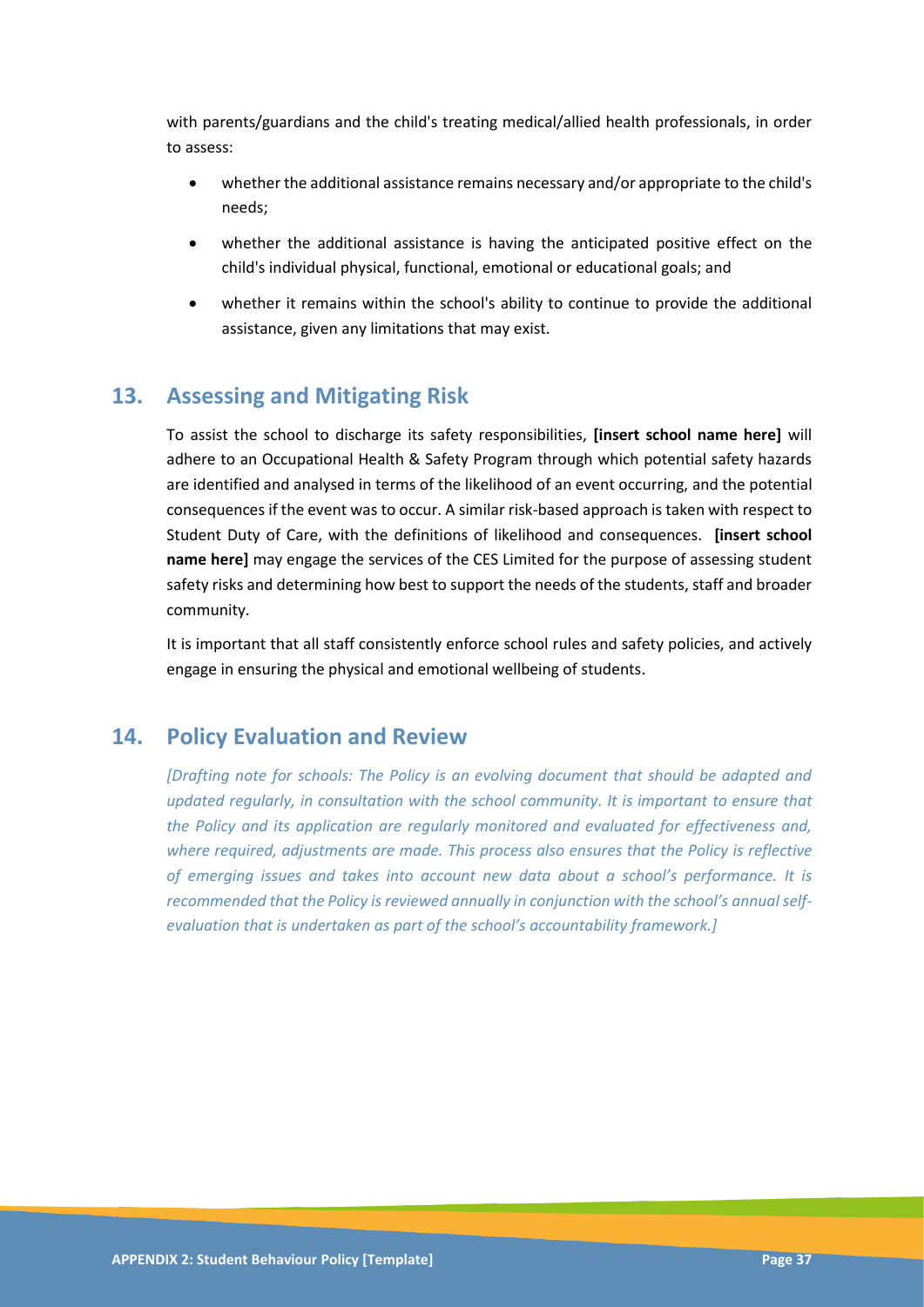### **Appendix 1 – General Information relating to disciplinary measures**

**Withdrawing privileges** – Schools can withdraw student privileges as a consequence of breaching classroom or school behavioural standards. The specific privileges withdrawn will vary between schools and even students at the same school, however they may include things such as representing the school at inter-school sports or attendance at a school event. This must be time-limited and the risk to the student's engagement should be taken into account. The student must be told why privileges are withdrawn, and how they should behave for privileges to be reinstated.

**Withdrawal from class** – If a student's behaviour significantly interferes with the rights of other students to learn or the capacity of a teacher to teach a class or where there is possibility of harm to others, that student may be temporarily removed from regular classroom activities. In more serious cases the student may be required to leave the classroom for a specified period of time.

Schools have a duty of care to ensure that students are supervised at all times, including when they are removed from a class. Where appropriate, parents and carers should be informed of such withdrawals.

Withdrawal from class does not constitute formal school exclusion such as suspension (including inschool suspension) or expulsion.

**Detention** – Detention is an appropriate response for a wide range of less serious classroom and school behaviour breaches. Detention can effectively reinforce to students the importance of maintaining appropriate behaviour standards.

During detention teachers may instruct a student to finish school work which has not been completed in regular classroom time as a result of the behaviour, new work or other duties. No more than half the time allocated for any recess may be used for this. Where students are required to undertake detention after school hours, the time should not exceed forty-five minutes.

Where the decision is made that an after-school detention is appropriate, the principal should ensure that parents or carers are informed at least one day before the detention. Where family circumstances are such that an after-school detention would create undue hardship, **[insert school name here]** may choose to negotiate alternative disciplinary measures with the parent or carer. Examples include where students regularly supervise younger siblings in the absence of parents or carers. Schools are permitted to detain students but are encouraged to take into account family circumstances and negotiate with parents and carers as appropriate.

**Suspension** – Suspension is the process of excluding a student from standard instruction or educational opportunities for part of a day, a full day, or multiple days.

**Expulsion** – In some instances it may be appropriate to suspend or expel a student who consistently compromises the safety and order of the school in order to protect the learning environment for remaining students and continue with effective teaching.

Suspension and expulsion are serious disciplinary measures and are for when other measures have not produced a satisfactory response, or where there is a threat to another person and immediate action is required.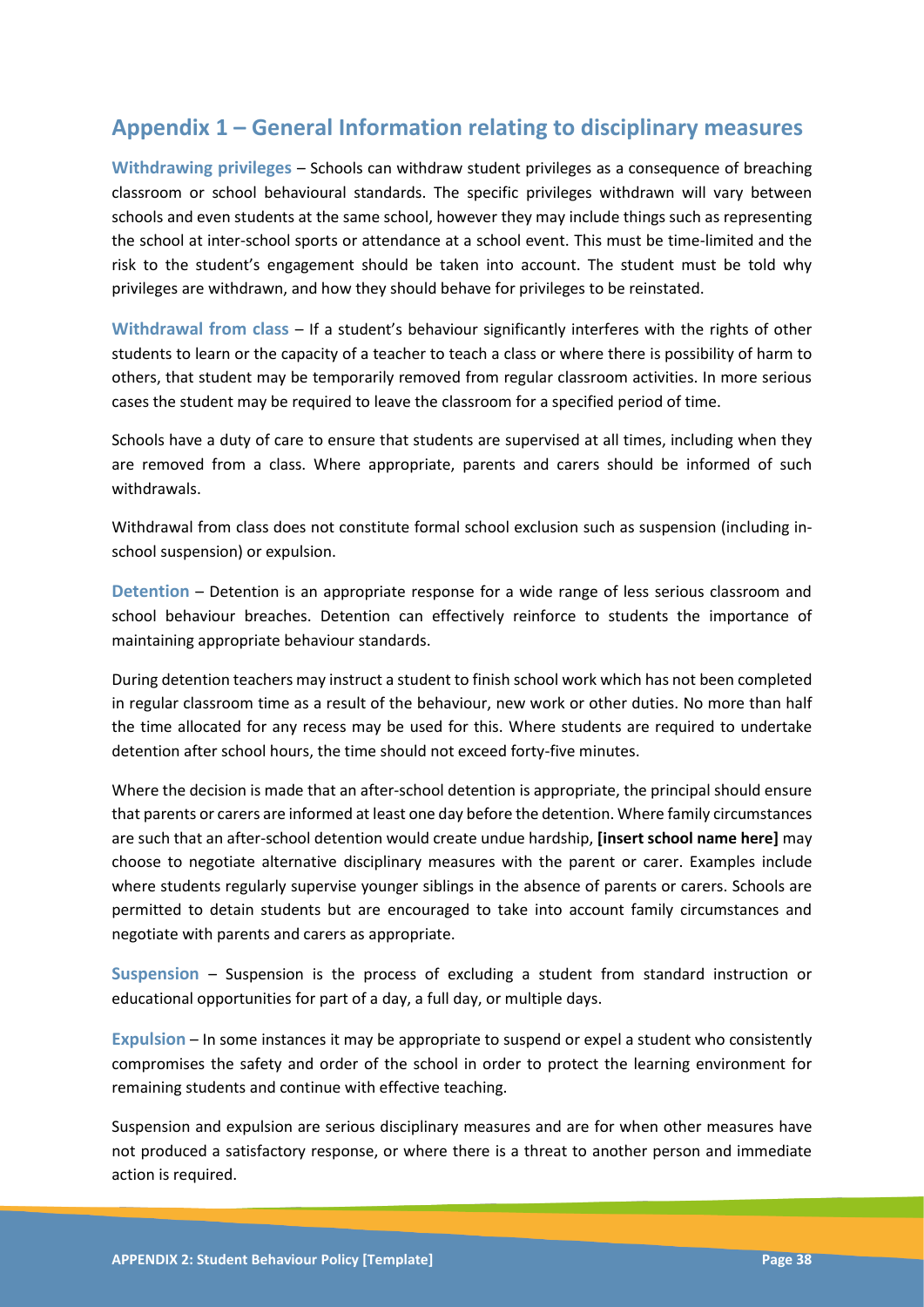

**Insert School Logo**

**Appendix 3**

# **Restraint and Seclusion Policy [Template] - School Level**

*This Policy has been approved by the CES Limited Board for application in each Sandhurst Catholic School and must be customised for use in each particular School in accordance with the instructions outlined in this Framework.*

*[School name]* is a School which operates with the consent of the Bishop of Sandhurst and is owned and operated by Catholic Education Sandhurst Limited (CES Limited). This Policy forms part of the **CES Limited Student Behaviour Framework** which is available at *[insert website]*.

### **1. Vision**

The vision for Catholic Education Sandhurst Limited (**CES Limited**) is to provide, in partnership with our families, stimulating, enriching, liberating and nurturing learning environments in each of the Catholic school communities within the Diocese. At the heart of this vision is our commitment to the ongoing duty of care that we have for the safety, wellbeing, and inclusion of all children and young people.

We believe:

- that the values of the Gospel are central to who we are, what we do, and how we act
- in leadership encompassing vision, innovation and empowerment.

### **2. Background**

Schedule 4 Clause 12 of the Education and Training Reform Regulations 2017 requires CES Limited to ensure the care, safety and welfare of all students attending at Sandhurst Catholic Schools in accordance with any applicable State and Commonwealth laws and all staff employed at each school is advised of their obligations under those laws.

The Guidelines [to the Minimum Standards and Requirements for School Registration](https://www.vrqa.vic.gov.au/Documents/schoolstandards.docx) requires each Sandhurst Catholic School to address when it may be necessary to use restrictive interventions to protect the safety of a student and members of the school community. This policy sets out how and when restrictive interventions such as restraint and seclusion will be used in Sandhurst Catholic Schools. It establishes the responsibilities of staff when determining whether it is appropriate to use any form of restraint or seclusion and the procedures to be followed.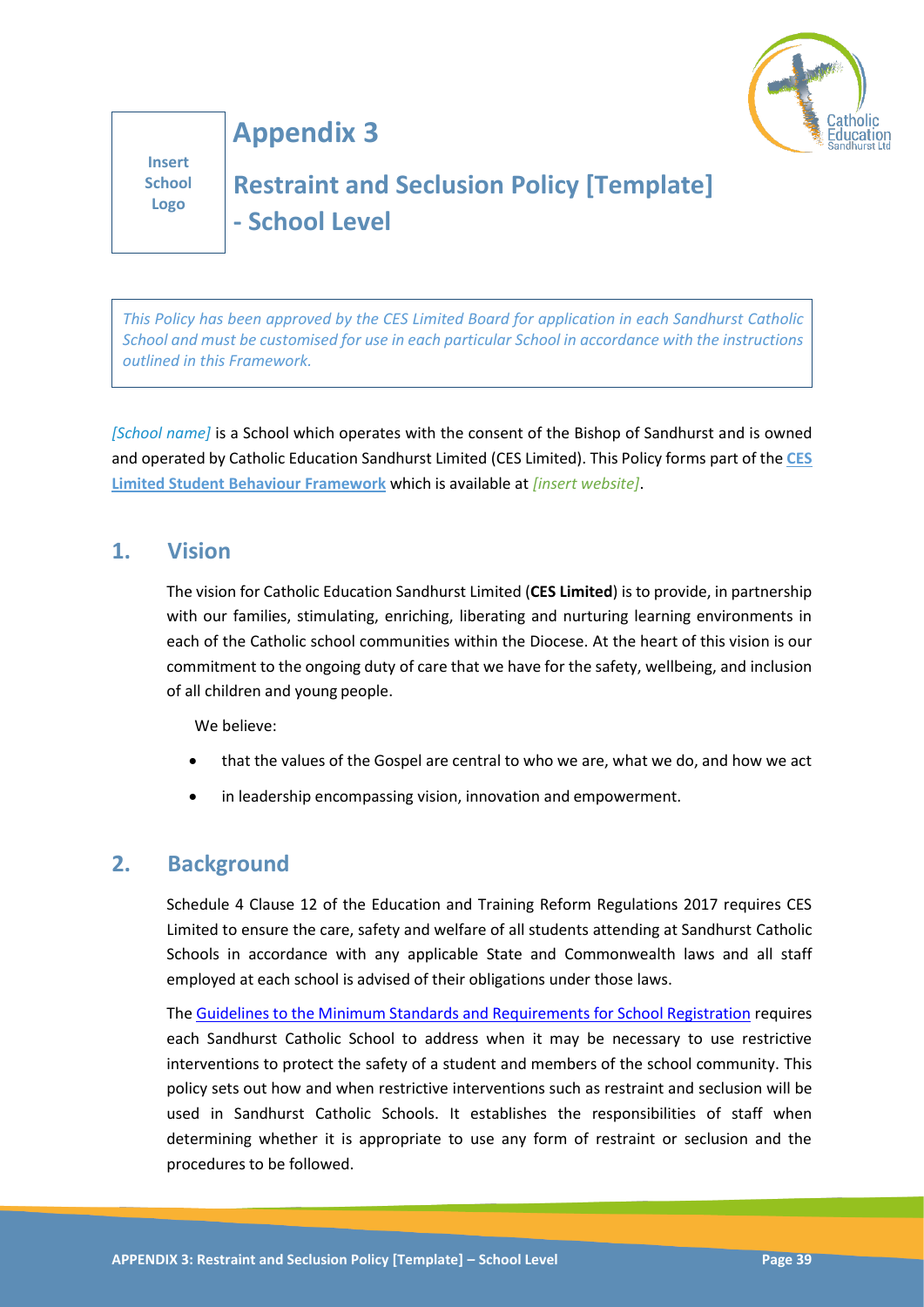Restraint and seclusion in Sandhurst Catholic schools should only be used as a f**inal recourse** and then only when certain conditions are met and standards and procedures followed.

### **3. Purpose**

To purpose of this document is to:

- Provide a definition of restraint and seclusion and the circumstances for its acceptable use
- Outline procedures to the followed in any circumstance where restraint and/or seclusion is appropriately used to ensure the safety of all
- Actively promote student and staff safety.

### **4. Principles**

- Every effort should be made to prevent the use of physical restraint or seclusion.
- Make the best interests of the child a primary consideration.
- Every person has a right to be safe
- Student behaviour is integrated in a strategic, whole of school approach to wellbeing, and learning.
- Capacity building across for all staff though embedded and continuing professional learning.
- Staff must take reasonable care for their own health and safety when confronted with challenging student behaviours and should only physically intervene if they are confident that they can do so without placing their own health and safety at risk.

### **5. Scope/Application**

The policy applies to Sandhurst Catholic School Principals and Staff.

### **6. Definitions**

| <b>Break space or</b><br>equivalent | The practice of using a break space, chill out, time out or<br>quiet place (referred to as 'break place' in this section) for<br>students does not amount to seclusion. Exit to a break<br>space is a planned intervention used as part of an overall<br>approach to supporting a student exhibiting behaviour of<br>concern. The use of a break space may form part of a plan |
|-------------------------------------|--------------------------------------------------------------------------------------------------------------------------------------------------------------------------------------------------------------------------------------------------------------------------------------------------------------------------------------------------------------------------------|
|                                     | to support a student's behaviour. It is used to assist                                                                                                                                                                                                                                                                                                                         |
|                                     | students to settle and return to a state of calm, so they                                                                                                                                                                                                                                                                                                                      |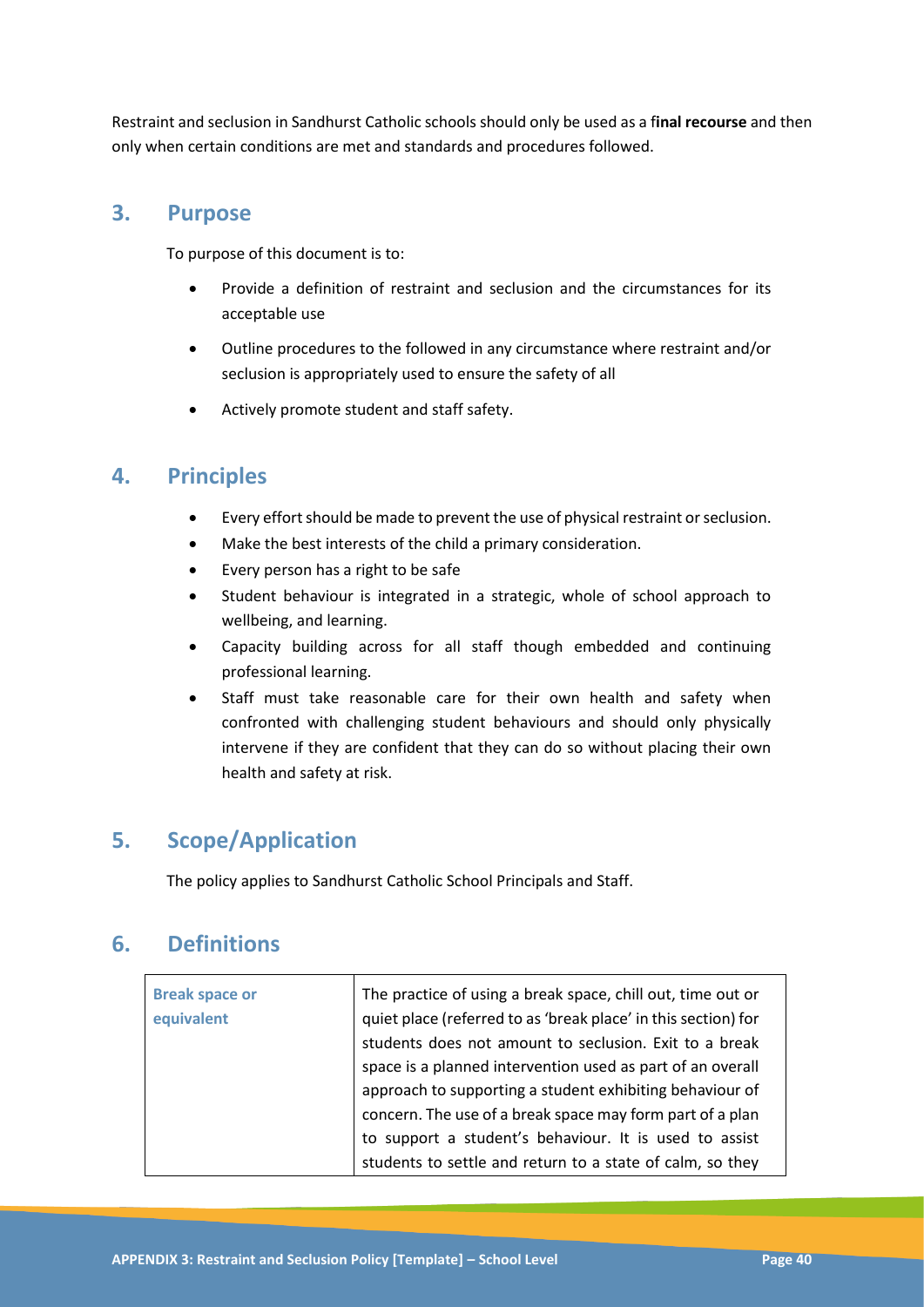|                                                      | are able to participate academically and socially. The use<br>of a break space can be either teacher-directed or self-<br>directed and takes place in a setting that is not locked and<br>enables visibility and supervision.                                                                                                     |
|------------------------------------------------------|-----------------------------------------------------------------------------------------------------------------------------------------------------------------------------------------------------------------------------------------------------------------------------------------------------------------------------------|
| <b>Duty of Care</b>                                  | Every teacher and school authority owes students in their<br>care a duty to take reasonable measures to protect them<br>from risks of injuries or harm that are reasonably<br>foreseeable.                                                                                                                                        |
| <b>Dynamic Risk</b><br><b>Assessment</b>             | on-the-spot<br>assessment,<br>informed<br>staff<br>An<br>by<br>professional judgement, to determine whether to use<br>restraint or seclusion.                                                                                                                                                                                     |
| <b>Dangerous forms of</b><br>restraint               | Any form of physical intervention that restricts breathing,<br>relies on locks or pain for control, or causes undue<br>discomfort. Examples of dangerous forms of restraint<br>include:                                                                                                                                           |
|                                                      | any restraint which covers the student's mouth or nose, and<br>in any way restricts breathing;                                                                                                                                                                                                                                    |
|                                                      | the application of pressure to a student's neck, chest,<br>abdomen, joints or pressure points to cause pain or which<br>involves the hyperextension of joints;                                                                                                                                                                    |
|                                                      | holding a student's head forward, headlocks, choke holds;                                                                                                                                                                                                                                                                         |
|                                                      | take-downs, which allow students to free-fall to the ground<br>whether or not in a prone position (holding a student face<br>down) or supine position (holding a student face up) or<br>otherwise wrestling holds (including 'full or half nelsons'),<br>using a hog-tied position or straddling any part of a student's<br>body; |
|                                                      | basket holds, bear hugs, 'therapeutic holding'.                                                                                                                                                                                                                                                                                   |
| <b>Least Restrictive</b><br><b>Intervention</b>      | A practice that:<br>is not more restrictive or intrusive than necessary to prevent<br>a person from inflicting harm on themselves or others; and<br>is applied no longer than necessary to prevent harm or<br>danger.                                                                                                             |
| <b>Mechanical and</b><br><b>Chemical Restraints:</b> | Mechanical Restraint refers to the use of a device to prevent,<br>restrict or subdue a person's movement for the primary<br>purpose of influencing that person's behaviour.                                                                                                                                                       |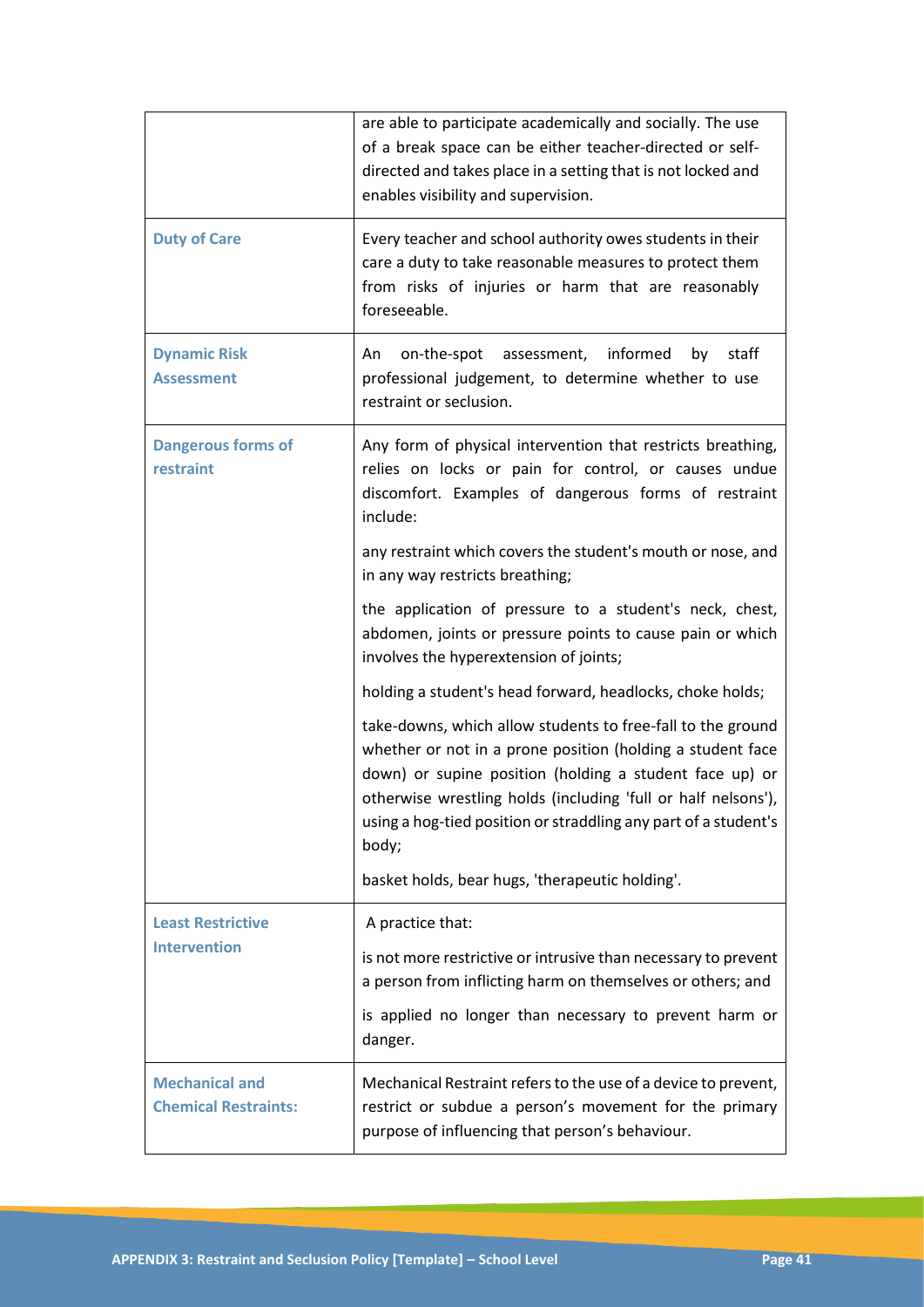|                                                     | Chemical Restraint refers to the use of medication primarily<br>to control or subdue behaviour and which is not being used<br>to treat an underlying physical or mental illness, or a physical<br>condition.                                                                                                                                                                                                                                                                                                                                                                                                                                         |
|-----------------------------------------------------|------------------------------------------------------------------------------------------------------------------------------------------------------------------------------------------------------------------------------------------------------------------------------------------------------------------------------------------------------------------------------------------------------------------------------------------------------------------------------------------------------------------------------------------------------------------------------------------------------------------------------------------------------|
| <b>Physical restraint</b>                           | In this policy, physical restraint means the use of physical<br>force to prevent, restrict or subdue movement of a student's<br>body or part of their body. Students are not free to move<br>away when they are being physically restrained. Physical<br>restraint should only be used when it is immediately<br>required to protect the safety of the student or any other<br>person. In some limited circumstances, it may also be<br>necessary to restrain a student from imminent dangerous<br>behaviours by secluding them in an area where such action<br>is immediately required to protect the safety of the student<br>or any other person. |
| <b>Protective Physical</b><br><b>Interventions:</b> | Protective physical interventions involve physical contact to<br>block, deflect or redirect a student's actions, or to disengage<br>from a student's grip. In these situations, the student<br>remains free to move away.                                                                                                                                                                                                                                                                                                                                                                                                                            |
| <b>Seclusion</b>                                    | Seclusion is the solitary confinement of a student in a room<br>or area (e.g. a garden) from which their exit is prevented by<br>a barrier or another person. When used by a staff member<br>in immediate response to behaviours of concern, seclusion<br>may also include situations where a student is left alone in a<br>room or area and reasonably believes they cannot leave that<br>room or area even if they would physically be able to, i.e. it<br>is not locked.                                                                                                                                                                          |

### **7. Roles and Responsibilities**

### **Role of the School Principal**

- Ensure a safe learning and working environment for students and staff
- Ensure staff understand their duty of care in responding to escalated student behaviour
- Ensure all staff understand and adhere to the 'Three Conditions for Restraint and Seclusion'
- Ensure all instances of restraint and seclusion are promptly reported to the school leadership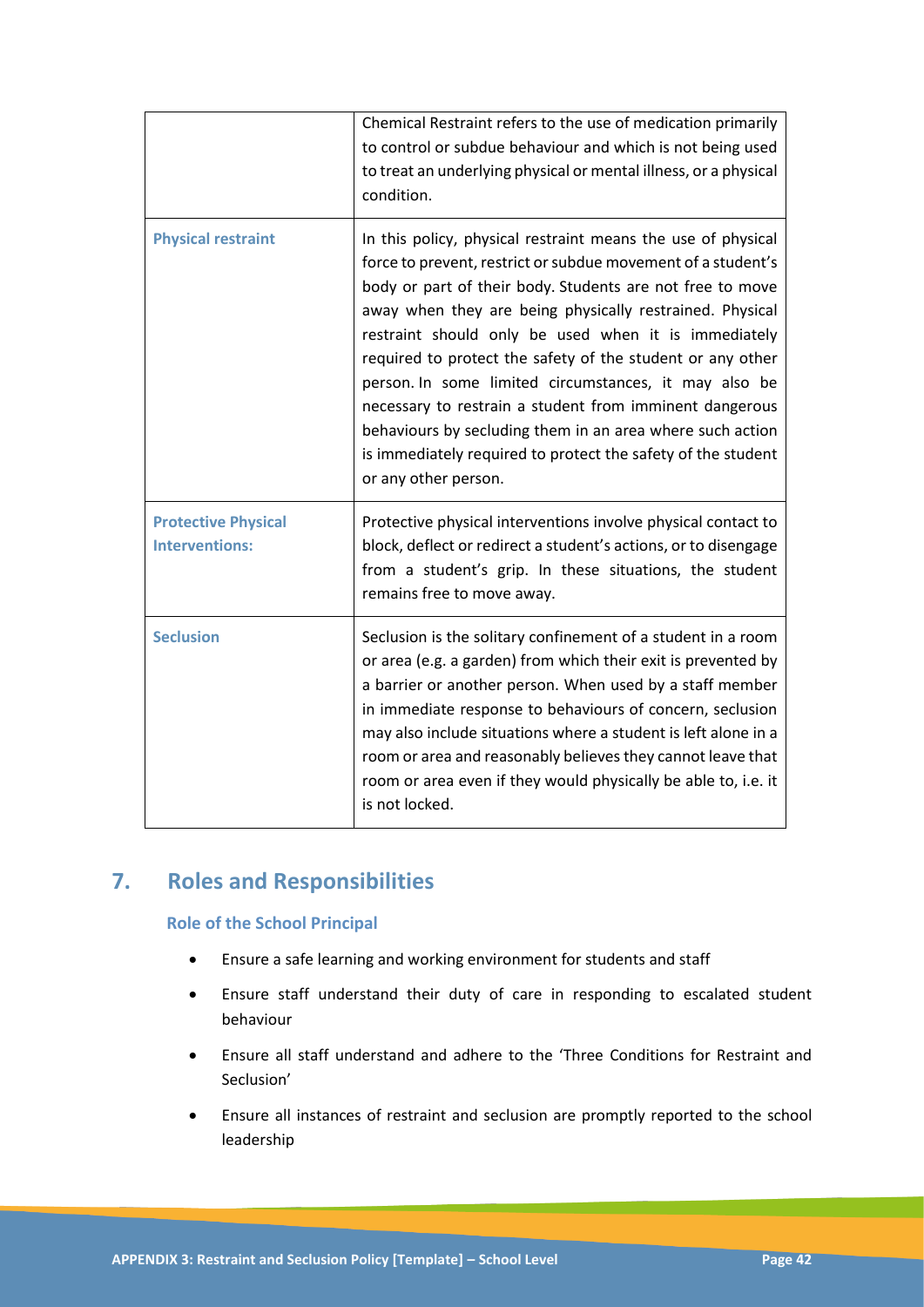- Ensure procedures for restraint and seclusion are followed and promptly report any incident of restraint and seclusion to CES Limited.
- Ensure procedures for restraint and seclusion are implemented and parents/carers communicated with promptly
- Ensure any instance of restraint of seclusion is clearly documented in a timely manner

### **Role of the Executive Director**

- Ensure the Restraint and Seclusion Policy is enacted across all CES Limited schools
- Ensures clear expectations and training are provided to principals in complying with this policy
- Receive, assess and respond to reports from school on the policy and its implementation as required
- Provides regular report to CES Limited Board as required
- Support schools with the development of strategies to implement the Restraint and Seclusion Policy and Procedures

### **Role of the CES Limited Board**

- Approve the CES Limited Restraint and Seclusion Policy for implementation in Sandhurst Catholic Schools
- Receive reports from the Executive Director on implementation and compliance across all schools
- Review and assess reports from the Executive Director

### **Related policies and procedures**

- Restraint and Seclusion Procedures
- CES Limited Student Behaviour Framework

### **Other Resources**

- CEVN [Positive](https://cevn.cecv.catholic.edu.au/Sand/Child-Safety) Behaviour Guidelines
- [CEVN](https://cevn.cecv.catholic.edu.au/Sand/Compliance/Registration#school-registration-forum)  Safe and Sound Practice Guidelines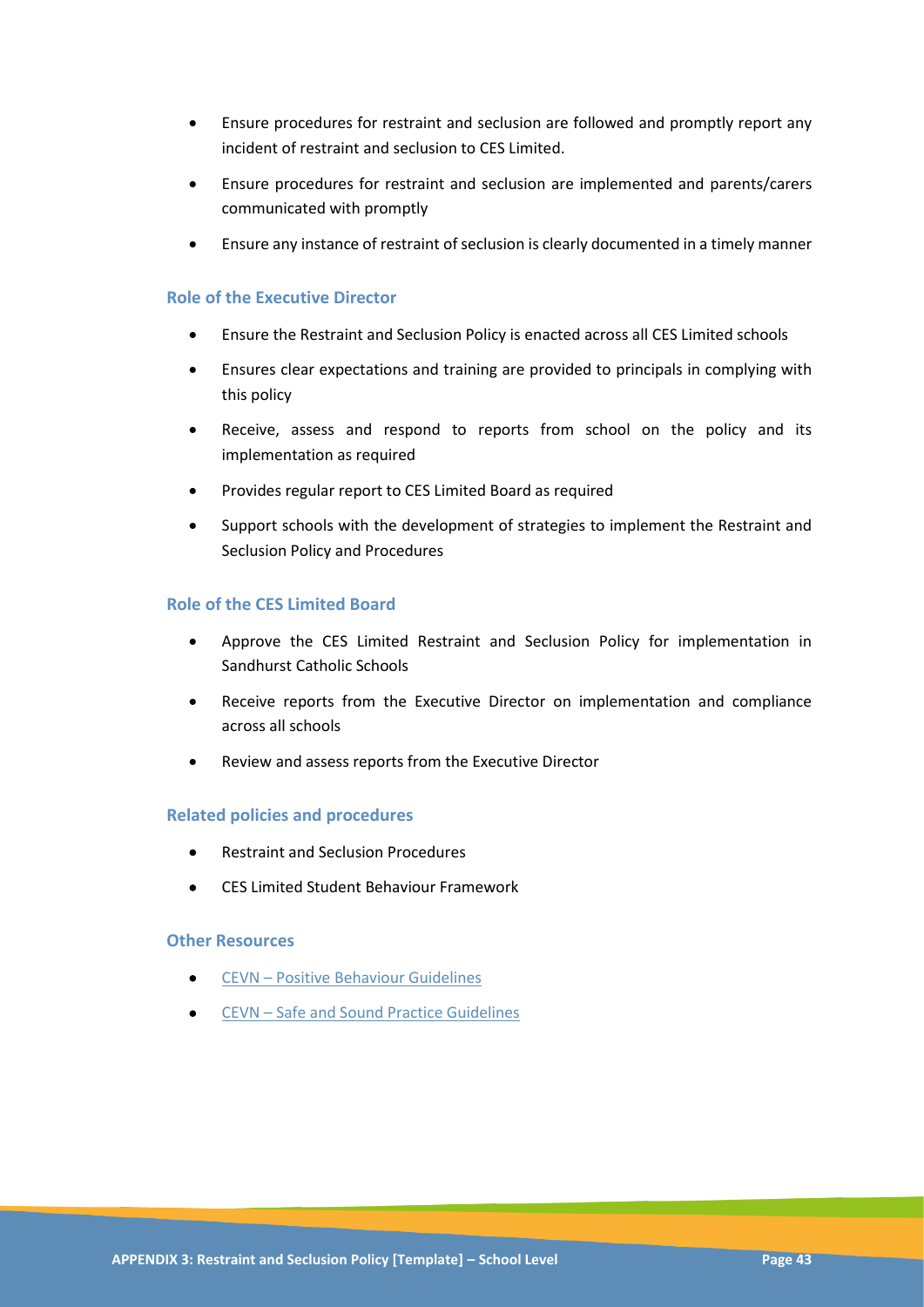

**Insert School Logo**

# **Restraint and Seclusion Procedure [Template] - School Level**

**Appendix 4**

*This Policy has been approved by the CES Limited Board for application in each Sandhurst Catholic School and must be customised for use in each particular School in accordance with the instructions outlined in this Framework.*

*[School name]* is a School which operates with the consent of the Bishop of Sandhurst and is owned and operated by Catholic Education Sandhurst Limited (CES Limited). This Policy forms part of the **CES Limited Student Behaviour Framework** which is available at *[insert website]*.

### **1. Background**

This Procedure sets out how and when restraint and seclusion will be used in **[insert school name here]**. It establishes the responsibilities of our staff when determining whether it is appropriate to use any form of restrictive intervention and the procedures to be followed to ensure safety of our students and staff.

Restraint and seclusion is a form of restrictive intervention that is permitted to be used at in **[insert school name here]** as a f**inal recourse** and only when certain conditions are met and standards and procedures followed.

This Procedure must be read in conjunction with the **[insert school name here]** Restraint and Seclusion Policy.

### **2. Purpose**

This Procedural advice is intended to assist **[insert school name here]** to reduce ad eliminate the use of restraint and seclusion of students and to outline the circumstances when these methods of restrictive intervention may be applied by **[insert school name here]** staff to protect the safety of a student and/or members of the school community. It also includes procedures to be followed by our staff following an incident of restrictive intervention applied against a student.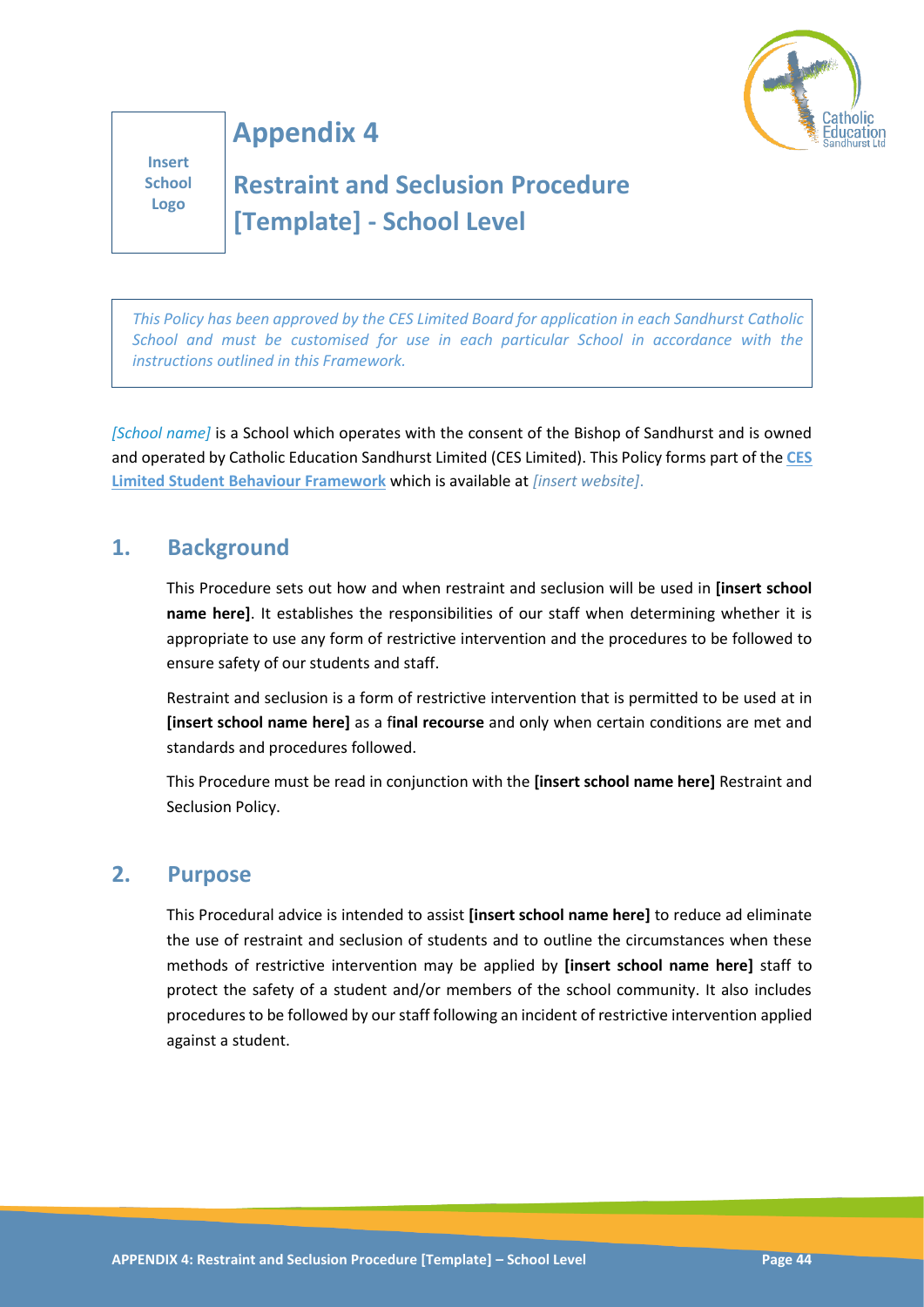### **3. Procedure**

### **Prevention and early intervention**

At times, students may behave in a way that could cause physical harm or danger to themselves or others. Incidents of behaviours of concern can result in distress for the students involved, those witnessing the incident, or their parents and staff members.

Behaviour can often be addressed by everyday interventions, proactive instruction and environmental planning. These everyday interventions are found in a schoolwide positive behaviour framework and implemented as universal strategies for all students.

For some students, behaviours of concern may emerge along with increases in frequency, severity or complexity, requiring a targeted planned intervention and specialist support. These levels of response form part of a multi-tiered schoolwide positive behaviour framework. See Behaviour Framework.

### **Use of Restraint and/or Seclusion**

Restraint and seclusion must only be used as a last resort in an emergency where there is an imminent threat of physical harm or danger to the student or others.

The use of restraint or seclusion must not form part of any plan to support/manage student behaviour and must not be identified as an appropriate intervention. Restraint and seclusion are permitted only in limited emergency situations.

Every effort should be made to prevent the need for the use of restraint or seclusion. In making a decision that any form of restraint or seclusion is required, staff should be aware that their actions may directly increase the risk of injury and trauma, both for the student and staff member.

Rooms or areas designed specifically for the purposes of seclusion or used solely or primarily for the purpose of seclusion are not permitted.

### **Three Conditions for Restraint and Seclusion**

Restraint and seclusion must not be used except in a situation that satisfies the following three conditions:

- a) there is an imminent threat of physical harm or danger to self or others
- b) the use of restraint or seclusion would be considered reasonable in all the circumstances
- c) there is no less restrictive means of responding in the circumstances.

Restraint or seclusion should be discontinued as soon as the immediate danger has dissipated.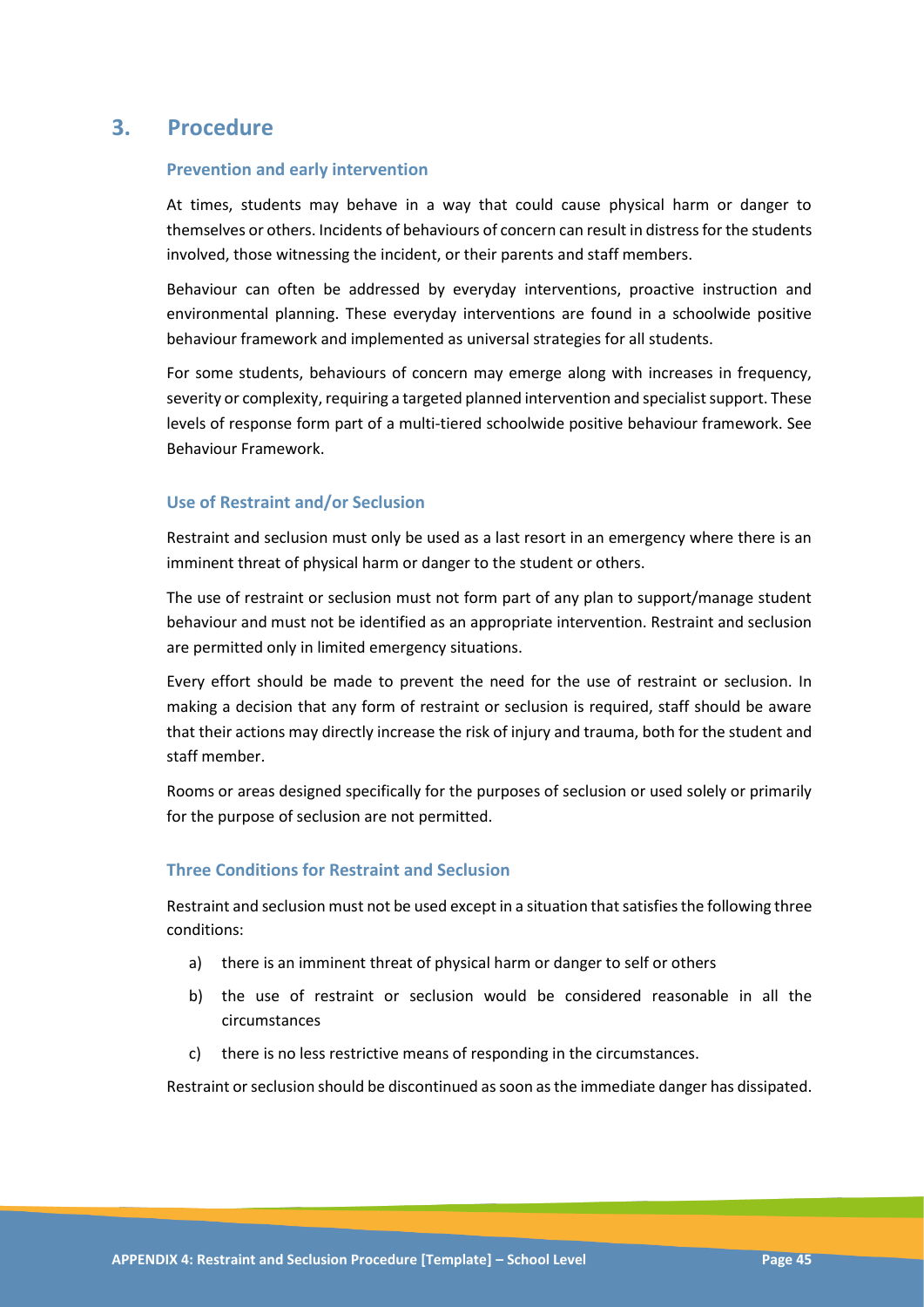### **Imminent threat of physical harm**

The first condition is that the student's behaviour must pose an imminent threat of physical harm or danger to the student or to others (violence between students or from students directed at others – e.g., meltdowns, fights). A verbal threat from a student would not usually be sufficient to meet this condition unless there is an associated risk of imminent harm.

The physical harm or danger must be to the student (e.g., self-harm) or to another person (e.g., staff or another student). Damage to property alone is not sufficient to meet this condition.

### **Reasonable in the circumstances**

The second condition is that it must be reasonable in all the circumstances to restrain or seclude the student. 'Reasonable' is taken to mean proportionate and necessary. Staff should consider whether the restraint/seclusion is proportionate to the harm it is intended to prevent.

When making the decision as to whether restraint or seclusion is reasonable, staff need to take account of all the circumstances, including:

- the student's age, stage of development and year level
- $\bullet$  the student's physical presentation weight and stature
- the relevance of any disability, impairment (including mental health) or medical condition
- the mental state of the student
- the anticipated response of the student
- the impact of the restraint on the relationship with the student
- the environment in which restraint/seclusion is taking place, including any specific hazards
- the form of restraint/seclusion that would be appropriate.

Once a school has become aware of the behavioural risk, it should put in place other strategies to prevent reoccurrence.

Restraint or seclusion should be discontinued as soon as the immediate danger has dissipated.

#### **No less restrictive means of responding**

Restraint or seclusion must be used only as a last resort, when all less-restrictive alternatives will not effectively maintain the safety of all. This does not mean that the staff member must have tried every other available alternative, but that they have considered the options and judged that the alternatives were less likely to succeed in the circumstances.

In the event that restraint or seclusion is used, the least restrictive form of restraint/seclusion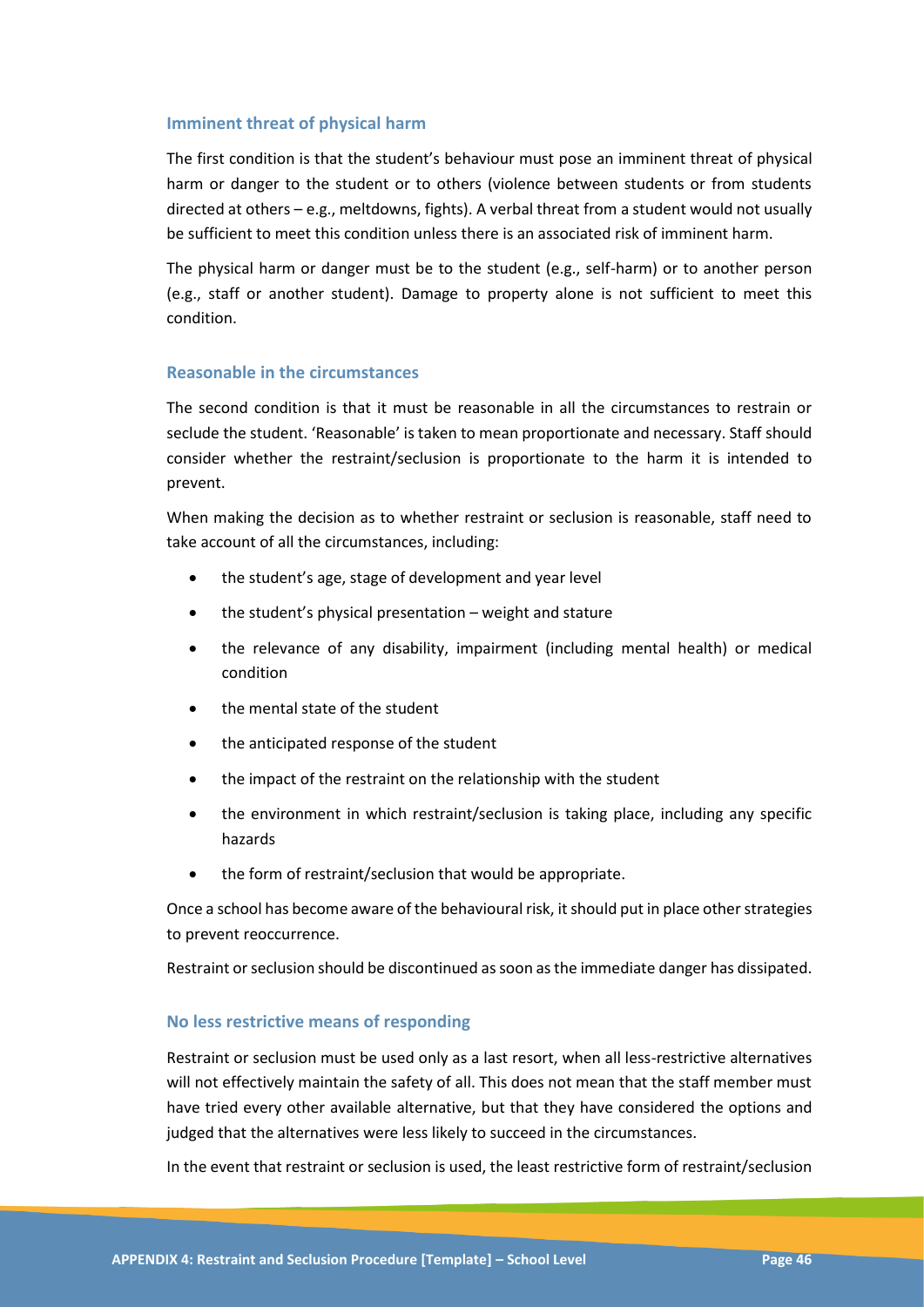must be used for the minimum time possible. The restraint/seclusion should cease as soon as the immediate danger for the student or others has dissipated.

#### **Dynamic Risk Assessment**

The decision to use restraint or seclusion rests, and the nature of the restraint or seclusion to be used, is a matter of staff professional judgement. Such decisions are usually required to be made in times of high stress. Staff are encouraged to pause and conduct a 'dynamic risk assessment', that is, make an on-the-spot assessment of the likely outcomes of the available options before deciding which to choose. Staff are encouraged to balance the risks of any action they might take and assess which is the safest option in that particular circumstance.

### **Monitoring**

Whenever restraint or seclusion is used, staff must monitor the student continuously to ensure that the restraint or seclusion continues to be used appropriately. For example, monitoring should be used to ensure that the restraint or seclusion is justified, time limited and that the student, and other students, are safe. In every instance of physical restraint, breathing must be visually monitored. Monitoring should also include communicating with the student when it is safe to do so.

Restraint/seclusion should be discontinued when the imminent threat of harm has passed, the action is no longer reasonable in the circumstances, or a less restrictive means of responding becomes available.

#### **When Restraint/Seclusion should not be used**

#### **a) Behaviour management**

Restraint or seclusion must not be included in any plan designed to support a student's behaviour and must not be used as a routine behaviour management technique or routine first response. Rooms or areas designed specifically for seclusion or used primarily for seclusion are not permitted.

Restraint or seclusion should not be used to punish or discipline a student.

Unless the Three Conditions for Restraint and Seclusion are satisfied, restraint/seclusion should not be used:

- to respond to a class/school disruption
- to maintain good order
- as a response to:
- a student's refusal to comply
- verbal threats from a student
- a student leaving the classroom/school without permission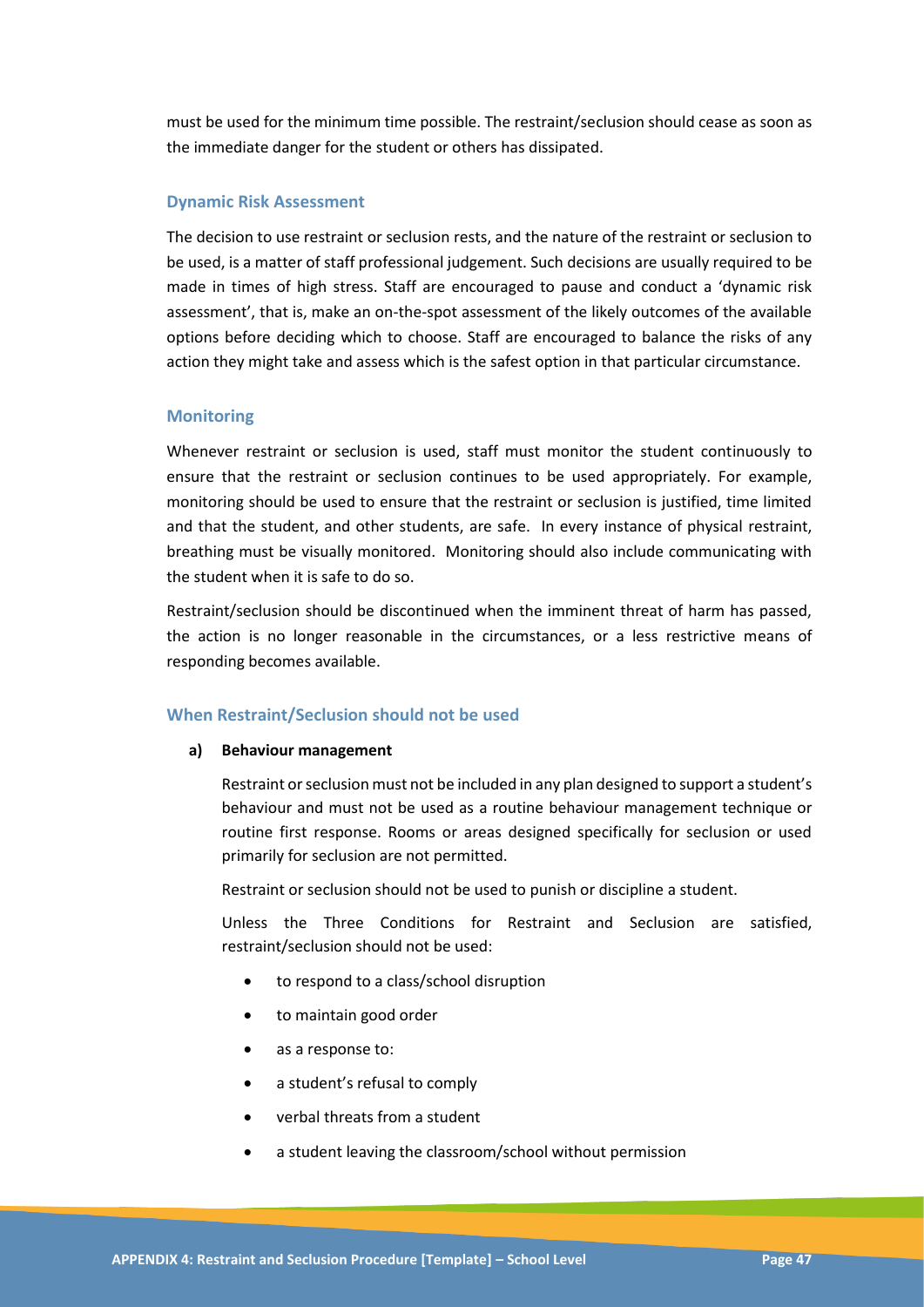property destruction caused by a student.

### **b) Dangerous forms of restraint**

Any form of physical intervention that restricts a student's breathing, that relies on locks or pain for control, or causes undue discomfort should not be used. If, during an intervention, the presence of any of these is noticed, the technique should be ceased or modified at the soonest/safest opportunity.

### **c) Mechanical and chemical restraints**

Staff should not use mechanical or chemical restraints as a means of controlling student behaviour in an emergency situation. Such action would not be considered reasonable in a school setting.

### **Reporting and Recording Requirements**

Staff involved in an incident of restraint or seclusion must, as soon as practicable, notify the principal. As with any serious incident, the principal must contact the student's parents as soon as possible following any incident of restraint or seclusion. The principal should document that the parents have been notified. Depending on the circumstances, the principal may also need to contact the parents of other students involved in the incident.

Once the incident is over, the principal (or delegate) should:

- Provide for the safety and wellbeing of those involved
- Document the event as soon as possible using the **Record of Restraint and Seclusion**
- Notify the student's parents as soon as practicable
- Contact the relevant member of the CES Limited Executive Management Team
- Consider what support needs to be offered to affected school community members
- Notify parents/carers of any support services being offered to their child e.g., wellbeing services, student support services
- Encourage affected staff to contact Employee Assistance Program for support
- Consider any additional support required for staff at a school level
- Review student's behaviour support needs and/or plan.

The principal retains a copy of the **Record of Restraint and Seclusion** for the school and provides a copy to the relevant member of the CES Limited Executive Management Team. This should be provided to the Office on the same day as the incident.

CES Limited, and the principal, will consider whether the use of restraint or seclusion amounts to 'reportable conduct' and therefore needs to be reported to the Commission for Children and Young People (CCYP) under the Reportable Conduct Scheme.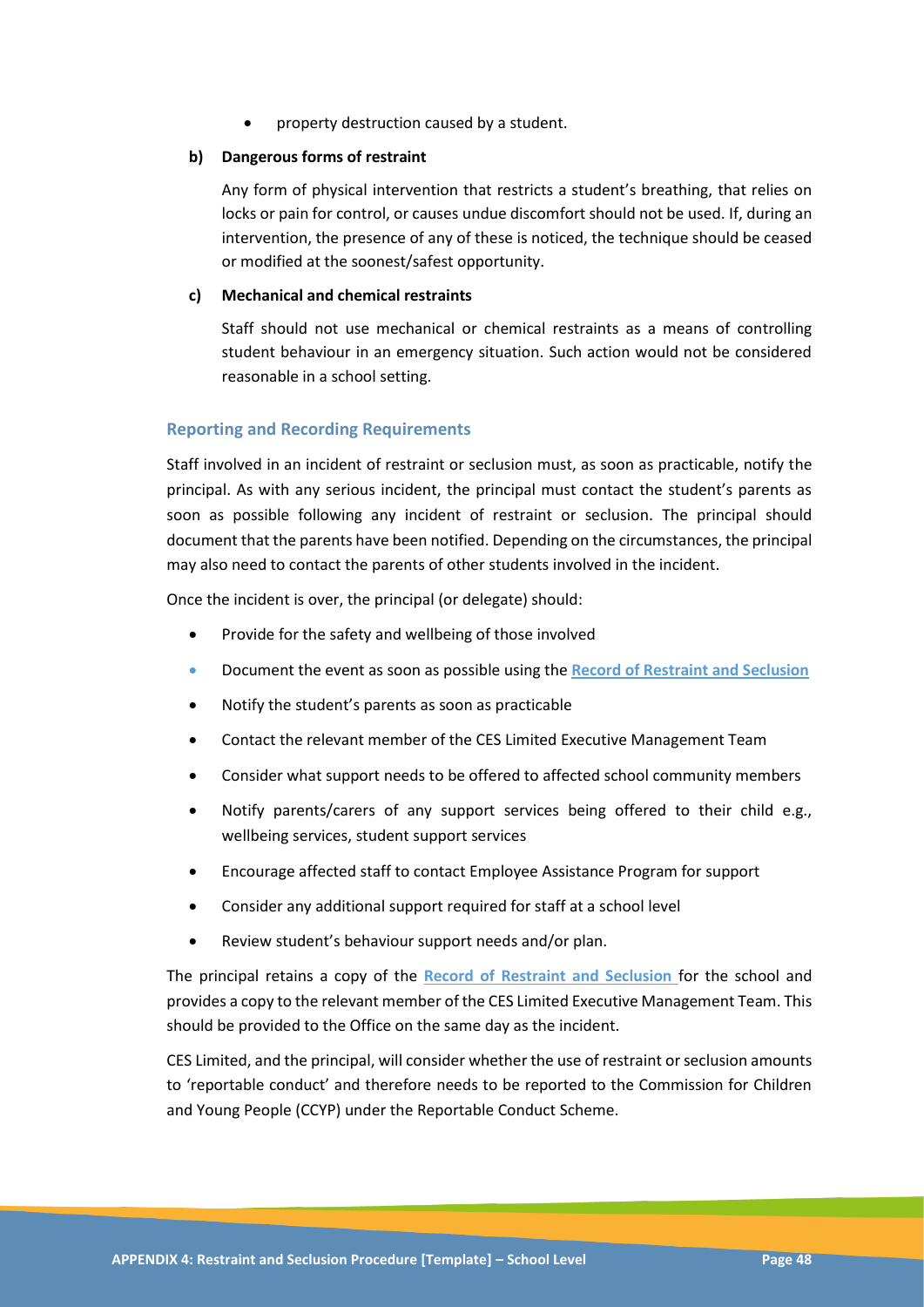### **Training for Staff**

If relevant, school staff must undergo training on an annual basis regarding recommended prevention and intervention measures for students exhibiting aggressive and violent behaviour that has the potential to inflict injury or harm on themselves and/or others.

### **Definitions**

| <b>Break space of equivalent</b>    | The practice of using a break space, chill out,<br>time out or quiet place (referred to as 'break<br>place' in this section) for students does not<br>amount to seclusion. Exit to a break space is a<br>planned intervention used as part of an overall<br>approach to supporting a student exhibiting<br>behaviour of concern. The use of a break<br>space may form part of a plan to support a<br>student's behaviour. It is used to assist<br>students to settle and return to a state of<br>calm, so they are able to participate<br>academically and socially. The use of a break<br>space can be either teacher-directed or self-<br>directed and takes place in a setting that is not<br>locked and enables visibility and supervision. |  |
|-------------------------------------|-------------------------------------------------------------------------------------------------------------------------------------------------------------------------------------------------------------------------------------------------------------------------------------------------------------------------------------------------------------------------------------------------------------------------------------------------------------------------------------------------------------------------------------------------------------------------------------------------------------------------------------------------------------------------------------------------------------------------------------------------|--|
| <b>Duty of Care</b>                 | Every teacher and school authority owes<br>students in their care a duty to take<br>reasonable measures to protect them from<br>risks of injuries or harm that are reasonably<br>foreseeable.                                                                                                                                                                                                                                                                                                                                                                                                                                                                                                                                                   |  |
| <b>Dynamic Risk Assessment</b>      | An on-the-spot assessment, informed by staff<br>professional judgement, to<br>determine<br>whether to use restraint or seclusion.                                                                                                                                                                                                                                                                                                                                                                                                                                                                                                                                                                                                               |  |
| <b>Dangerous forms of restraint</b> | Any form of physical intervention that<br>restricts breathing, relies on locks or pain for<br>discomfort.<br>undue<br>control,<br>causes<br>or<br>Examples of dangerous forms of restraint<br>include:                                                                                                                                                                                                                                                                                                                                                                                                                                                                                                                                          |  |
|                                     | any restraint which covers the student's<br>mouth or nose, and in any way restricts<br>breathing;                                                                                                                                                                                                                                                                                                                                                                                                                                                                                                                                                                                                                                               |  |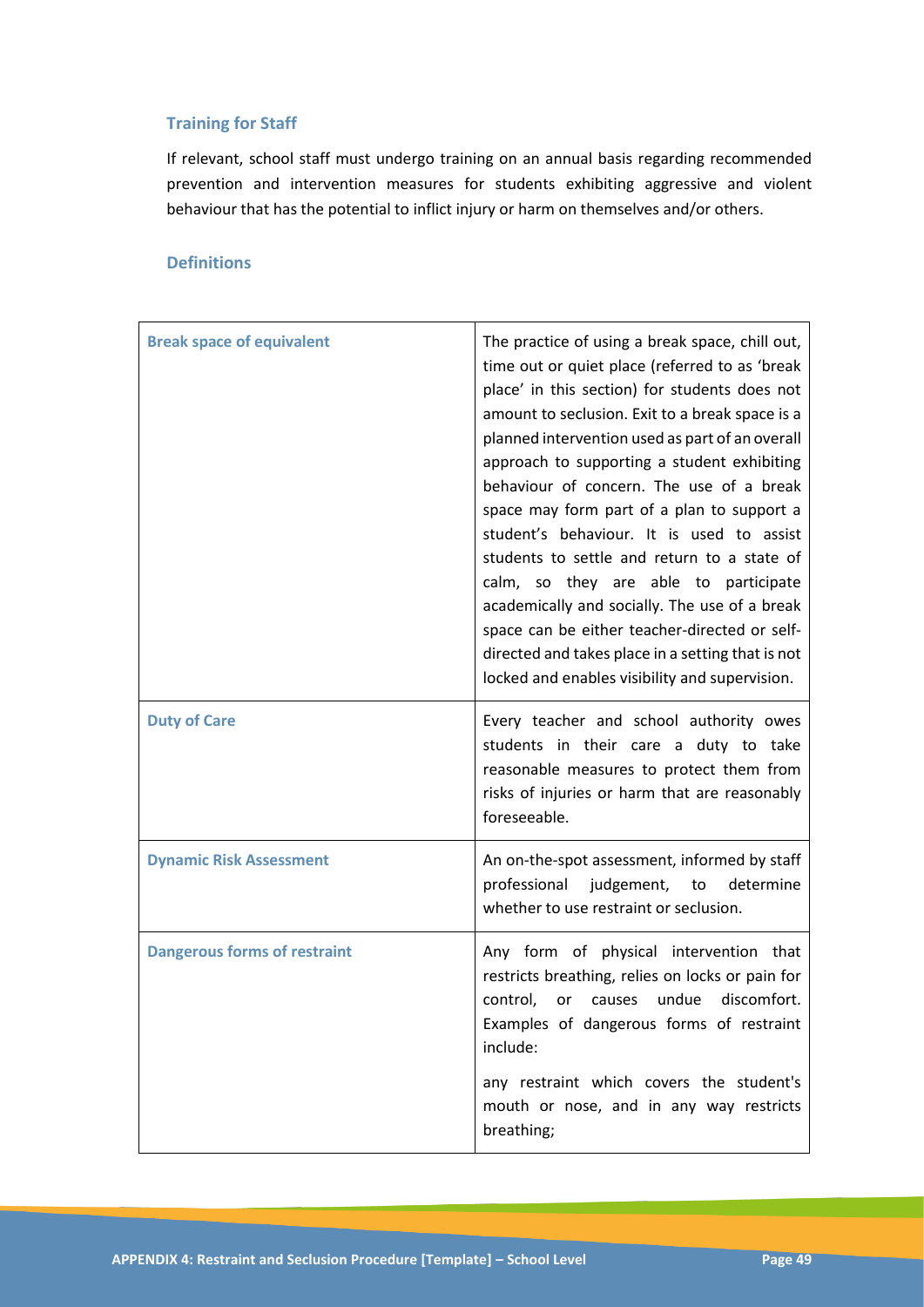|                                            | the application of pressure to a student's<br>neck, chest, abdomen, joints or pressure<br>points to cause pain or which involves the<br>hyperextension of joints;                                                                                                                                                                                                                                                                                                                                                                                 |
|--------------------------------------------|---------------------------------------------------------------------------------------------------------------------------------------------------------------------------------------------------------------------------------------------------------------------------------------------------------------------------------------------------------------------------------------------------------------------------------------------------------------------------------------------------------------------------------------------------|
|                                            | holding a student's head forward, headlocks,<br>choke holds;                                                                                                                                                                                                                                                                                                                                                                                                                                                                                      |
|                                            | take-downs, which allow students to free-fall<br>to the ground whether or not in a prone<br>position (holding a student face down) or<br>supine position (holding a student face up) or<br>otherwise wrestling holds (including 'full or<br>half nelsons'), using a hog-tied position or<br>straddling any part of a student's body;<br>basket holds, bear hugs, 'therapeutic holding'.                                                                                                                                                           |
| <b>Least Restrictive Intervention</b>      | A practice that:                                                                                                                                                                                                                                                                                                                                                                                                                                                                                                                                  |
|                                            | is not more restrictive or intrusive than<br>necessary to prevent a person from inflicting<br>harm on themselves or others; and                                                                                                                                                                                                                                                                                                                                                                                                                   |
|                                            | is applied no longer than necessary to prevent<br>harm or danger.                                                                                                                                                                                                                                                                                                                                                                                                                                                                                 |
| <b>Mechanical and Chemical Restraints:</b> | Mechanical Restraint refers to the use of a<br>device to prevent, restrict or subdue a<br>person's movement for the primary purpose<br>of influencing that person's behaviour.                                                                                                                                                                                                                                                                                                                                                                    |
|                                            | Chemical Restraint refers to the use of<br>medication primarily to control or subdue<br>behaviour and which is not being used to treat<br>an underlying physical or mental illness, or a<br>physical condition.                                                                                                                                                                                                                                                                                                                                   |
| <b>Physical restraint</b>                  | In this policy, physical restraint means the use<br>of physical force to prevent, restrict or subdue<br>movement of a student's body or part of their<br>body. Students are not free to move away<br>when they are being physically restrained.<br>Physical restraint should only be used when it<br>is immediately required to protect the safety<br>of the student or any other person. In some<br>limited circumstances, it may<br>also<br>be<br>necessary to restrain a student from imminent<br>dangerous behaviours by secluding them in an |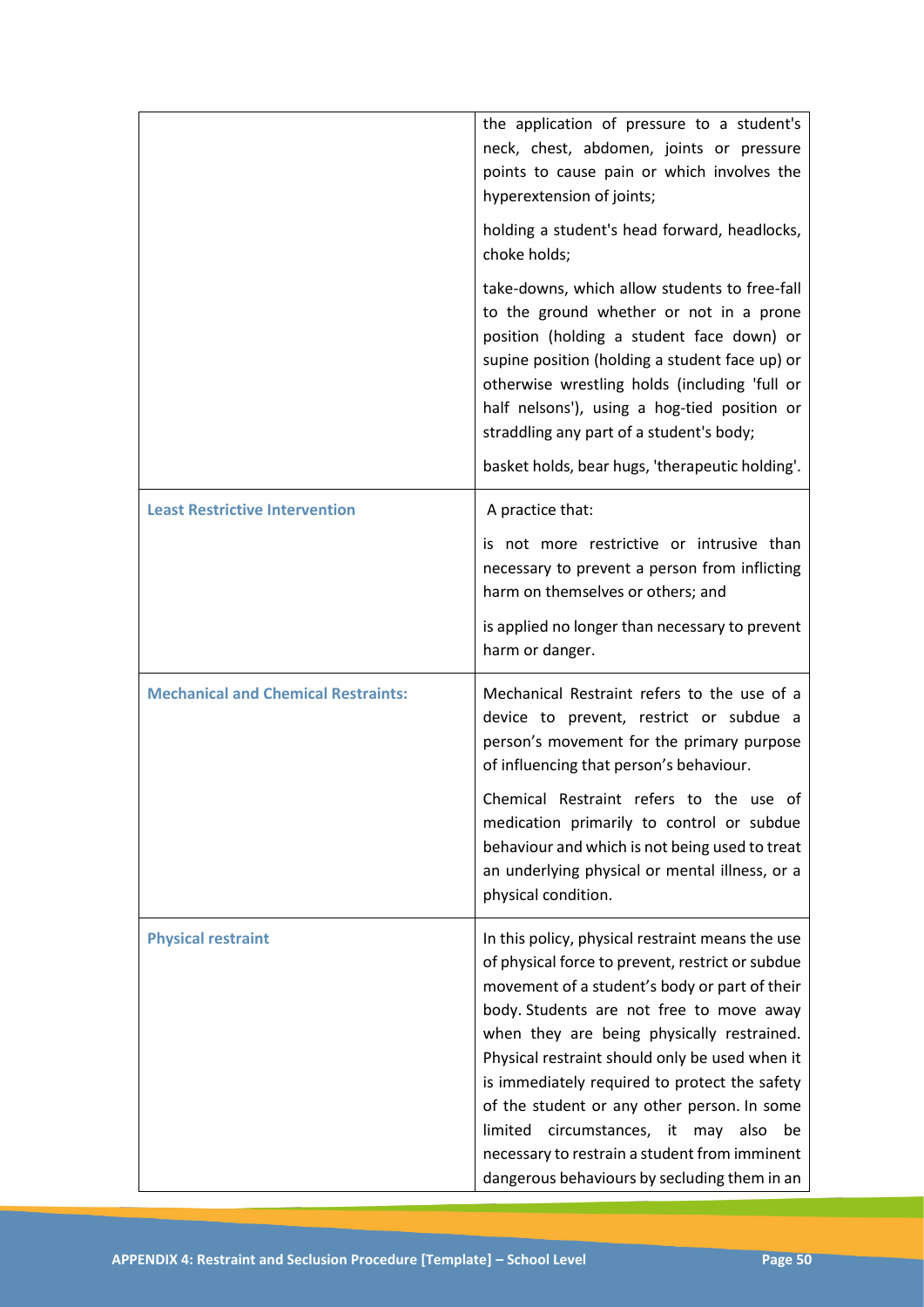|                                           | area where such action is immediately<br>required to protect the safety of the student<br>or any other person.                                                                                                                                                                                                                                                                                                                                                                    |
|-------------------------------------------|-----------------------------------------------------------------------------------------------------------------------------------------------------------------------------------------------------------------------------------------------------------------------------------------------------------------------------------------------------------------------------------------------------------------------------------------------------------------------------------|
| <b>Protective Physical Interventions:</b> | physical interventions<br>Protective<br>involve<br>physical contact to block, deflect or redirect a<br>student's actions, or to disengage from a<br>student's grip. In these situations, the student<br>remains free to move away.                                                                                                                                                                                                                                                |
| <b>Seclusion</b>                          | Seclusion is the solitary confinement of a<br>student in a room or area (e.g. a garden) from<br>which their exit is prevented by a barrier or<br>another person. When used by a staff member<br>in immediate response to behaviours of<br>concern, seclusion may also include situations<br>where a student is left alone in a room or area<br>and reasonably believes they cannot leave<br>that room or area even if they would<br>physically be able to, i.e. it is not locked. |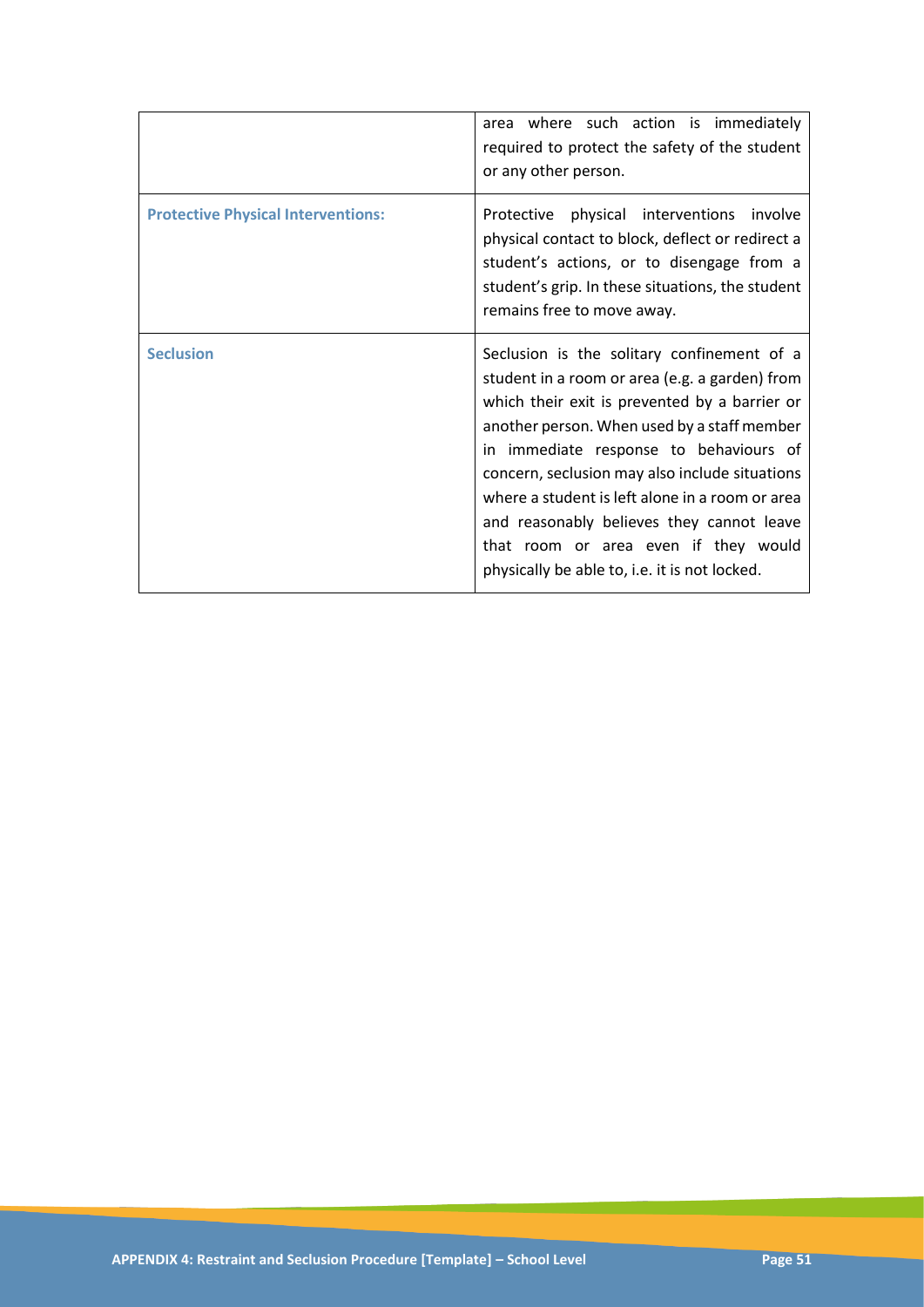

**Insert School Logo**

**Appendix 5**

## **Form – Record of Restraint and Seclusion**

*This Policy has been approved by the CES Limited Board for application in each Sandhurst Catholic School and must be customised for use in each particular School in accordance with the instructions outlined in this Framework.*

*[School name]* is a School which operates with the consent of the Bishop of Sandhurst and is owned and operated by Catholic Education Sandhurst Limited (CES Limited). This FORM is part of the **CES Limited Student Behaviour Framework** which is available at *[insert website]*.

| <b>Staff Member(s) completing form:</b> |  |             |  |
|-----------------------------------------|--|-------------|--|
| Name                                    |  |             |  |
| <b>Position</b>                         |  |             |  |
| Date                                    |  | <b>Time</b> |  |

| <b>Student Details</b> |                   |  |
|------------------------|-------------------|--|
| <b>Student Name</b>    |                   |  |
| Age                    | Gender            |  |
| Grade                  | <b>Disability</b> |  |

| <b>Student Details</b> |                   |  |
|------------------------|-------------------|--|
| <b>Student Name</b>    |                   |  |
| Age                    | Gender            |  |
| Grade                  | <b>Disability</b> |  |

| <b>Incident Details</b>        |                 |  |
|--------------------------------|-----------------|--|
| Date of incident               |                 |  |
| <b>Start Time</b>              | <b>End Time</b> |  |
| <b>Incident location</b>       |                 |  |
| <b>Restraint or seclusion?</b> |                 |  |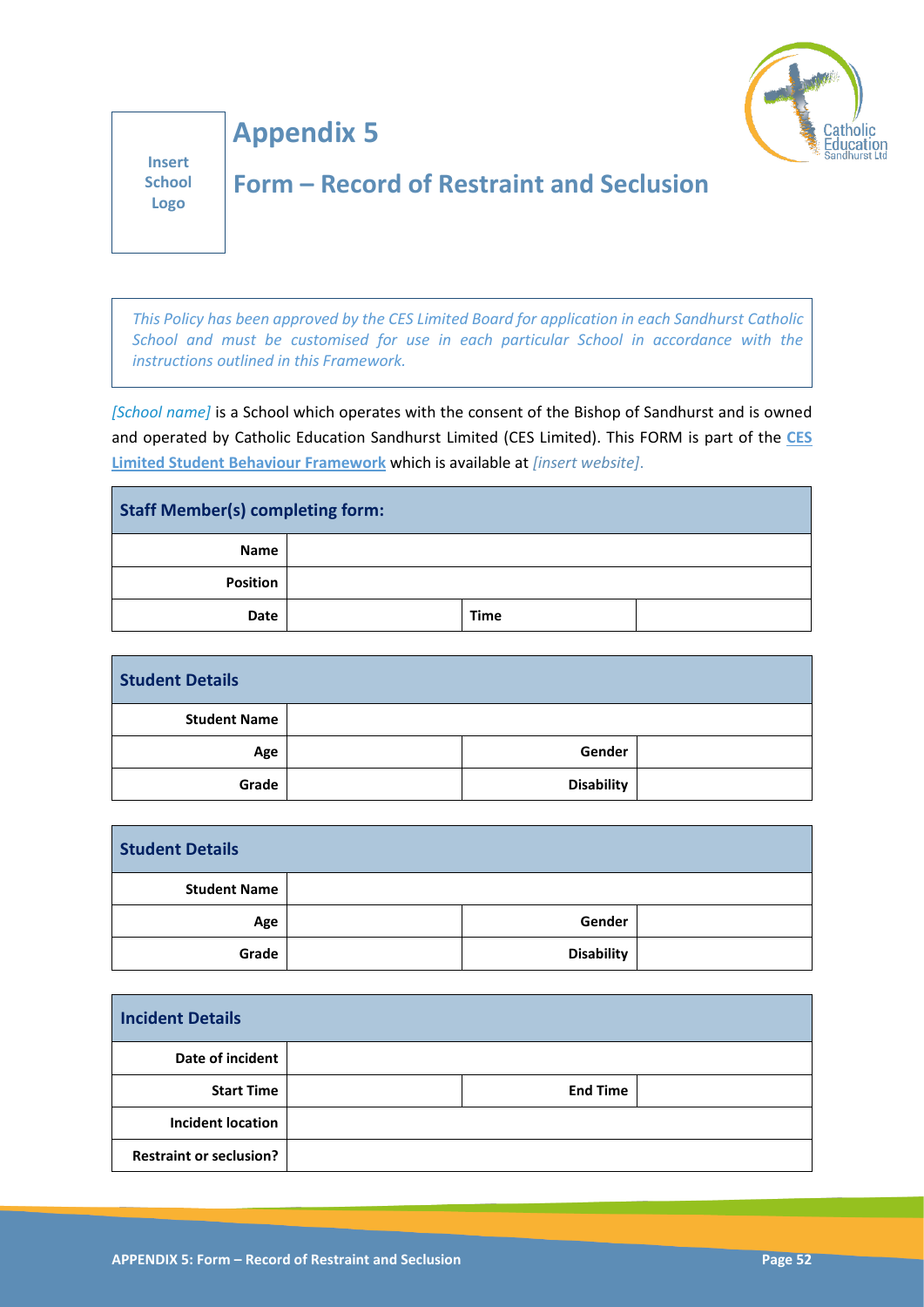When describing the incident in the following boxes use clear, descriptive language that would enable a person not present to visualise the incident. If you cannot remember events, state that.

| Describe what was happening <i>prior</i> to the occurrence of the behaviour and/or incident (triggers, |
|--------------------------------------------------------------------------------------------------------|
| antecedents, precipitating factors etc.):                                                              |

**Describe staff behaviours/interventions used to de-escalate and alternatives to restraint / seclusion that were attempted. If no efforts were made, explain further:** 

**Describe the specific behaviour and/or incident that necessitated the need for restraint / seclusion:**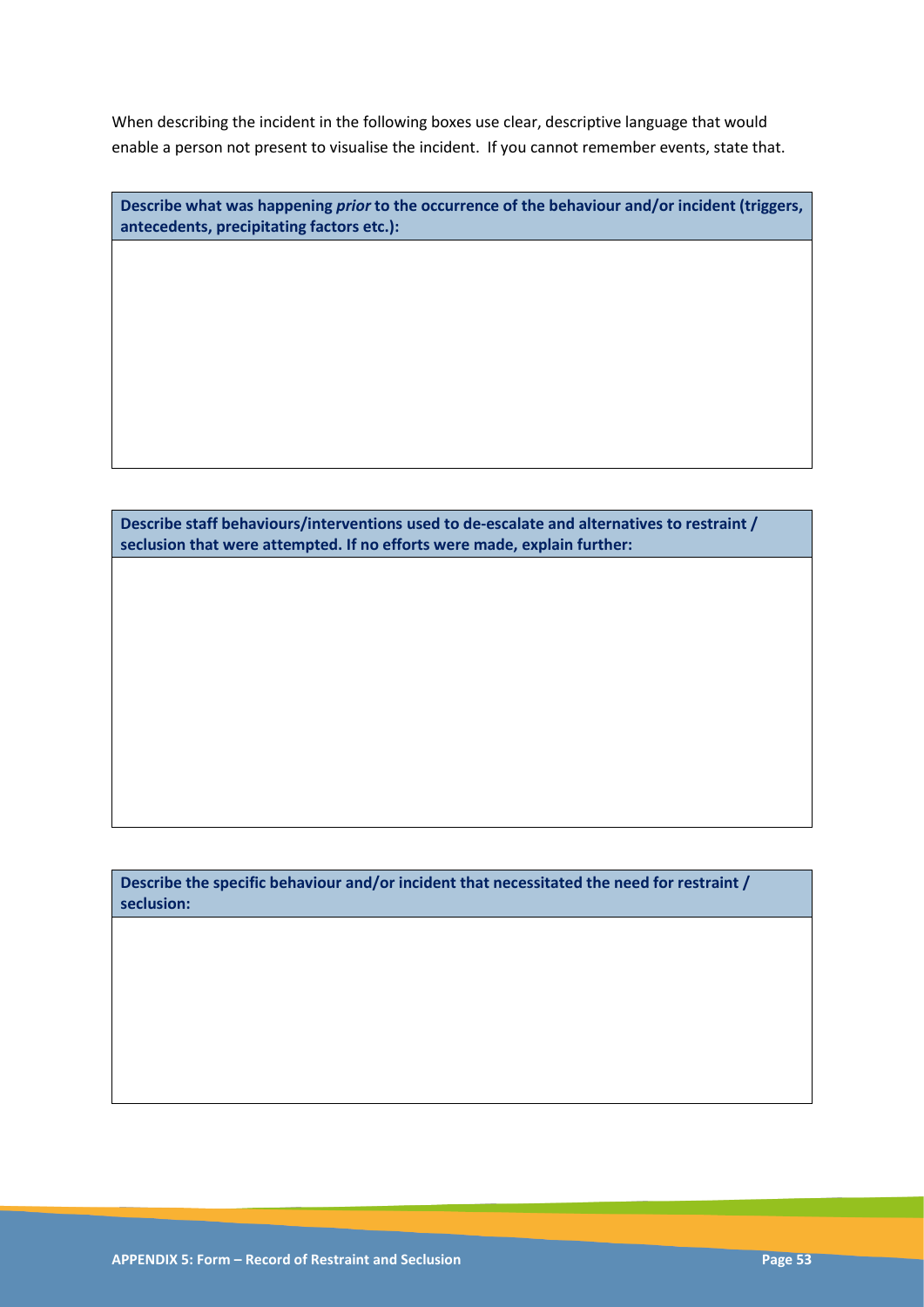| Describe the specific behaviour and/or incident that necessitated the need for restraint / |  |
|--------------------------------------------------------------------------------------------|--|
| seclusion:                                                                                 |  |

| What was the reason that necessitated the need for restraint / seclusion?          |  |  |  |
|------------------------------------------------------------------------------------|--|--|--|
| Immediate danger of injury to the student                                          |  |  |  |
| Immediate danger of injury to another student or adult                             |  |  |  |
| Behaviour takes place in high risk environment that immediately jeopardises safety |  |  |  |
| Immediate risk of a criminal act that would impact on the safety of others         |  |  |  |

Immediate risk of serious damage that would impact on the safety of others  $\Box$ 

| What was the student response(s)? |  |                                |  |  |
|-----------------------------------|--|--------------------------------|--|--|
| De-escalated quickly              |  | De-escalated gradually         |  |  |
| Calmed then re-escalated          |  | Escalated (once or repeatedly) |  |  |
| Fatigued                          |  | Focussed on another person     |  |  |

| Details of injuries * |  |  |
|-----------------------|--|--|
|                       |  |  |
|                       |  |  |
|                       |  |  |
|                       |  |  |
|                       |  |  |
|                       |  |  |
|                       |  |  |
|                       |  |  |
|                       |  |  |

*\* please complete an incident / accident / near miss report form*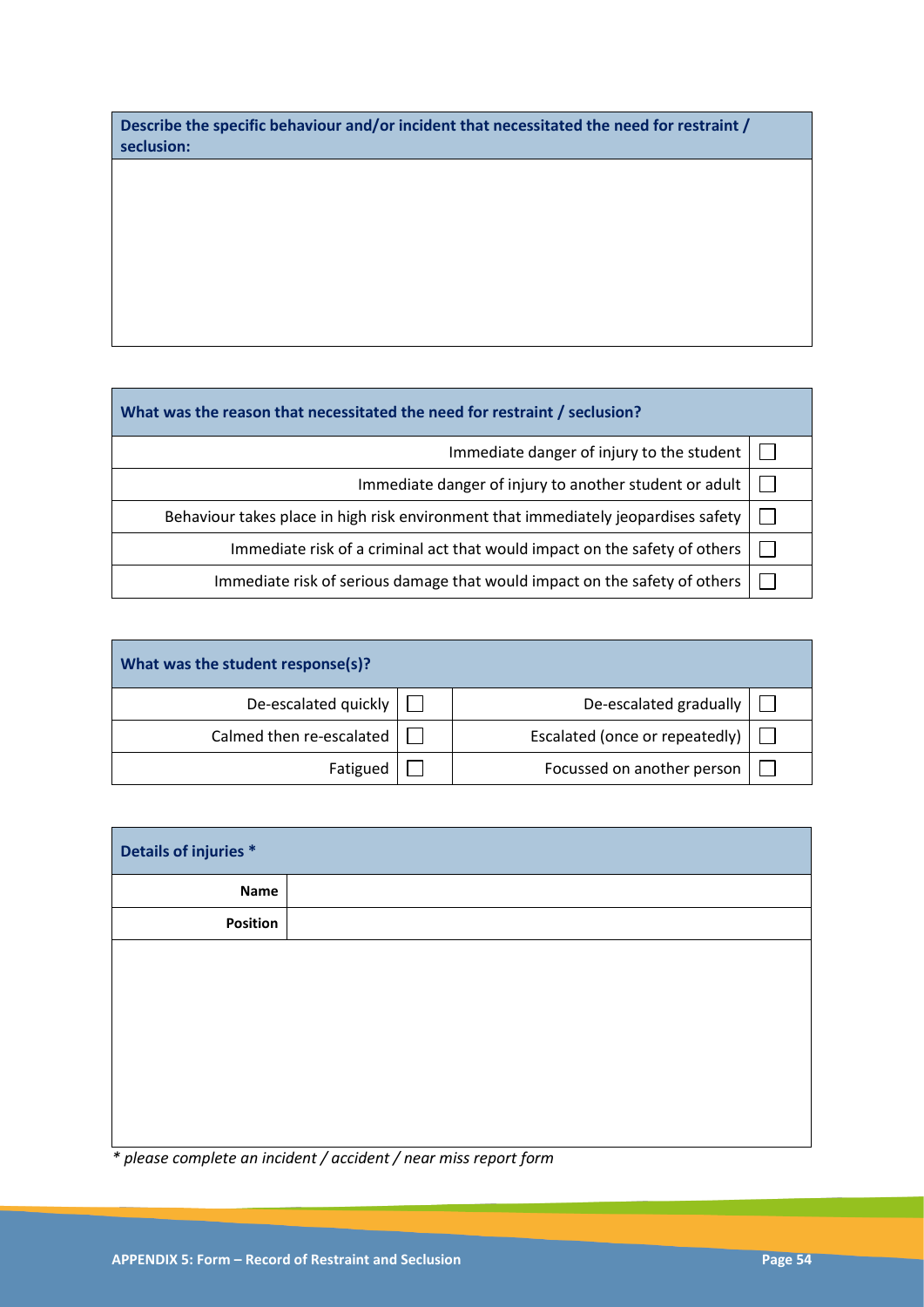| This is a full and accurate report of events:                                    |  |                  |  |  |
|----------------------------------------------------------------------------------|--|------------------|--|--|
| <b>Person completing</b><br>the form                                             |  | <b>Signature</b> |  |  |
| Principal                                                                        |  | <b>Signature</b> |  |  |
| Ensure this record is forwarded to Catholic Education Sandhurst Limited by email |  |                  |  |  |
| protect@ceosand.catholic.edu.au and retained on student file                     |  |                  |  |  |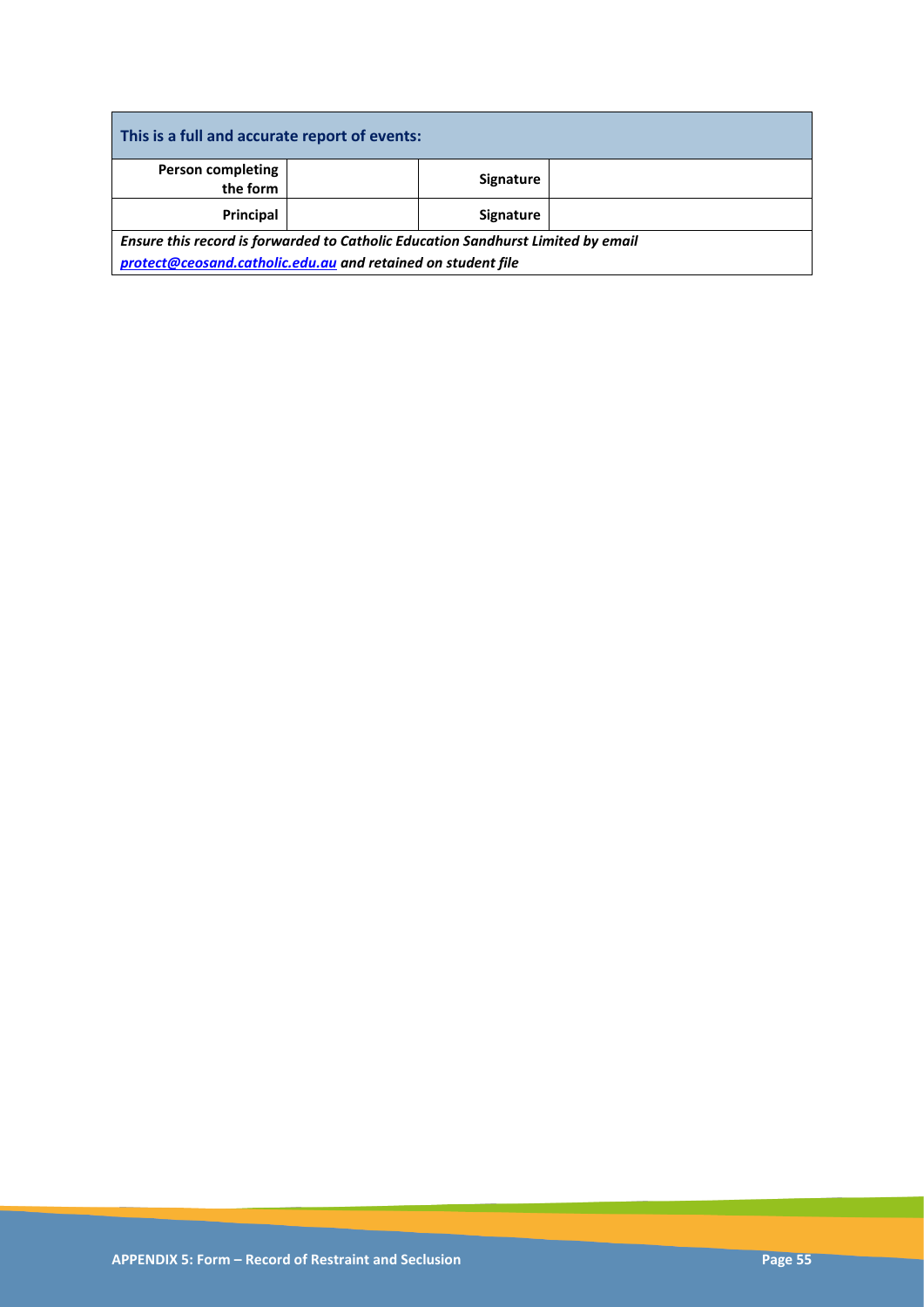

# **Appendix 6**

**Insert School Logo**

# **Restraint and Seclusion Principal Checklist**

*[School name]* is a School which operates with the consent of the Bishop of Sandhurst and is owned and operated by Catholic Education Sandhurst Limited (CES Limited). This Checklist forms part of the **CES Limited Student Behaviour Framework** which is available at *[insert website]*.

*This checklist is designed as a prompt and tool for to guide the actions of the Principal and/or delegate after an incident where physical restraint or seclusion of a student has occurred. These actions should be taken after immediate safety and wellbeing issues have been addressed, including administering first aid as appropriate to any student or staff member who has been injured and contacting emergency services if required.*

| 1.  | <b>INITIAL RESPONSE</b>                                                                                          | <b>Completed</b> |
|-----|------------------------------------------------------------------------------------------------------------------|------------------|
| 1.1 | Provide for the safety and wellbeing of those involved                                                           |                  |
| 1.2 | Document the event as soon as possible using the CES Limited Record of<br><b>Restraint and Seclusion</b>         |                  |
| 1.3 | Notify the student's parents as soon as practicable                                                              |                  |
| 1.4 | Contact the relevant member of the CES Limited Executive Management<br>Team                                      |                  |
| 1.5 | Consider what support needs to be offered to affected school community<br>members                                |                  |
| 1.6 | Notify parents/carers of any support services being offered to their child<br>e.g., counselling, student support |                  |
| 1.7 | Encourage affected staff to contact Employee Assistance Program for<br>support                                   |                  |
| 1.8 | Consider any additional support required for staff at a school level                                             |                  |
| 1.9 | Review student's behaviour support needs and/or plan                                                             |                  |
| 2.  | <b>REPORT AND RECORD THE INCIDENT</b>                                                                            | <b>Completed</b> |
| 2.1 | Report to WorkSafe if required                                                                                   |                  |
| 2.2 | Ensure all staff involved provide principal a completed copy of CES Limited<br>Record of Restraint and Seclusion |                  |